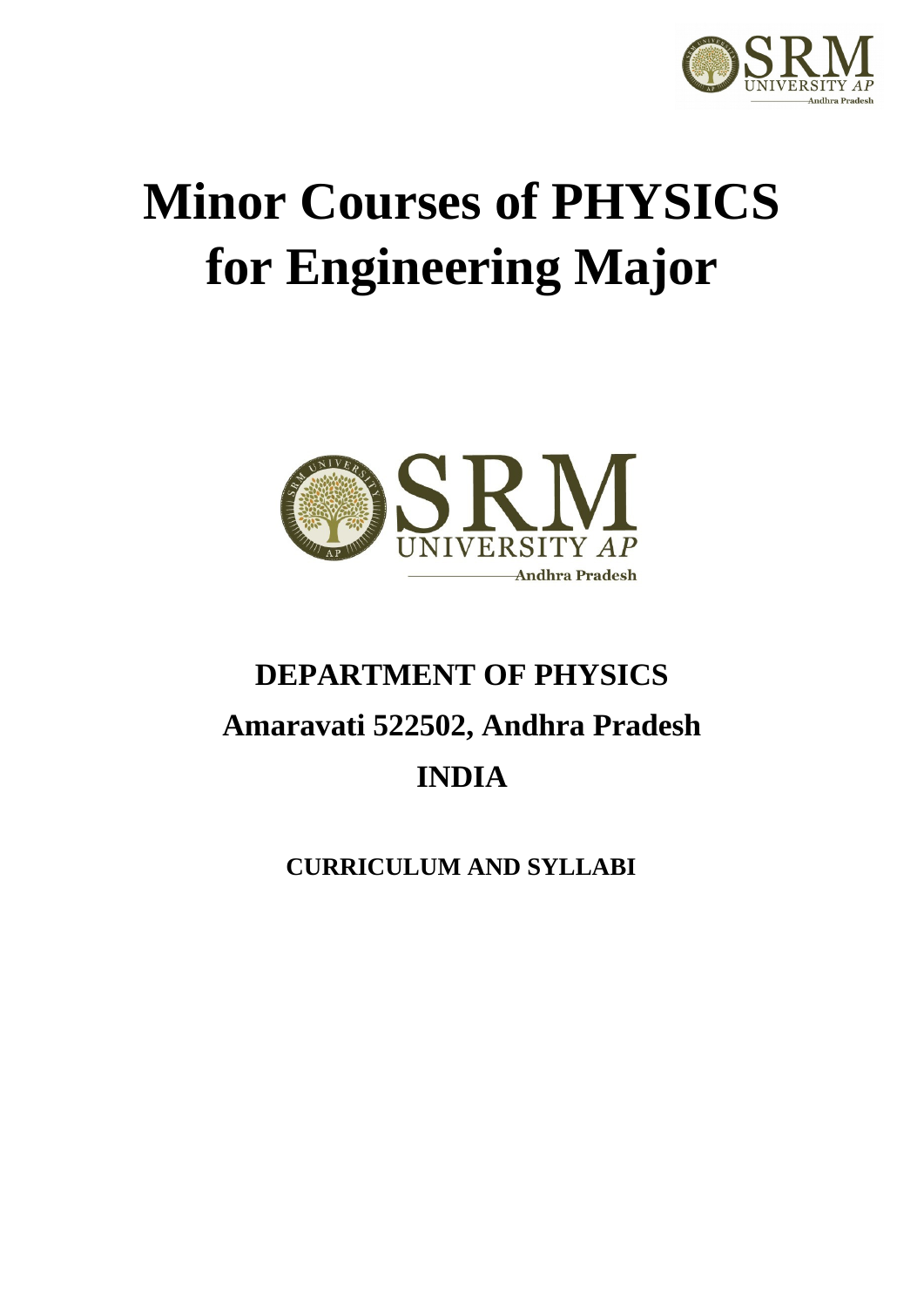

# **CURRICULUM**

Department of **Physics** offers **Minor Degree in Physics** to the students of B. Tech program subjected to fulfilment of the following minimum credits criterion.

| S.<br>N <sub>0</sub><br>$\bullet$ | <b>Course</b><br>Code                                                                 | <b>Course Name</b>                    | <b>Semester</b><br><b>Selection</b> | $L-T-P-$<br>$\mathbf C$ | Credi<br>$\mathbf{t}$ | <b>Comments</b> |
|-----------------------------------|---------------------------------------------------------------------------------------|---------------------------------------|-------------------------------------|-------------------------|-----------------------|-----------------|
| $\mathbf{1}$                      | PHY<br>213M                                                                           | <b>Quantum Mechanics</b>              | Even                                | $3 - 1 - 0 - 4$         | 4                     | Mandatory       |
| 2                                 | <b>PHY</b><br>303M                                                                    | Solid-state Physics                   | Odd                                 | $3 - 0 - 2 - 4$         | 4                     | Mandatory       |
| 3                                 | PHY<br>311M                                                                           | <b>Statistical Physics</b>            | Even                                | $3 - 1 - 0 - 4$         | $\overline{4}$        | Mandatory       |
|                                   | PHY<br>304M                                                                           | <b>Advanced Optics</b>                | Odd                                 | $3-0-2-4$               | $\overline{4}$        |                 |
| $\overline{4}$                    | Nanotechnology<br>in<br><b>PHY</b><br><b>Energy Conversion and</b><br>706M<br>Storage | Open                                  | $3-1-0-4$                           | $\overline{4}$          | Any one               |                 |
|                                   | PHY<br>319M                                                                           | Nano Device Physics                   | Open                                | $3 - 1 - 0 - 4$         | $\overline{4}$        |                 |
|                                   | PHY<br>702M                                                                           | Introduction<br>to<br>Photonics       | Open                                | $3-1-0-4$               | $\overline{4}$        |                 |
|                                   | <b>PHY</b><br>201M                                                                    | Oscillations,<br>Waves,<br>and Optics | Odd                                 | $3-0-2-4$               | $\overline{4}$        |                 |
| 5                                 | <b>PHY</b><br>301M                                                                    | Atomic and Molecular<br>Physics       | Odd                                 | $3-0-2-4$               | $\overline{4}$        | Any one         |
|                                   | <b>PHY</b><br>709M                                                                    | <b>Quantum Computation</b>            | Open                                | $3 - 1 - 0 - 4$         | $\overline{4}$        |                 |

#### **Guidelines and recommendations:**

- 1. If you are a student from 2017 batch you are required to finish twelve (12) credits in total to procure this minor degree.
- 2. This means, you have to choose three out of the five listed courses.
- 3. Given that you are in 3rd year right now, you are left with 3 more semesters to finish these courses.
- 4. Note that you should have satisfied prerequisites for each of these courses.
- 5. If you are a student from 2018 batch onwards, you are required to finish twenty (20) credits in total to procure this minor degree.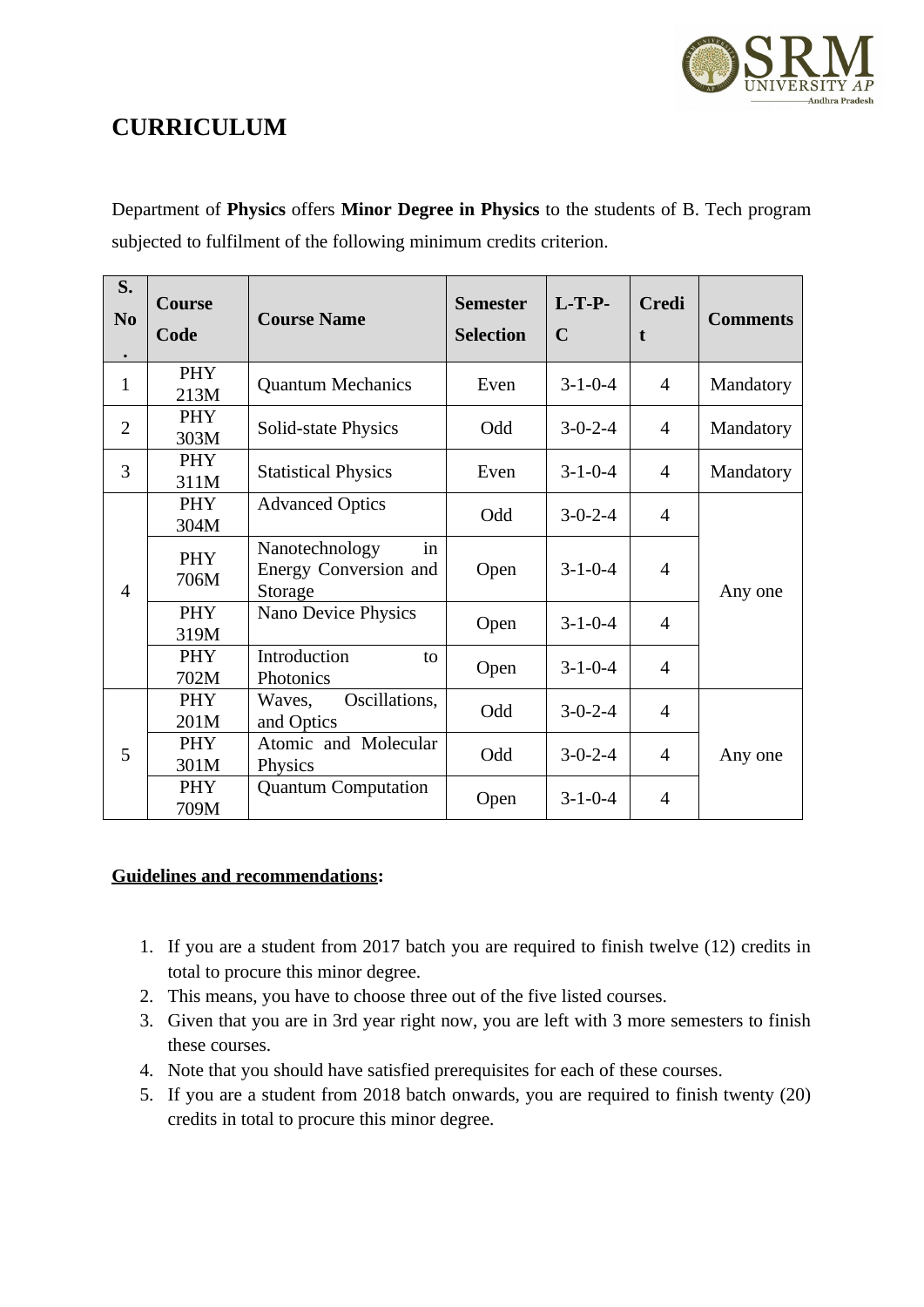

| <b>PHY 213M</b>        |            | <b>QUANTUM MECHANICS</b><br>3        |  |  |  | $\mathbf C$<br>4 |
|------------------------|------------|--------------------------------------|--|--|--|------------------|
| Co-requisite:          | <b>NIL</b> |                                      |  |  |  |                  |
| Prerequisite:          | <b>NIL</b> |                                      |  |  |  |                  |
| Data Book /            | <b>NIL</b> |                                      |  |  |  |                  |
| Codes/Standards        |            |                                      |  |  |  |                  |
| <b>Course Category</b> |            | <b>CORE</b>                          |  |  |  |                  |
| Course designed by     |            | Department of Physics                |  |  |  |                  |
| Approval               |            | -- Academic Council Meeting --, 2018 |  |  |  |                  |

**PURPOSE** The purpose of this course is to introduce the origin of quantum mechanics, Schrodinger's wave equations and their physical significances and applications

|    | <b>LEARNING OBJECTIVES</b>                                 | <b>STUDENT</b>  |  |  |  |
|----|------------------------------------------------------------|-----------------|--|--|--|
|    |                                                            | <b>OUTCOMES</b> |  |  |  |
| 1. | Understand why "quantum mechanics"                         |                 |  |  |  |
| 2. | Know the concept Schrodinger's wave equation               |                 |  |  |  |
| 3. | Solve different problems using Schrodinger's wave equation |                 |  |  |  |
| 4. | Know various operators in quantum mechanics                |                 |  |  |  |

| <b>Session</b> | <b>Description of Topic</b>                               | <b>Contact</b><br>hours | $C-$<br>$D-I-$<br>O | <b>IOs</b> | Reference |
|----------------|-----------------------------------------------------------|-------------------------|---------------------|------------|-----------|
|                | <b>UNIT I - Black body Radiation</b>                      | 9                       |                     |            |           |
| 1.             | Detection of thermal radiation                            | 1                       | C                   |            | $1-5$     |
| 2.             | Emissive power of different bodies                        | $\mathbf{1}$            | $\mathsf{C}$        |            | $1-5$     |
| 3.             | Absorptive power of different bodies                      | $\mathbf{1}$            | C                   |            | $1-5$     |
| 4.             | Prevost's theory                                          | $\mathbf{1}$            | $\mathsf{C}$        |            | $1-5$     |
| 5.             | <b>Black body radiation</b>                               | $\mathbf{1}$            | $\mathsf{C}$        |            | $1 - 5$   |
| 6.             | Kirchhoff's law                                           | $\mathbf{1}$            | $\mathsf{C}$        |            | $1-5$     |
| 7.             | Pressure of radiation                                     | $\mathbf{1}$            | $\mathsf{C}$        |            | $1 - 5$   |
| 8.             | Stefan-Boltzmann law and its experimental<br>verification | $\mathbf{1}$            | $C-$<br>D           |            | $1-5$     |
| 9.             | Nernst heat theorem                                       | $\mathbf{1}$            | D                   |            | $1 - 5$   |
|                | UNIT II – Origin of Quantum Mechanics                     | 9                       |                     |            |           |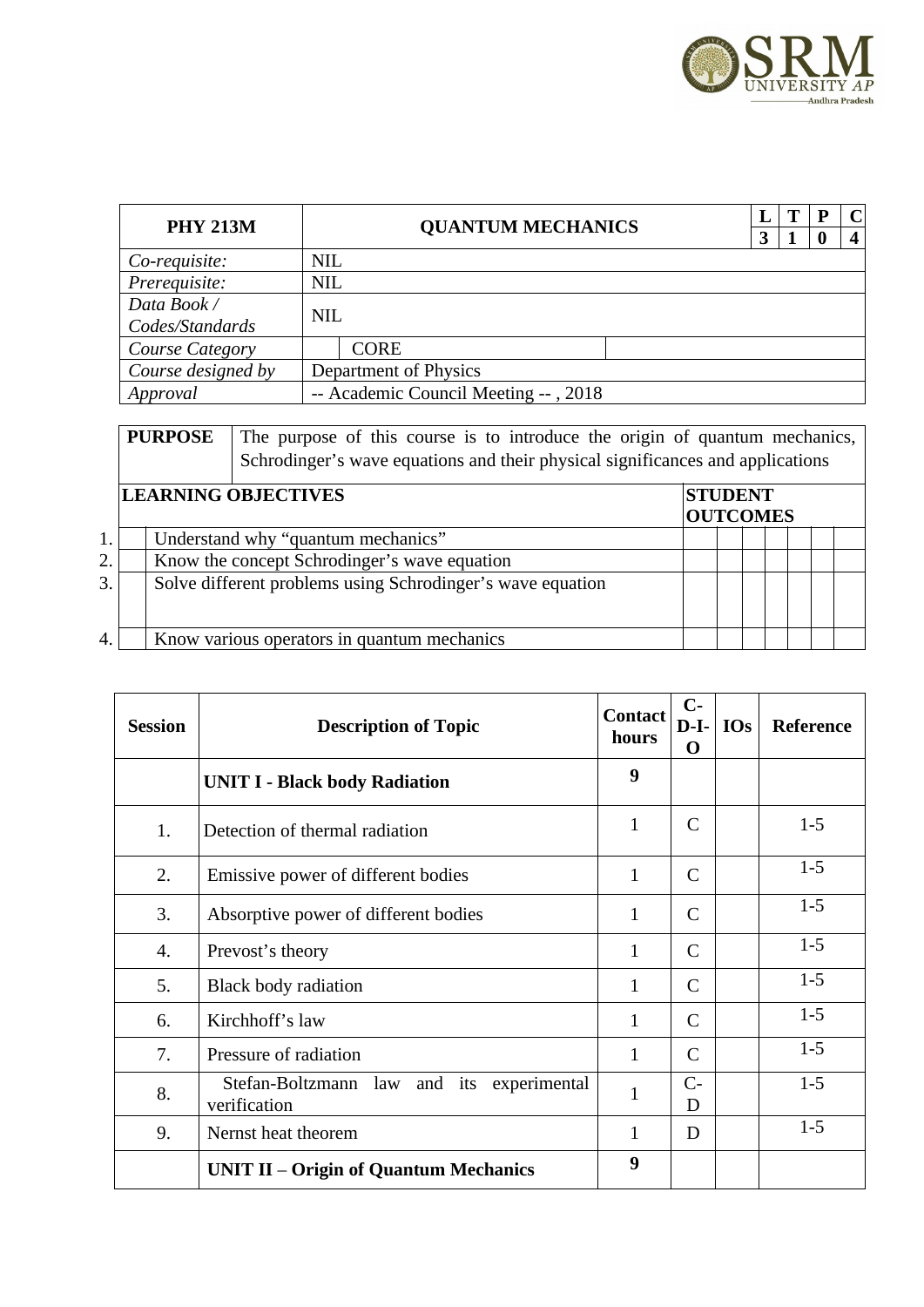

| 10. | Historical Background - Review of Black body<br>radiation, Review of photoelectric effects | $\mathbf{1}$ | $\mathsf C$  | $1 - 5$ |
|-----|--------------------------------------------------------------------------------------------|--------------|--------------|---------|
| 11. | Wave particle duality                                                                      | $\mathbf{1}$ | $\mathsf{C}$ | $1-5$   |
| 12. | Matter waves, De Broglie hypothesis                                                        | 1            | $\mathsf{C}$ | $1-5$   |
| 13. | Davisson and Germer experiment                                                             | $\mathbf{1}$ | $\mathbf I$  | $1-5$   |
| 14. | Concept of wave packet                                                                     | $\mathbf{1}$ | $\mathsf C$  | $1-5$   |
| 15. | Phase velocity, group velocity and relation between<br>them                                | $\mathbf{1}$ | $\mathsf C$  | $1-5$   |
| 16. | Heisenberg's uncertainty principle with thought<br>experiment                              | $\mathbf{1}$ | $\mathsf C$  | $1-5$   |
| 17. | Electron diffraction experiment                                                            | $\mathbf{1}$ | $\mathbf I$  | $1-5$   |
| 18. | Different forms of uncertainty                                                             | $\mathbf{1}$ | $\mathsf C$  | $1-5$   |
|     | <b>UNIT III - The Schrodinger equation</b>                                                 | 9            |              |         |
| 19. | Wave function and its physical interpretation                                              | $\mathbf{1}$ | $\mathsf{C}$ | $1-5$   |
| 20. | Schrodinger time independent equation (Steady<br>state equation)                           | $\mathbf{1}$ | $\mathsf C$  | $1-5$   |
| 21. | Properties of a wave function                                                              | $\mathbf{1}$ | $\mathsf{C}$ | $1-5$   |
| 22. | Probability current density                                                                | $\mathbf{1}$ | $\mathsf C$  | $1-5$   |
| 23. | Equation of continuity and its physical significance                                       | $\mathbf{1}$ | $\mathsf{C}$ | $1-5$   |
| 24. | Definition of an operator in Quantum mechanics                                             | $\mathbf{1}$ | $\mathsf{C}$ | $1-5$   |
| 25. | Eigen function and Eigen values                                                            | $\mathbf{1}$ | $C-D$        | $1-5$   |
| 26. | <b>Expectation value</b>                                                                   | $\mathbf{1}$ | $C-D$        | $1 - 5$ |
| 27. | Ehrenfest's theorem                                                                        | $\mathbf{1}$ | D            | $1 - 5$ |
|     | <b>UNIT IV: Applications of Schrodinger Steady</b><br>state equation                       | 9            |              |         |
| 28. | Free particle, Particle in infinitely deep potential<br>well (one $-$ dimensional)         | $\mathbf{1}$ | $\mathsf{C}$ | $1 - 5$ |
| 29. | Particle in a three-dimensional rigid box                                                  | $\mathbf{1}$ | D            | $1-5$   |
| 30. | Step potential, potential barrier (Qualitative<br>discussion)                              | $\mathbf{1}$ | D            | $1 - 5$ |
| 31. | Barrier penetration and tunnelling effect                                                  | $\mathbf{1}$ | D            | $1-5$   |
| 32. | Harmonic oscillator (one-dimension)                                                        | $\mathbf{1}$ | D            | $1 - 5$ |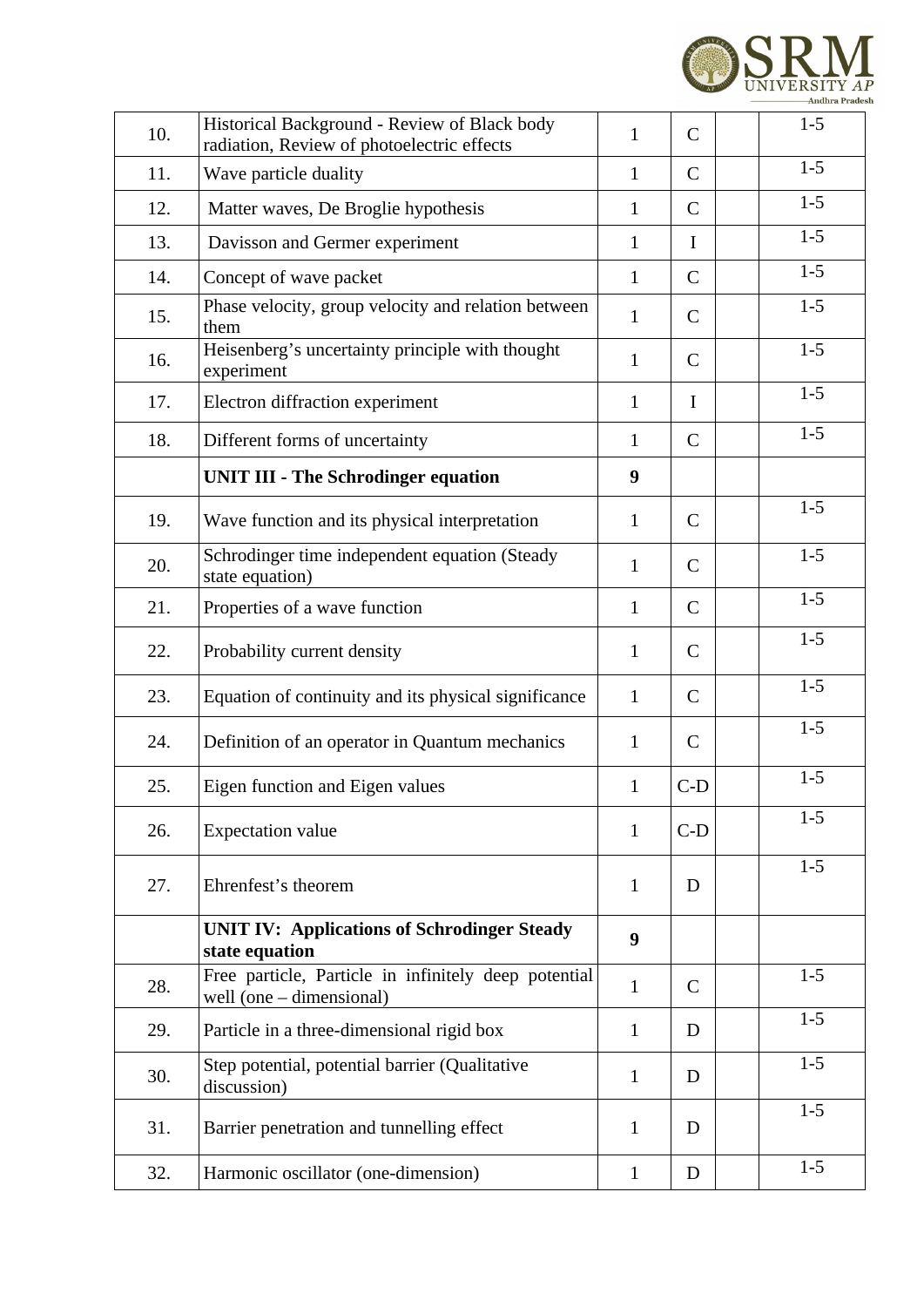

| 33. | Correspondence principle                                                                           | $\mathbf{1}$ | $\mathsf{C}$ |    | $1-5$   |
|-----|----------------------------------------------------------------------------------------------------|--------------|--------------|----|---------|
| 34. | Hydrogen atom: Qualitative discussion on the radial<br>and angular parts of the bound state energy | $\mathbf{1}$ | D            |    | $1-5$   |
| 35. | <b>Energy state functions</b>                                                                      | $\mathbf{1}$ | $\mathsf{C}$ |    | $1-5$   |
| 36. | Quantum numbers $n, l, m_l, m_s$ - Degeneracy                                                      | $\mathbf{1}$ | $D-I$        |    | $1-5$   |
|     | <b>UNIT V: Operators in Quantum Mechanics</b>                                                      | 9            |              |    |         |
| 37. | Position, Momentum operator                                                                        | $\mathbf{1}$ | $\mathsf{C}$ |    | $1-5$   |
| 38. | Angular momentum operator                                                                          | $\mathbf{1}$ | $\mathsf{C}$ |    | $1-5$   |
| 39. | Total energy operator (Hamiltonian)                                                                | $\mathbf{1}$ | $\mathsf{C}$ |    | $1 - 5$ |
| 40. | Commutator brackets- Simultaneous Eigen<br>functions                                               | $\mathbf{1}$ | $\mathsf{C}$ |    | $1-5$   |
| 41. | Commutator algebra                                                                                 | $\mathbf{1}$ | $\mathsf{C}$ |    | $1-5$   |
| 42. | Commutator brackets using position                                                                 | $\mathbf{1}$ | $\mathsf{C}$ |    | $1-5$   |
| 43. | Momentum and angular momentum operator                                                             | $\mathbf{1}$ | $\mathsf{C}$ |    | $1-5$   |
| 44. | Raising and lowering angular momentum operator                                                     | $\mathbf{1}$ | $\mathsf{C}$ |    | $1-5$   |
| 45. | Concept of parity, parity operator and its Eigen<br>values                                         | $\mathbf{1}$ | $\mathsf{C}$ |    | $1-5$   |
|     | <b>Total contact hours</b>                                                                         |              |              | 45 |         |

|                | <b>LEARNING RESOURCES</b>                                                                                              |  |  |  |  |  |  |  |
|----------------|------------------------------------------------------------------------------------------------------------------------|--|--|--|--|--|--|--|
|                | <b>TEXT BOOKS/REFERENCE BOOKS/OTHER READING MATERIAL</b>                                                               |  |  |  |  |  |  |  |
| $\mathbf 1$    | Quantum Physics of Atoms, Molecules, Solids, Nuclei and Particles, R. Eisberg and R.<br>Resnik 2ed Edison, 2006, Wiley |  |  |  |  |  |  |  |
| $\overline{2}$ | Introduction to Quantum Mechanics, D. Griffiths 2 edition, 2004, Pearson                                               |  |  |  |  |  |  |  |
| 3              | A Textbook of Quantum Mechanics K Venkatesan, P M Mathews 2nd Edition, 2010,<br>Mcgraw Higher Ed.                      |  |  |  |  |  |  |  |
| $\overline{4}$ | Concepts of Modern physics, Arthur Besier, S. Rai Choudhury, Shobhit Mahajan, 7th<br>Edition, 2015, Mcgraw Higher Ed   |  |  |  |  |  |  |  |
| 5              | Quantum Mechanics: Theory and Applications, Ajoy Ghatak, S. Lokanathan, 1 <sup>st</sup> Edition,<br>2004, Mc. Millan.  |  |  |  |  |  |  |  |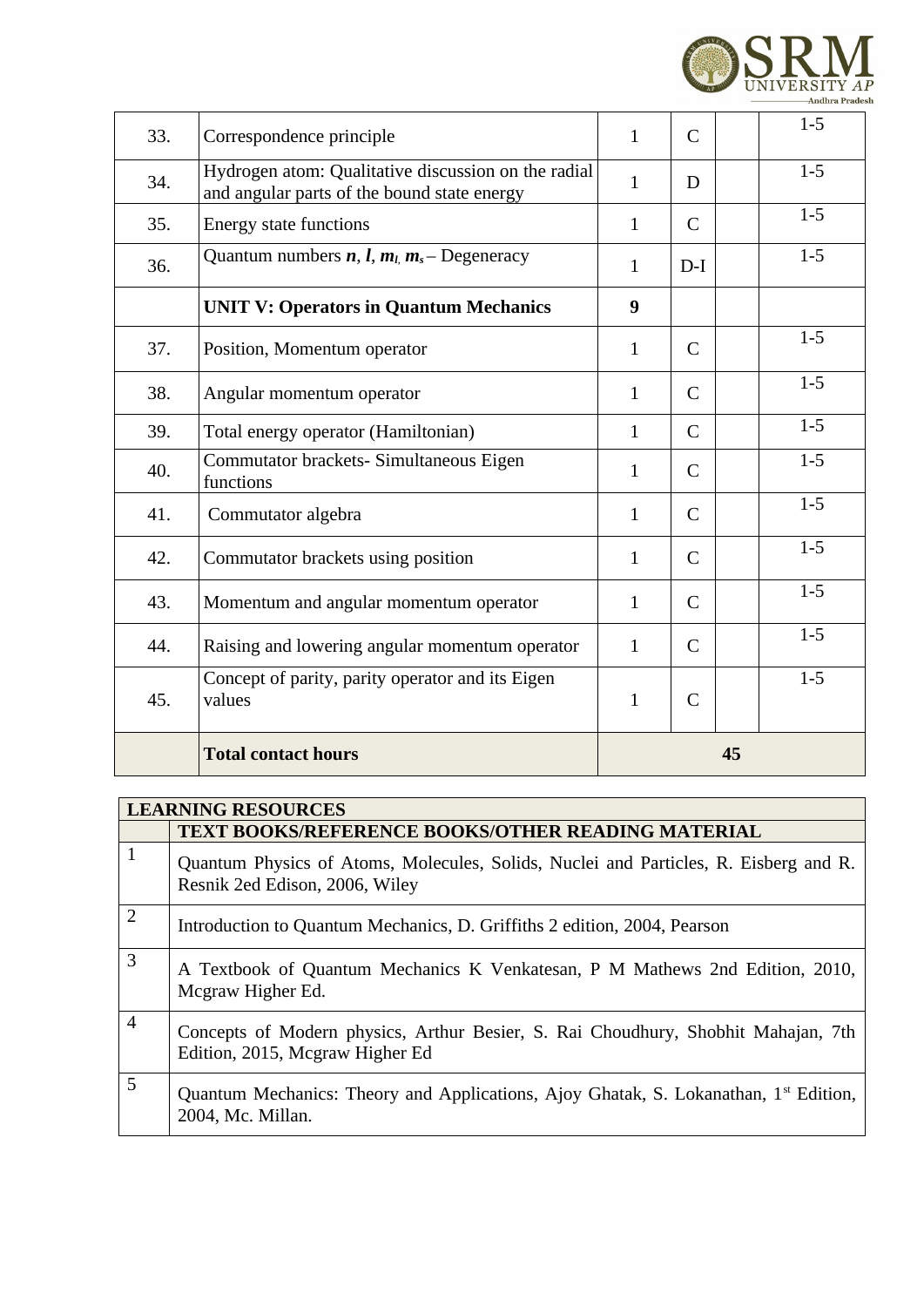

| Course nature |                                           |              |            | Theory                                     |                   |              |
|---------------|-------------------------------------------|--------------|------------|--------------------------------------------|-------------------|--------------|
|               | <b>Assessment Method (Weightage 100%)</b> |              |            |                                            |                   |              |
| In-           | <b>Assessment</b><br>tool                 | Cycle test I | Cycle test | Assignment                                 | <b>Class Test</b> | <b>Total</b> |
| semester      | Weightage                                 | 15%          | 15%        | 10%                                        | 10%               | 50%          |
|               |                                           |              |            | <b>End semester examination Weightage:</b> |                   | 50%          |

| <b>PHY 303M</b>                |            | <b>Solid State Physics</b>           |                            |  |  | P | Œ<br>$\boldsymbol{\mathcal{A}}$ |
|--------------------------------|------------|--------------------------------------|----------------------------|--|--|---|---------------------------------|
| Co-requisite:                  | <b>NIL</b> |                                      |                            |  |  |   |                                 |
| Prerequisite:                  | <b>NIL</b> |                                      |                            |  |  |   |                                 |
| Data Book /<br>Codes/Standards | <b>NIL</b> |                                      |                            |  |  |   |                                 |
| Course Category                |            | <b>CORE</b>                          | <b>Solid State Physics</b> |  |  |   |                                 |
| Course designed by             |            | Department of Physics                |                            |  |  |   |                                 |
| Approval                       |            | -- Academic Council Meeting --, 2018 |                            |  |  |   |                                 |

**PURPOSE** The purpose of this course is to introduce students about the crystal structure and crystal system, free electron theory of metal, band theory, electrical and thermal conductivity.

|    | <b>LEARNING OBJECTIVES</b>                                                                            | <b>STUDENT</b><br><b>OUTCOMES</b> |  |  |  |  |  |  |
|----|-------------------------------------------------------------------------------------------------------|-----------------------------------|--|--|--|--|--|--|
|    | At the end of the course, student will be able to                                                     |                                   |  |  |  |  |  |  |
| 1. | To understand the basic knowledge on crystal structures and crystal<br>systems                        |                                   |  |  |  |  |  |  |
| 2. | To acquire the knowledge of bonding in solids                                                         |                                   |  |  |  |  |  |  |
| 3. | To acquire knowledge on lattice vibrations, thermal properties and<br>electric conductivity of solids |                                   |  |  |  |  |  |  |
| 4. | To comprehend the concepts of dielectric properties of solids and<br>superconductivity                |                                   |  |  |  |  |  |  |

| <b>Session</b> | <b>Description of Topic</b>     | $\text{Context}$<br>hours | $D-I$ - $\log$ | Referenc<br>A |
|----------------|---------------------------------|---------------------------|----------------|---------------|
|                | <b>UNIT I - Crystallography</b> |                           |                |               |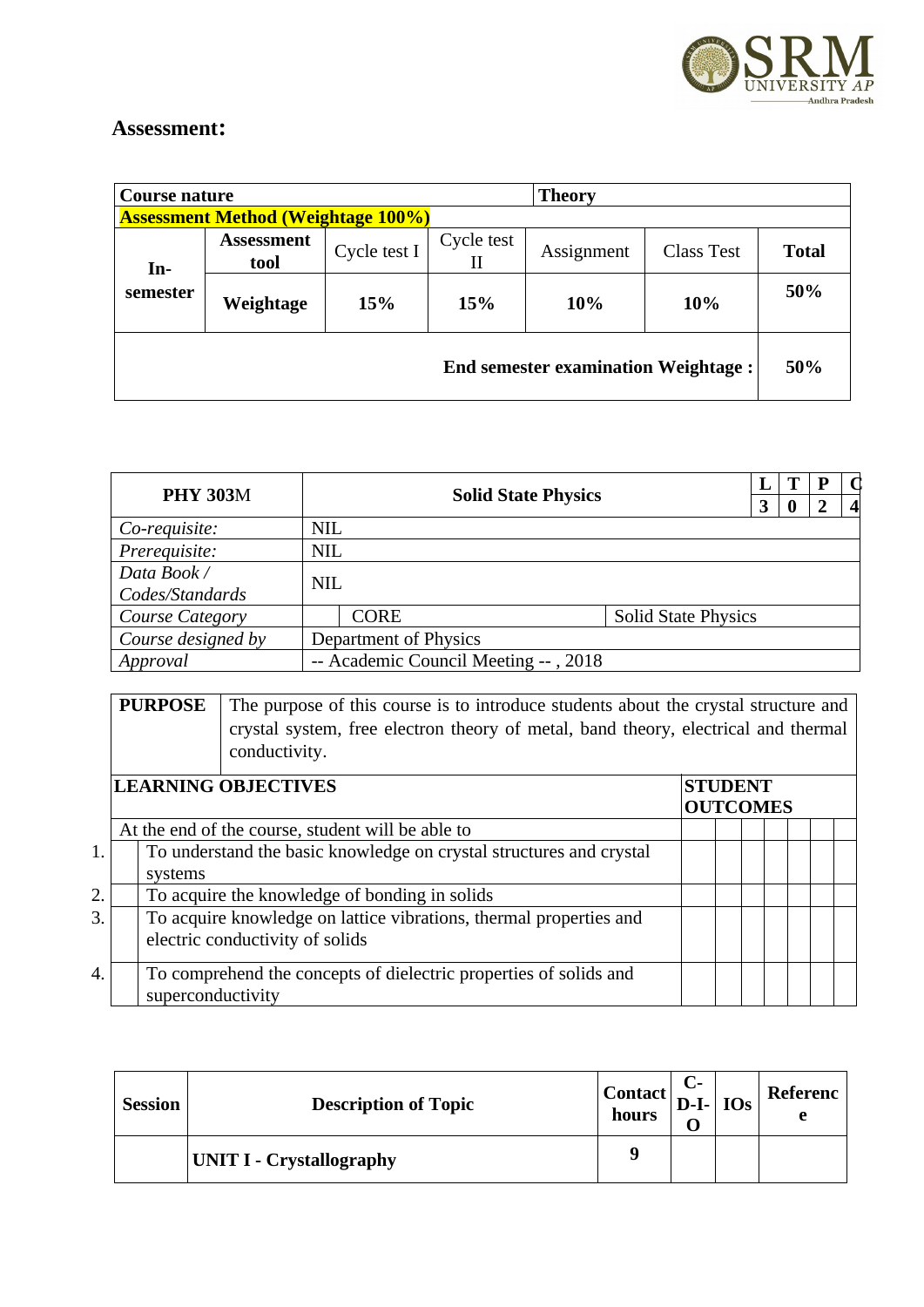

| 1.  | Crystalline and amorphous solids, Lattice, Basis,<br>Translational vectors, Primitive unit cell.                                         | $\mathbf{1}$ | $\mathsf{C}$   | 1,2 |
|-----|------------------------------------------------------------------------------------------------------------------------------------------|--------------|----------------|-----|
| 2.  | Symmetry operations, Different types of lattices-2D<br>and 3D (Bravais lattices)                                                         | $\mathbf{1}$ | $\mathsf{C}$   | 1,2 |
| 3.  | Miller indices, Inter-planer distances, SC, BCC and<br>FCC structures, Packing fraction                                                  | $\mathbf{1}$ | $\mathsf{C}$   | 1,2 |
| 4.  | Crystal structures- NaCl, diamond, CsCl, ZnS,                                                                                            | $\mathbf{1}$ | $\mathsf{C}$   | 1,2 |
| 5.  | Concept of reciprocal lattice and its properties with<br>proof. Ionic, covalent, molecular and metallic<br>binding in crystalline solids | $\mathbf{1}$ | C              | 1,2 |
| 6.  | Cohesive energies of ionic and metallic crystals.                                                                                        | $\mathbf{1}$ | $\mathsf{C}$   | 1,2 |
| 7.  | Anisotropy of physical properties of a single crystal,<br>defects in crystal structures Crystal as a grating                             | $\mathbf{1}$ | $\mathsf{C}$   | 1,2 |
| 8.  | Bragg's law and Bragg's Diffraction condition in<br>direct and reciprocal lattice Ewald's construction                                   | $\mathbf{1}$ | $\mathsf{C}$   | 1,2 |
| 9.  | Debye Schrrerer method                                                                                                                   | $\mathbf{1}$ | $\mathsf{C}$   | 1,2 |
|     | UNIT II - Lattice Vibrations and specific heat of<br>solids                                                                              | 9            |                |     |
| 10. | Specific heats of solids                                                                                                                 | $\mathbf{1}$ | $\mathsf{C}$   | 1,2 |
| 11. | Normal mode of frequencies coupled vibrations of<br>atoms                                                                                | $\mathbf{1}$ | $\mathsf C$    | 1,2 |
| 12. | Breakdown of classical theory                                                                                                            | $\mathbf{1}$ | $\mathsf C$    | 1,2 |
| 13. | Linear chain frequency distribution function                                                                                             | $\mathbf{1}$ | $\mathsf C$    | 1,2 |
| 14. | Quantization of harmonic vibrations                                                                                                      | $\mathbf{1}$ | $\mathsf C$    | 1,2 |
| 15. | Phonons                                                                                                                                  | $\mathbf{1}$ | $\overline{C}$ | 1,2 |
| 16. | Debye theories of specific heat of solids                                                                                                | $\mathbf{1}$ | $\mathsf{C}$   | 1,2 |
| 17. | Einstein theories of specific heats of solids                                                                                            | $\mathbf{1}$ | $\mathsf C$    | 1,2 |
| 18. | Phonon vibration of diatomic linear lattice                                                                                              | $\mathbf{1}$ | $\mathsf{C}$   | 1,2 |
|     | <b>UNIT III - Free electron theory of metals</b>                                                                                         | 9            |                |     |
| 19. | Free Electron model                                                                                                                      | $\mathbf{1}$ | $\mathsf{C}$   | 3,4 |
| 20. | Energy levels and Density of orbital in 1D and 3D                                                                                        | $\mathbf{1}$ | C              | 3,4 |
| 21. | <b>Bloch function</b>                                                                                                                    | $\mathbf{1}$ | $\mathsf{C}$   | 3,4 |
| 22. | Nearly free electron model (NFE model)                                                                                                   | $\mathbf{1}$ | C              | 3,4 |
| 23. | Fermi energy, Application of the Fermi-Dirac<br>distribution                                                                             | $\mathbf{1}$ | $\mathsf{C}$   | 3,4 |
| 24. | Specific heat due to conduction electron                                                                                                 | $\mathbf{1}$ | C              | 3,4 |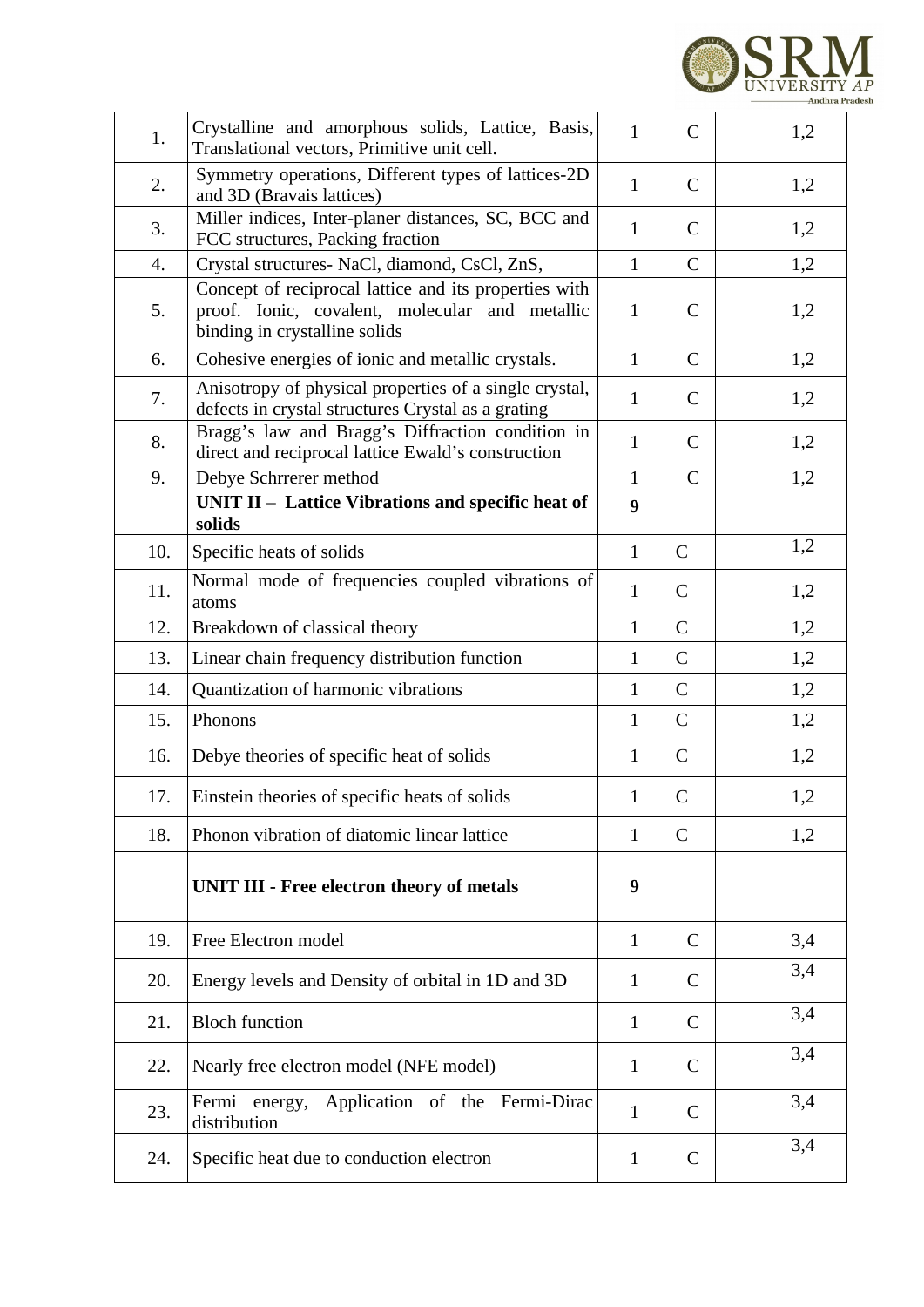

| 25. | Para-magnetism, thermionic emission,                                   | $\mathbf{1}$ | C, D                    | 3,4 |  |
|-----|------------------------------------------------------------------------|--------------|-------------------------|-----|--|
| 26. | Photoelectric effect of metals,                                        | $\mathbf{1}$ | C, D                    | 3,4 |  |
| 27. | Origin of contact potentials between metals                            | $\mathbf{1}$ | C, D                    | 3,4 |  |
|     | UNIT IV: Band theory of solids, electrical and<br>thermal conductivity | 9            |                         |     |  |
| 28. | Band theory of solids                                                  | $\mathbf{1}$ | $\mathsf{C}$            | 5,6 |  |
| 29. | <b>Band formation</b>                                                  | $\mathbf{1}$ | $\mathsf{C}$            | 5,6 |  |
| 30. | Fermi-sphere, example of simple cubic lattice                          | $\mathbf{1}$ | $\mathsf{C}$            | 5,6 |  |
| 31. | Idea of Brillouin zone                                                 | $\mathbf{1}$ | $\mathsf{C}$            | 5,6 |  |
| 32. | Density of states                                                      | $\mathbf{1}$ | $\mathsf{C}$            | 5,6 |  |
| 33. | overlapping on energy bands                                            | $\mathbf{1}$ | C                       | 5,6 |  |
| 34. | Effective mass of electron (with derivation)                           | $\mathbf{1}$ | $\mathsf{C}$            | 5,6 |  |
| 35. | Concept of hole                                                        | $\mathbf{1}$ | $\mathsf{C}$            | 5,6 |  |
| 36. | Distinction between metal, semiconductor and<br>insulator              | $\mathbf{1}$ | $\mathsf{C}$            | 5,6 |  |
|     | UNIT V: Electrical and thermal conductivity in<br>solids               | 9            |                         |     |  |
| 37. | Simple theories of electrical and thermal conductivity                 | $\mathbf{1}$ | C, D                    | 5,6 |  |
| 38. | The Wiedemann-Franz law                                                | $\mathbf{1}$ | C, D                    | 5,6 |  |
| 39. | Boltzmann transport equation                                           | $\mathbf{1}$ | C, D                    | 5,6 |  |
| 40. | Sommerfeld theory of electrical conductivity                           | $\mathbf{1}$ | $\mathsf{C}$            | 5,6 |  |
| 41. | Mean free path of electrons                                            | $\mathbf{1}$ | $\mathsf{C}$            | 5,6 |  |
| 42. | Temperature dependent resistivity of metals                            | $\mathbf{1}$ | C, D                    | 5,6 |  |
| 43. | Temperature dependent resistivity of semiconductors,<br>and insulators | $\mathbf{1}$ | C, D                    | 5,6 |  |
| 44. | Hall Effect in metals                                                  | $\mathbf{1}$ | C,<br>D, I              | 5,6 |  |
| 45. | Hall Effect in semiconductors                                          | $\mathbf{1}$ | C,<br>D, I,<br>$\Omega$ | 5,6 |  |
|     | <b>Total contact hours</b>                                             | 45           |                         |     |  |
|     |                                                                        |              |                         |     |  |

**LEARNING RESOURCES**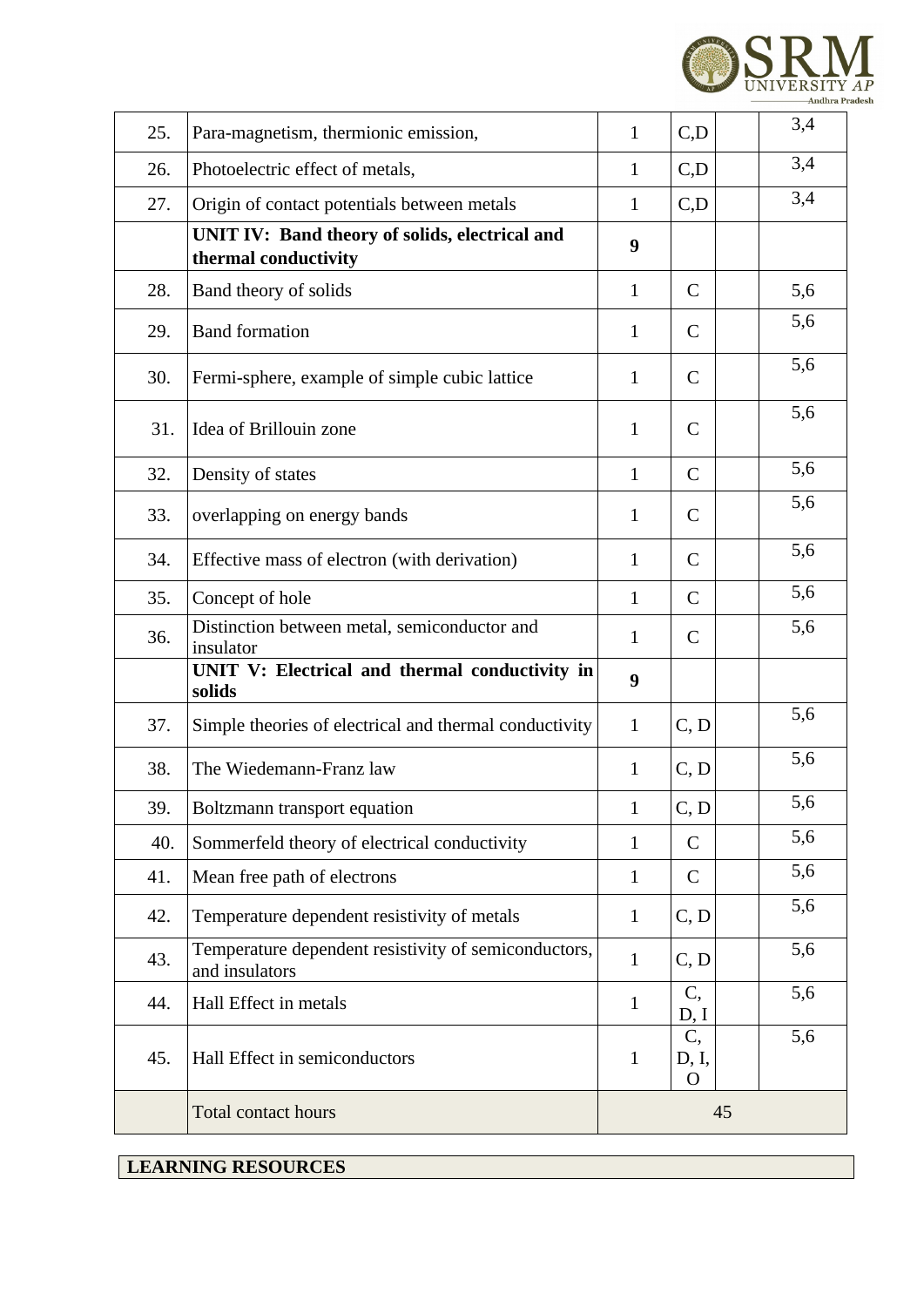

|                | <b>TEXT BOOKS</b>                                                                         |
|----------------|-------------------------------------------------------------------------------------------|
|                | Elementary Solid-State Physics, M Ali Omar, Revised Edition, 2015, Pearson                |
| 2              | Introduction to Solid State Physics, Charles Kittel, 8th edition, 2004, John Wiley & Sons |
| $\mathbf{3}$   | Solid State Physics Puri R.K., Babbar V.K $-1$ Edition, 2010 S Chand Publication          |
| $\overline{4}$ | Solid State Physics, S O Pillai, 18 <sup>th</sup> edition 2018, New Age International     |
|                | <b>REFERENCE BOOKS</b>                                                                    |
| 5              | Solid State Physics, Neil W. Ashcroft, N. Mermin Reprint Edition, Brooks/Cole 1976        |
| 6              | Solid State Physics, A. J. Dekker, 2008, Laxmi Publication/Prentice Hall                  |

#### **Laboratory: Solid State Physics**

|    | <b>PURPOSE</b> | The purpose is to introduce the sophisticated and best experimental<br>characterization tools to obtain the basic attributes of solids, such as,<br>crystallinity, optical, electronic, magnetic, plasmonic, nano form of matter.<br>Introduce to the current state-of-the art research facilities to carry research<br>projects. Demonstrate the power of century old basic fundamental laws existence<br>in the present technology. |                                   |
|----|----------------|---------------------------------------------------------------------------------------------------------------------------------------------------------------------------------------------------------------------------------------------------------------------------------------------------------------------------------------------------------------------------------------------------------------------------------------|-----------------------------------|
|    |                |                                                                                                                                                                                                                                                                                                                                                                                                                                       |                                   |
|    |                | <b>LEARNING OBJECTIVES</b>                                                                                                                                                                                                                                                                                                                                                                                                            | <b>STUDENT</b><br><b>OUTCOMES</b> |
|    |                | At the end of the course, student will be able to                                                                                                                                                                                                                                                                                                                                                                                     |                                   |
| 1. |                | Measure the lattice parameter, lattice crystal structure, electronic                                                                                                                                                                                                                                                                                                                                                                  |                                   |
|    |                | properties, bandgap, plasmonic, carrier densities of any kind of state                                                                                                                                                                                                                                                                                                                                                                |                                   |
|    |                | of matter. Which are all the fundamental and basic attributed of any                                                                                                                                                                                                                                                                                                                                                                  |                                   |
|    | matter.        |                                                                                                                                                                                                                                                                                                                                                                                                                                       |                                   |
| 2. |                | Develop new characterization tools and techniques for advanced                                                                                                                                                                                                                                                                                                                                                                        |                                   |
|    | materials.     |                                                                                                                                                                                                                                                                                                                                                                                                                                       |                                   |
| 3. |                | Can handle state-of-the-art instruments and appreciate the importance                                                                                                                                                                                                                                                                                                                                                                 |                                   |
|    |                | of research and development in the everyday life.                                                                                                                                                                                                                                                                                                                                                                                     |                                   |

| Sl. No. | <b>Description of experiments</b>                                                                                                                                                                | <b>Contact</b><br>hours | $C-$<br>$D-I-$<br>O | $\vert$ IOs $\vert$ | Reference |
|---------|--------------------------------------------------------------------------------------------------------------------------------------------------------------------------------------------------|-------------------------|---------------------|---------------------|-----------|
| 1.      | Measurement of resistivity of a semiconductor by<br>Four-probe method and determination of Energy Band<br>Gap                                                                                    | 2                       | I, O                |                     | 1,2       |
| 2.      | To determine the type of charge carrier, carrier<br>density and Hall coefficient of a given semiconductor                                                                                        | $\mathcal{D}$           | I, O                |                     | 1,2       |
| 3.      | a) To measure the photo-current as a function of the<br>irradiance at constant voltage<br>b) Current-voltage and current-load characteristics of<br>a solar cell as a function of the irradiance | $\mathcal{L}$           | I, O                |                     | 1,2       |
| 4.      | Study optical absorption of liquid samples using UV-<br>VIS spectrometer                                                                                                                         | $\overline{2}$          | I, O                |                     | 1,2       |
| 5.      | To study optical absorption of different nanoparticles                                                                                                                                           | $\mathcal{P}$           | I, O                |                     | 1,2       |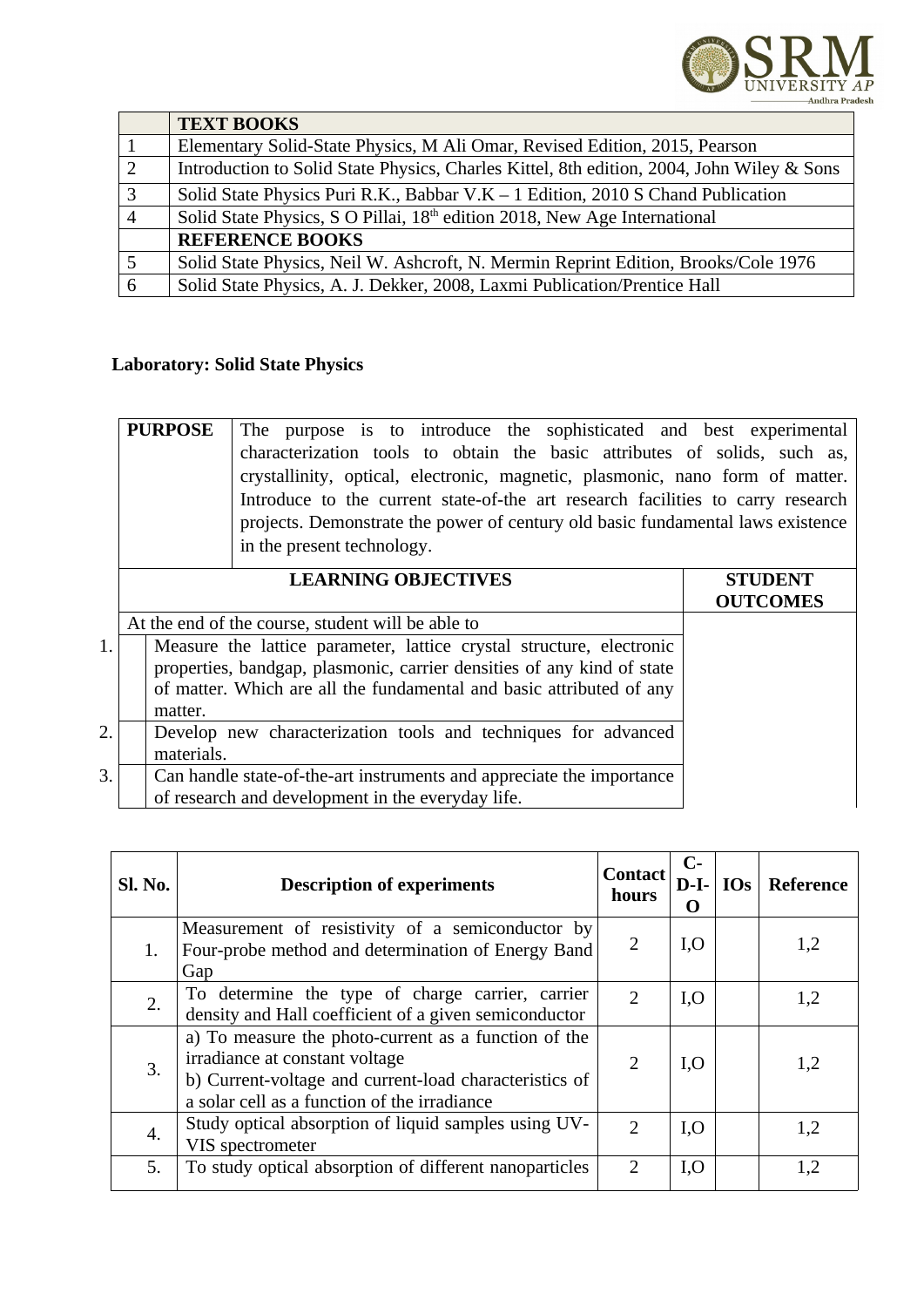

|               | and obtain their plasmonic peaks                                                     |                                                          |      |    |     |  |  |  |
|---------------|--------------------------------------------------------------------------------------|----------------------------------------------------------|------|----|-----|--|--|--|
| 6.            | Determine lattice parameter of crystals using X-ray                                  | $\mathcal{D}$                                            | I, O |    | 1,2 |  |  |  |
|               | diffractometer                                                                       |                                                          |      |    |     |  |  |  |
|               | Total contact hours (Experiments +Demo + Extra                                       |                                                          |      | 30 |     |  |  |  |
|               | class)                                                                               |                                                          |      |    |     |  |  |  |
|               | <b>LEARNING RESOURCES</b>                                                            |                                                          |      |    |     |  |  |  |
|               |                                                                                      |                                                          |      |    |     |  |  |  |
|               |                                                                                      | <b>TEXT BOOKS/REFERENCE BOOKS/OTHER READING MATERIAL</b> |      |    |     |  |  |  |
|               | C. Suryanarayana, M. Grant Norton, "X-Ray Diffraction, A Practical Approach"         |                                                          |      |    |     |  |  |  |
|               | Springer US, 1998 [ISBN: 978-1-4899-0148-4]                                          |                                                          |      |    |     |  |  |  |
|               |                                                                                      |                                                          |      |    |     |  |  |  |
| $\mathcal{D}$ | Trügler, Andreas, "Optical Properties of Metallic Nanoparticles", Springer Series in |                                                          |      |    |     |  |  |  |
|               | Materials Science, 2016 [ISBN: 978-3-319-25074-8]                                    |                                                          |      |    |     |  |  |  |
|               |                                                                                      |                                                          |      |    |     |  |  |  |
| $\mathcal{B}$ | John Singleton, "Band Theory and Electronic Properties of Solids" Oxford University  |                                                          |      |    |     |  |  |  |
|               | Press UK, 2014 [ISBN: 978-0198506447]                                                |                                                          |      |    |     |  |  |  |
|               |                                                                                      |                                                          |      |    |     |  |  |  |

| Course nature                                               |                           |                    |                                                                |                            | <b>Theory + Practical</b> |      |              |  |  |
|-------------------------------------------------------------|---------------------------|--------------------|----------------------------------------------------------------|----------------------------|---------------------------|------|--------------|--|--|
| <b>Assessment Method – Theory Component (Weightage 70%)</b> |                           |                    |                                                                |                            |                           |      |              |  |  |
| In-semester                                                 | <b>Assessment</b><br>tool | Cycle test I       | Cycle test II                                                  | Assignment                 | <b>Class Test</b>         | Quiz | <b>Total</b> |  |  |
|                                                             | Weightage                 | 15%                | 15%                                                            | 10%                        | 5%                        | 5%   | 50%          |  |  |
| <b>End semester examination Weightage:</b>                  |                           |                    |                                                                |                            |                           |      |              |  |  |
|                                                             |                           |                    |                                                                |                            |                           |      |              |  |  |
|                                                             |                           |                    | <b>Assessment Method – Practical Component (Weightage 30%)</b> |                            |                           |      |              |  |  |
| In-semester                                                 | <b>Assessment</b><br>tool | Lab<br>performance | Practical model<br>exam                                        | <b>Observation</b><br>note |                           |      | <b>Total</b> |  |  |
|                                                             | Weightage                 | 20%                | 20%                                                            | 10%                        |                           | 50%  |              |  |  |
| <b>End semester examination Weightage:</b>                  |                           |                    |                                                                |                            |                           |      | 50%          |  |  |
|                                                             |                           |                    |                                                                |                            |                           |      |              |  |  |

| <b>PHY 311M</b>             |                                    |  |  | m |  |  |
|-----------------------------|------------------------------------|--|--|---|--|--|
|                             | <b>Statistical Physics</b>         |  |  |   |  |  |
| Co-requisite:<br><b>NIL</b> |                                    |  |  |   |  |  |
| Prerequisite:               | <b>NIL</b>                         |  |  |   |  |  |
| Data Book /                 | <b>NIL</b>                         |  |  |   |  |  |
| Codes/Standards             |                                    |  |  |   |  |  |
| Course Category             | <b>Statistical Physics</b><br>CORE |  |  |   |  |  |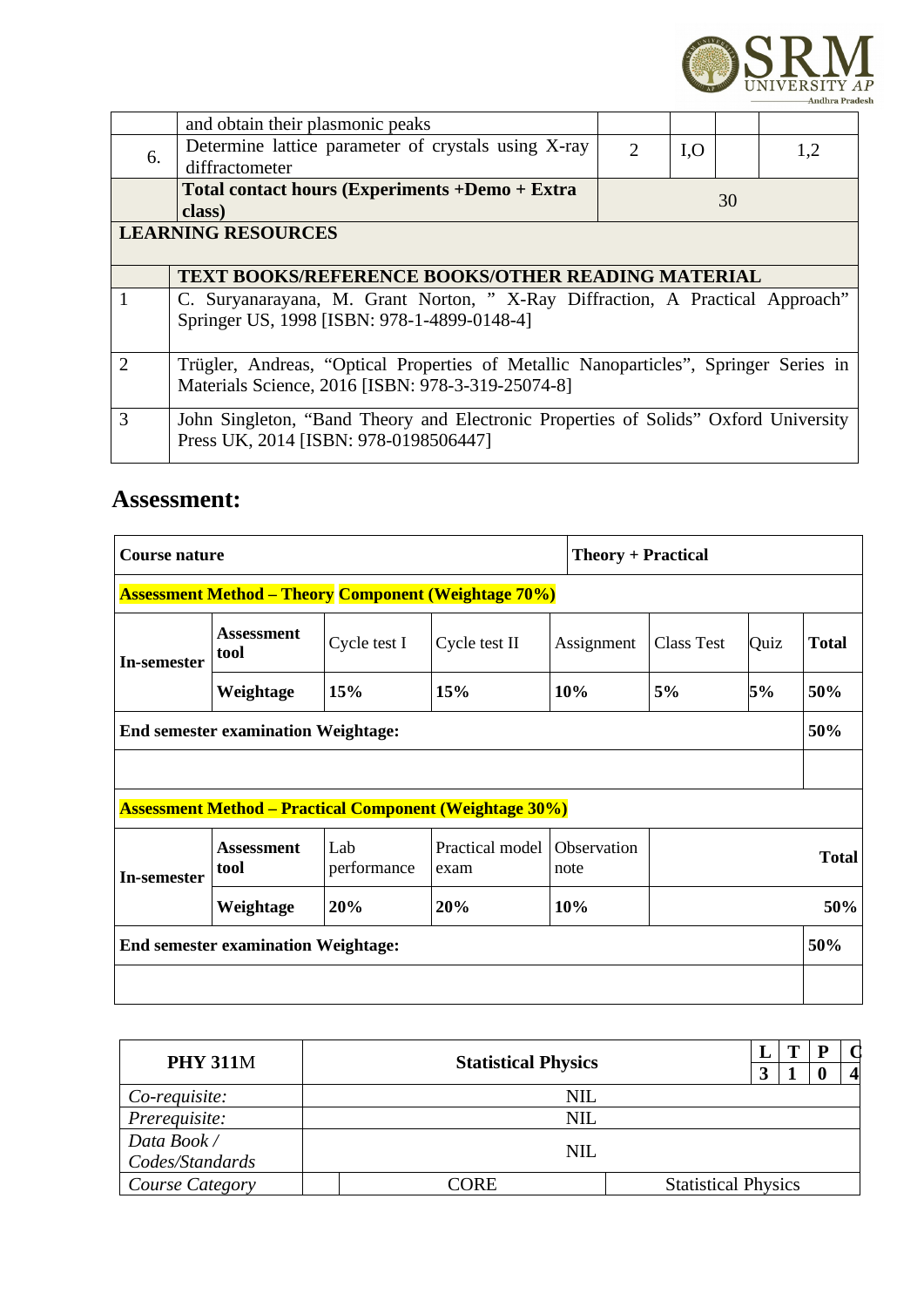

| Course designed by | Department of Physics                |
|--------------------|--------------------------------------|
| Approval           | -- Academic Council Meeting --, 2018 |

| <b>PURPOSE</b> | The purpose of this course is to introduce students about elementary as well     |
|----------------|----------------------------------------------------------------------------------|
|                | advanced concepts of statistical physics using elements of classical and quantum |
|                | statistics.                                                                      |
|                |                                                                                  |

|    | <b>LEARNING OBJECTIVES</b>                                                                       | <b>STUDENT</b><br><b>OUTCOMES</b> |  |  |  |  |  |  |
|----|--------------------------------------------------------------------------------------------------|-----------------------------------|--|--|--|--|--|--|
|    | At the end of the course, student will be able to                                                |                                   |  |  |  |  |  |  |
| 1. | <b>Understand Elementary statistical concepts</b>                                                |                                   |  |  |  |  |  |  |
| 2. | Learn statistical descriptions of system of particles                                            |                                   |  |  |  |  |  |  |
| 3. | Learn Statistical properties of Macroscopic systems                                              |                                   |  |  |  |  |  |  |
| 4. | Learn micro-canonical, canonical and grand-canonical systems and<br><b>Equipartition theorem</b> |                                   |  |  |  |  |  |  |
| 5. | <b>Fundamental concepts of Quantum Statistics</b>                                                |                                   |  |  |  |  |  |  |

| <b>Session</b> | <b>Description of Topic</b>                                             | <b>Contact</b><br>hours | $C-$<br>$D-I-$<br>O | <b>IOs</b> | Referenc<br>e |
|----------------|-------------------------------------------------------------------------|-------------------------|---------------------|------------|---------------|
|                | <b>UNIT I - Elementary statistical concepts and</b><br>examples         | 9                       |                     |            |               |
| 1.             | The simple random walk problem in one dimension                         | $\mathbf{1}$            | $\mathsf{C}$        |            | 1,2           |
| 2.             | Random walk problem in two dimensions                                   | $\mathbf{1}$            | $\mathsf{C}$        |            | 1,2           |
| 3.             | Problem and Review of Random walks                                      | $\mathbf{1}$            | $\mathsf{C}$        |            | 1,2           |
| 4.             | Examples of Brownian motion                                             | $\mathbf{1}$            | $\mathsf{C}$        |            | 1,2           |
| 5.             | Calculation of mean values                                              | $\mathbf{1}$            | C                   |            | 1,2           |
| 6.             | Binomial distribution – theory and examples                             | $\mathbf{1}$            | $\mathsf{C}$        |            | 1,2           |
| 7.             | Continuous probability distribution                                     | $\mathbf{1}$            | $\mathsf{C}$        |            | 1,2           |
| 8.             | Gaussian probability distribution                                       | $\mathbf{1}$            | $\mathsf{C}$        |            | 1,2           |
| 9.             | Review and problems on probability distributions                        | $\mathbf{1}$            | $\mathsf{C}$        |            | 1,2           |
|                | UNIT II - Statistical descriptions of system of<br>particles            | 9                       |                     |            |               |
| 10.            | Specification of the state of a statistical system                      | $\mathbf{1}$            | $\mathsf{C}$        |            | 1,2           |
| 11.            | statistical ensemble - basic postulates and probability<br>calculations | $\mathbf{1}$            | $\mathsf{C}$        |            | 1,2           |
| 12.            | Review and problems on statistical ensembles                            | $\mathbf{1}$            | $\mathsf{C}$        |            | 1,2           |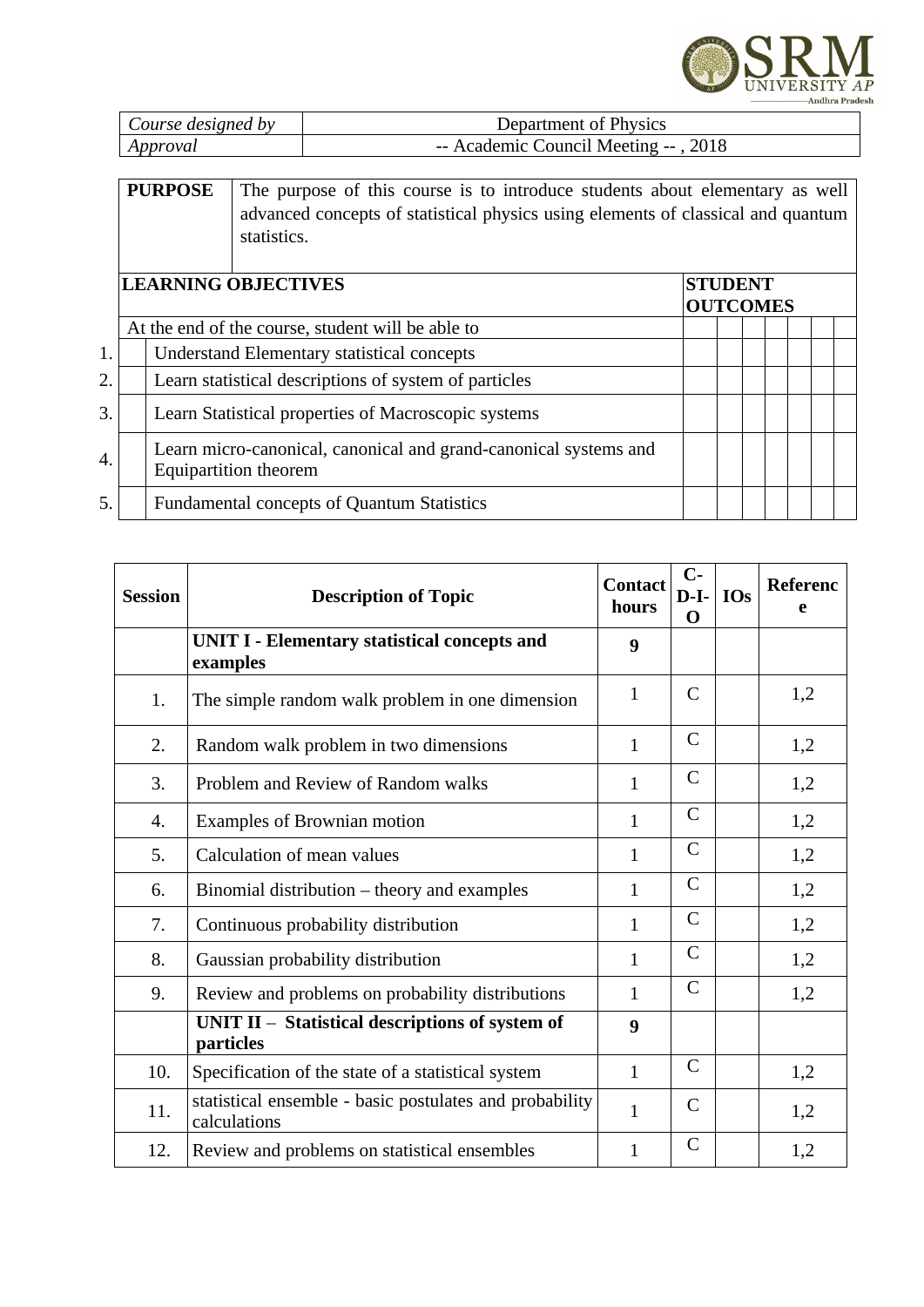

| 13. | Density of states of statistical ensembles                                                                                                                                                              | $\mathbf{1}$ | C            | 1,2 |
|-----|---------------------------------------------------------------------------------------------------------------------------------------------------------------------------------------------------------|--------------|--------------|-----|
| 14. | Problems on density of states                                                                                                                                                                           | $\mathbf{1}$ | C            | 1,2 |
| 15. | Thermal<br>and<br>mechanical<br>interaction<br>between<br>macroscopic systems.                                                                                                                          | $\mathbf{1}$ | C            | 1,2 |
| 16. | Discussion on constraints of thermal and mechanical<br>interaction between macroscopic systems.                                                                                                         | $\mathbf{1}$ | $\mathsf{C}$ | 1,2 |
| 17. | equilibrium,<br>Discussion<br>non-equilibrium,<br>on<br>reversibility and irreversibility in thermodynamic<br>systems                                                                                   | $\mathbf{1}$ | $\mathsf{C}$ | 1,2 |
| 18. | Review and problems on thermal and mechanical<br>interaction, its constraints and Problems & examples<br>on Equilibrium/non-equilibrium and reversibility<br>/irreversibility of thermodynamic systems. | $\mathbf{1}$ | C            | 1,2 |
|     | <b>UNIT III - Statistics of Macroscopic systems</b>                                                                                                                                                     | 9            |              |     |
| 19. | Distribution of energy between macroscopic systems                                                                                                                                                      | $\mathbf{1}$ | C            | 1,2 |
| 20. | Discussion on the approach to thermal equilibrium                                                                                                                                                       | $\mathbf{1}$ | C            | 1,2 |
| 21. | Examples and problems on thermal equilibrium                                                                                                                                                            | $\mathbf{1}$ | $\mathsf{C}$ | 1,2 |
| 22. | Temperature, mean energy and mean pressure of an<br>ideal gas                                                                                                                                           | $\mathbf{1}$ | $\mathsf{C}$ | 1,2 |
| 23. | Introduction of the concept of entropy & discussion<br>of second and third law of thermodynamics involving<br>entropy.                                                                                  | $\mathbf{1}$ | C            | 1,2 |
| 24. | Review of all thermodynamic laws and basic<br>statistical relations & related problems                                                                                                                  | $\mathbf{1}$ | C            | 1,2 |
| 25. | The partition function and its properties $-$ relevant<br>problems                                                                                                                                      | $\mathbf{1}$ | $\mathsf C$  | 1,2 |
| 26. | Calculation of thermodynamic quantities for an ideal<br>monatomic gas - relevant problems.                                                                                                              | $\mathbf{1}$ | C            | 1,2 |
| 27. | Discussion of the Gibbs paradox involving relevant<br>examples                                                                                                                                          | $\mathbf{1}$ | C            | 1,2 |
|     | <b>UNIT IV: Equipartition theorem</b>                                                                                                                                                                   | 9            |              |     |
| 28. | Introduction various thermodynamics systems<br>Isolated, adiabatic, Isobaric, Isochoric etc.                                                                                                            | $\mathbf{1}$ |              | 1,2 |
| 29. | Examples and problems on important thermodynamic<br>systems.                                                                                                                                            | $\mathbf{1}$ |              | 1,2 |
| 30. | Discussion on Canonical ensemble - comparison<br>with micro-canonical ensemble                                                                                                                          | $\mathbf{1}$ |              | 1,2 |
| 31. | Applications, examples<br>and problems<br>the<br>on<br>canonical ensemble                                                                                                                               | $\mathbf{1}$ |              | 1,2 |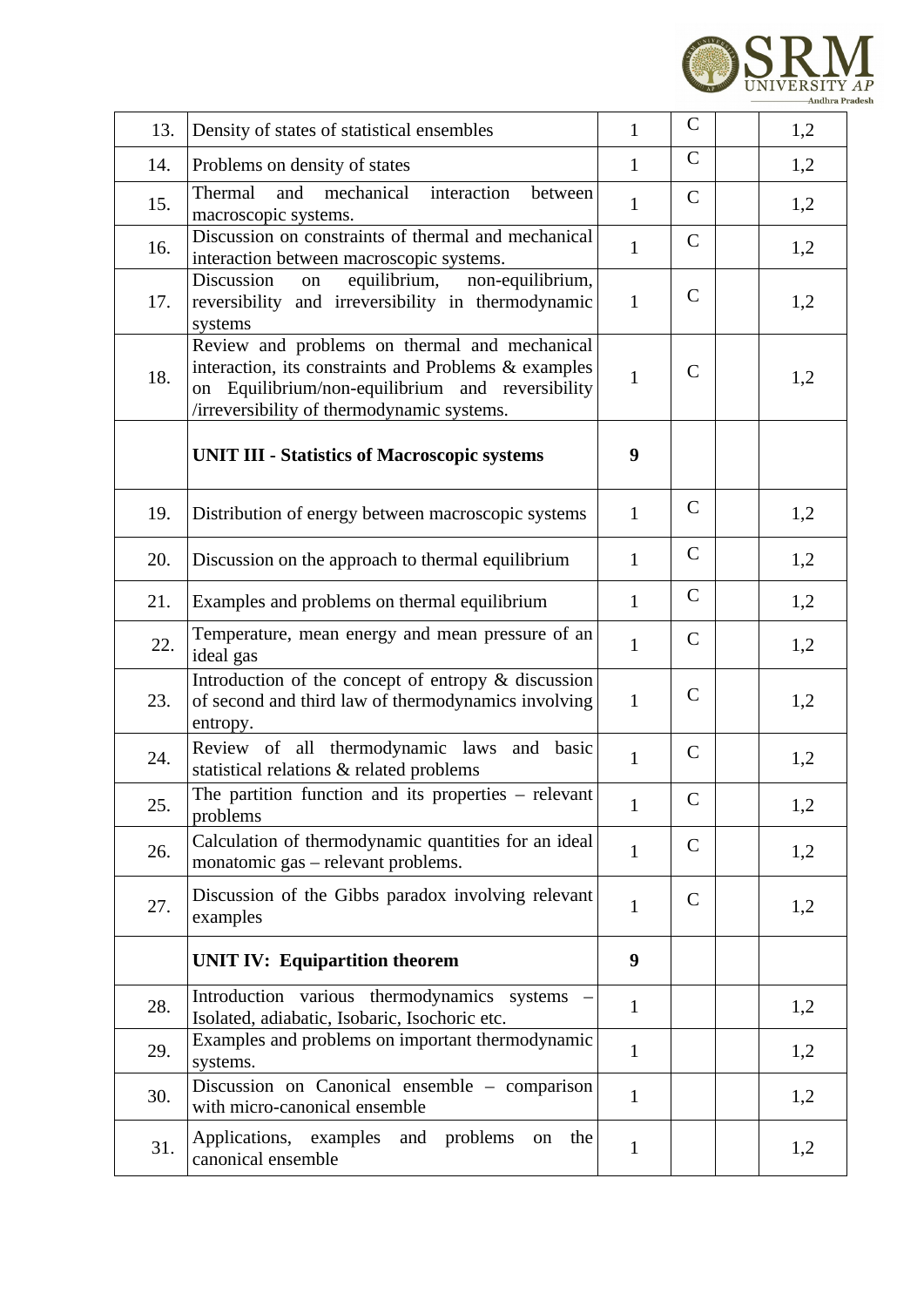

| 32.          | Maxwell distribution and the Equipartition theorem                                                                    | $\mathbf{1}$ |  |     | 1,2 |  |  |  |  |
|--------------|-----------------------------------------------------------------------------------------------------------------------|--------------|--|-----|-----|--|--|--|--|
| 33.          | Simple applications of the Equipartition theorem                                                                      | $\mathbf{1}$ |  |     | 1,2 |  |  |  |  |
| 34.          | The grand canonical ensemble $-$ comparison with<br>micro-canonical and canonical ensemble                            | $\mathbf{1}$ |  |     | 1,2 |  |  |  |  |
| 35.          | Introduction of the chemical potential                                                                                | $\mathbf{1}$ |  |     | 1,2 |  |  |  |  |
| 36.          | Review and problems on Equipartition theorem and<br>canonical and grand-canonical ensemble                            | $\mathbf{1}$ |  |     | 1,2 |  |  |  |  |
|              | <b>UNIT V: Quantum statistics</b>                                                                                     | 9            |  |     |     |  |  |  |  |
| 37.          | Introduction of concept of Identical particles and<br>symmetry requirements                                           | $\mathbf{1}$ |  |     | 1,2 |  |  |  |  |
| 38.          | Discussion on quantum states of a single particle                                                                     | $\mathbf{1}$ |  |     | 1,2 |  |  |  |  |
| 39.          | Introduction of Maxwell-Boltzmann, Bose-Einstein<br>and Fermi-Dirac statistics                                        | $\mathbf{1}$ |  |     | 1,2 |  |  |  |  |
| 40.          | Equation of states for Bose and Fermi gases                                                                           | $\mathbf{1}$ |  |     | 1,2 |  |  |  |  |
| 41.          | $PV = (2/3) E$ – the ideal gas in the classical limit                                                                 | $\mathbf{1}$ |  |     | 1,2 |  |  |  |  |
| 42.          | Evaluation of the partition function                                                                                  | $\mathbf{1}$ |  | 1,2 |     |  |  |  |  |
| 43.          | partition function of ideal monatomic Boltzmann gas                                                                   | $\mathbf{1}$ |  |     | 1,2 |  |  |  |  |
| 44.          | Simple ideas for Bose- Einstein condensation and<br>recent observations                                               | $\mathbf{1}$ |  |     | 1,2 |  |  |  |  |
| 45.          | Problems and examples on Maxwell-Boltzmann,<br>Bose-Einstein and Fermi-Dirac statistics & partition<br>function       | $\mathbf{1}$ |  |     | 1,2 |  |  |  |  |
|              | <b>Total contact hours</b>                                                                                            |              |  | 45  |     |  |  |  |  |
|              | <b>LEARNING RESOURCES</b>                                                                                             |              |  |     |     |  |  |  |  |
|              | <b>TEXT BOOKS/REFERENCE BOOKS/OTHER READING MATERIAL</b>                                                              |              |  |     |     |  |  |  |  |
| $\mathbf{1}$ | Statistical Physics (In Si Units): Berkeley Physics Course - Vol.5, F Reif, 1 edition,<br>2017, McGraw Hill Education |              |  |     |     |  |  |  |  |
| 2            | Statistical Physics F. Mandl, 2nd Edition, 2003, Wiley                                                                |              |  |     |     |  |  |  |  |

| Course nature     |                                           |                                |  | <b>Theory</b> |                   |              |  |  |  |
|-------------------|-------------------------------------------|--------------------------------|--|---------------|-------------------|--------------|--|--|--|
|                   | <b>Assessment Method (Weightage 100%)</b> |                                |  |               |                   |              |  |  |  |
| $In-$<br>semester | <b>Assessment</b><br>tool                 | Cycle test $I \mid$ Cycle test |  | Assignment    | <b>Class Test</b> | <b>Total</b> |  |  |  |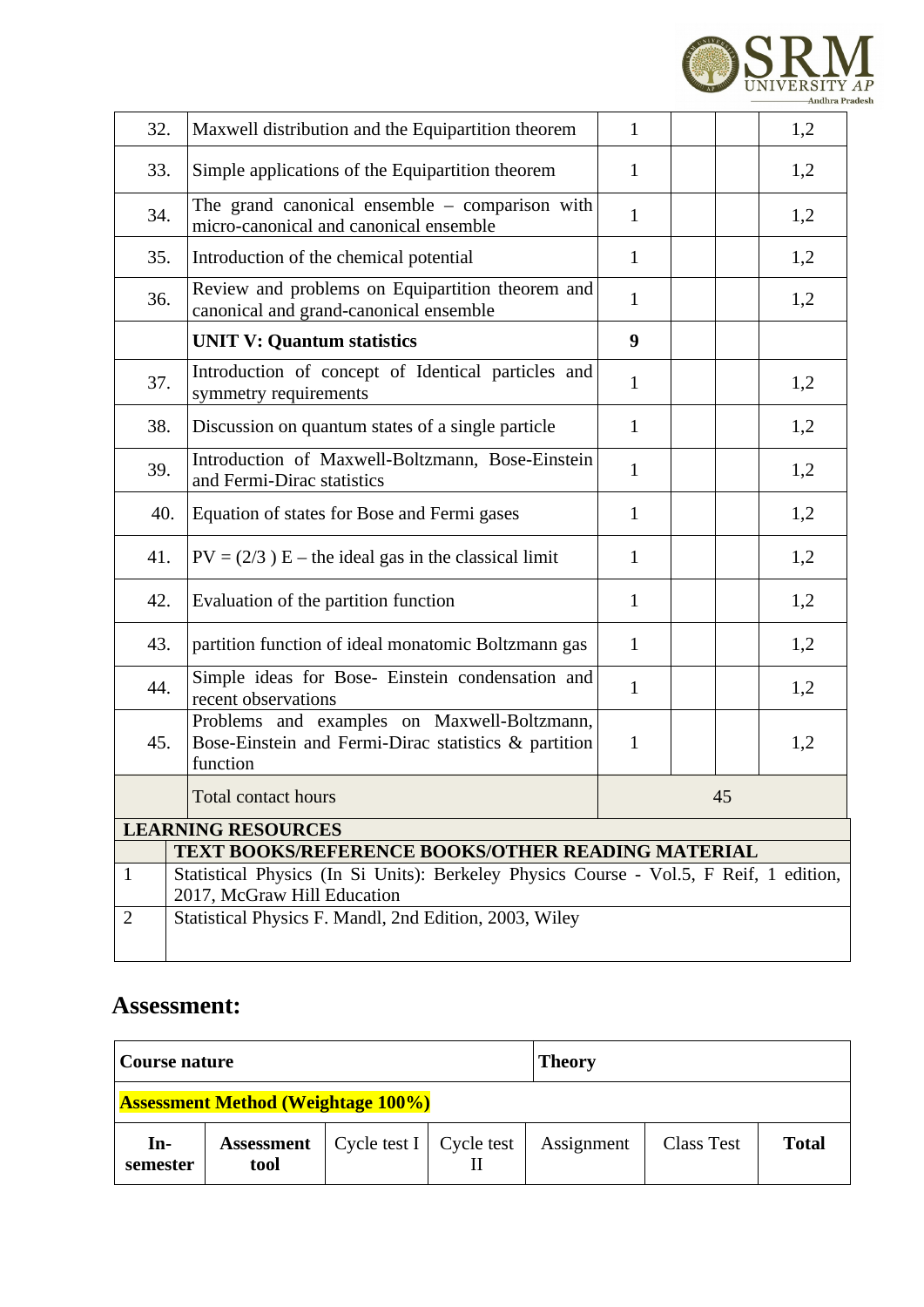

|                                            | Weightage | <b>15%</b> | 15% | 10% | 10% | 50% |
|--------------------------------------------|-----------|------------|-----|-----|-----|-----|
| <b>End semester examination Weightage:</b> |           |            |     |     |     | 50% |

| <b>PHY304M</b>     |                       | <b>Advanced Optics</b> |  |                                     | כי | Р | 4 |
|--------------------|-----------------------|------------------------|--|-------------------------------------|----|---|---|
| Co-requisite:      | NIL                   |                        |  |                                     |    |   |   |
| Prerequisite:      | <b>NIL</b>            |                        |  |                                     |    |   |   |
| Data Book /        | <b>NIL</b>            |                        |  |                                     |    |   |   |
| Codes/Standards    |                       |                        |  |                                     |    |   |   |
| Course Category    |                       | CORE                   |  | <b>Atomic and Molecular Physics</b> |    |   |   |
| Course designed by | Department of Physics |                        |  |                                     |    |   |   |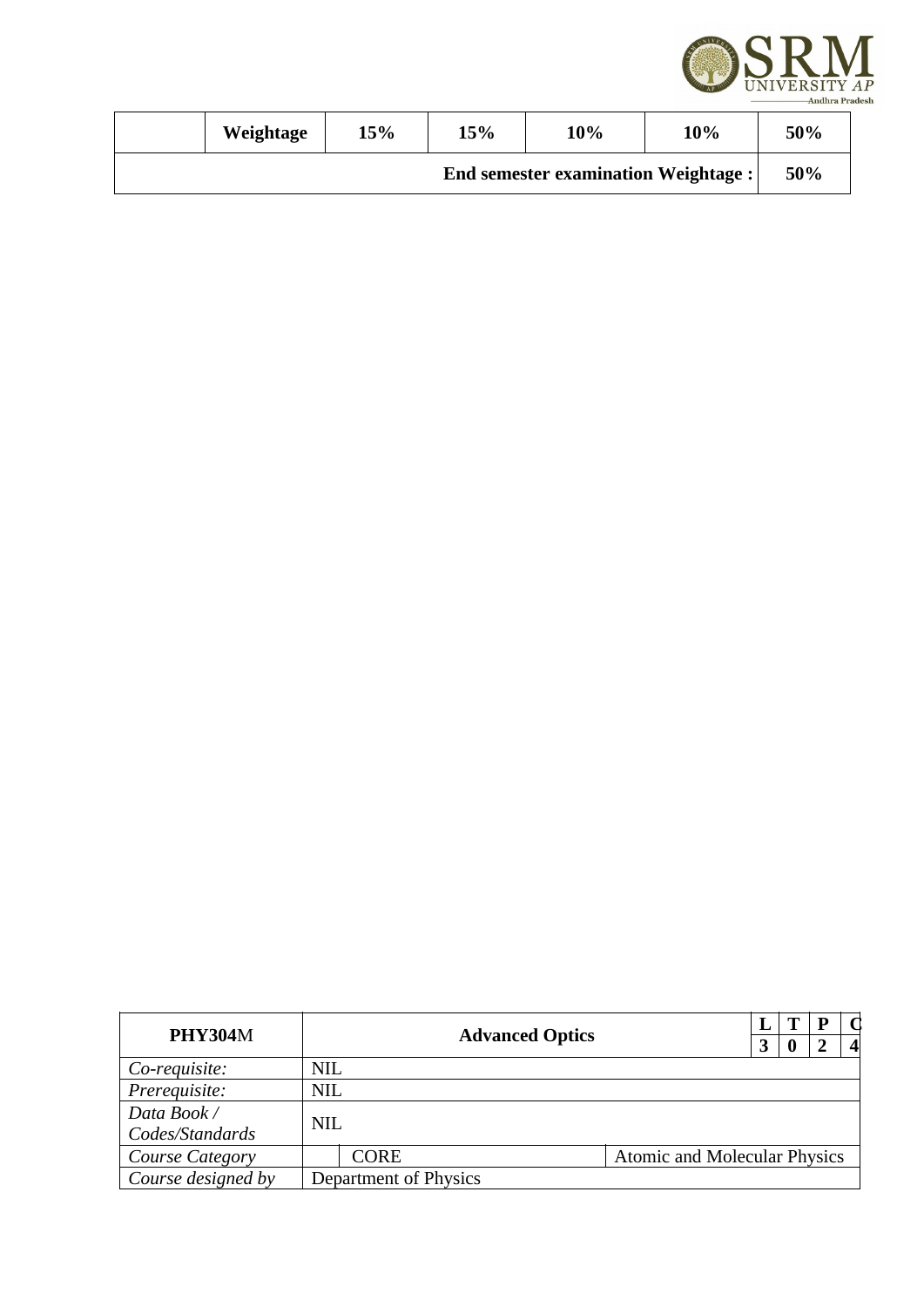

| Approval<br>- Academic Council Meeting --, 2018 |  |
|-------------------------------------------------|--|
|-------------------------------------------------|--|

|    | <b>PURPOSE</b>                                    | The purpose of this course is to introduce students about the physical optics,<br>interference and diffraction of light, polarization and fiber optics. |  |  |  |  |  |  |  |  |
|----|---------------------------------------------------|---------------------------------------------------------------------------------------------------------------------------------------------------------|--|--|--|--|--|--|--|--|
|    | <b>LEARNING OBJECTIVES</b>                        | <b>STUDENT</b><br><b>OUTCOMES</b>                                                                                                                       |  |  |  |  |  |  |  |  |
|    | At the end of the course, student will be able to |                                                                                                                                                         |  |  |  |  |  |  |  |  |
| 1. |                                                   | Understand the concept of basic optics                                                                                                                  |  |  |  |  |  |  |  |  |
| 2. | Understand the concept of Interference            |                                                                                                                                                         |  |  |  |  |  |  |  |  |
| 3. |                                                   | Study the fundamentals of diffraction                                                                                                                   |  |  |  |  |  |  |  |  |
| 4. |                                                   | Apply the concept of optics in holography and fiber optics                                                                                              |  |  |  |  |  |  |  |  |

| <b>Session</b> | <b>Description of Topic</b>                                                                     | <b>Contact</b><br>hours | $C-$<br>$D-I-$<br>$\Omega$ | <b>IOs</b> | Reference |
|----------------|-------------------------------------------------------------------------------------------------|-------------------------|----------------------------|------------|-----------|
|                | <b>UNIT I - Physical Optics</b>                                                                 | 9                       |                            |            |           |
| 1.             | History of optics                                                                               | $\mathbf{1}$            | $\mathsf{C}$               |            | 1,2       |
| 2.             | what is light?                                                                                  | $\mathbf{1}$            | $\mathsf{C}$               |            | 1,2       |
| 3.             | Huygen's principle                                                                              | $\mathbf{1}$            | $\mathsf{C}$               |            | 1,2       |
| 4.             | Huygen's principle applications,                                                                | $\mathbf{1}$            | $\mathsf{C}$               |            | 1,2       |
| 5.             | Derivation of the laws of reflection                                                            | $\mathbf{1}$            | $\mathsf{C}$               |            | 1,2       |
| 6.             | Derivation of the laws of refraction                                                            | $\mathbf{1}$            | $\mathsf{C}$               |            | 1,2       |
| 7.             | Superposition of waves                                                                          | 1                       | $\mathsf{C}$               |            | 1,2       |
| 8.             | Coherence                                                                                       | $\mathbf{1}$            | $\mathsf{C}$               |            | 1,2       |
| 9.             | Problems                                                                                        | $\mathbf{1}$            | $\mathsf{C}$               |            | 1,2       |
|                | UNIT $II$ – Interference of light                                                               | 9                       |                            |            | 1,2       |
| 10.            | Two beam interference by division of wave front                                                 | $\mathbf{1}$            | $\mathsf{C}$               |            | 2,3       |
| 11.            | Interference by division of amplitude                                                           | $\mathbf{1}$            | $\mathsf{C}$               |            | 2,3       |
| 12.            | Classification of interference of thin films                                                    | $\mathbf{1}$            | $\mathsf{C}$               |            | 2,3       |
| 13.            | Interference by wedge shaped film: Interference due<br>to reflected light and transmitted light | $\mathbf{1}$            | C                          |            | 2,3       |
| 14.            | Fringes of equal inclination                                                                    | $\mathbf{1}$            | $\mathsf{C}$               |            | 2,3       |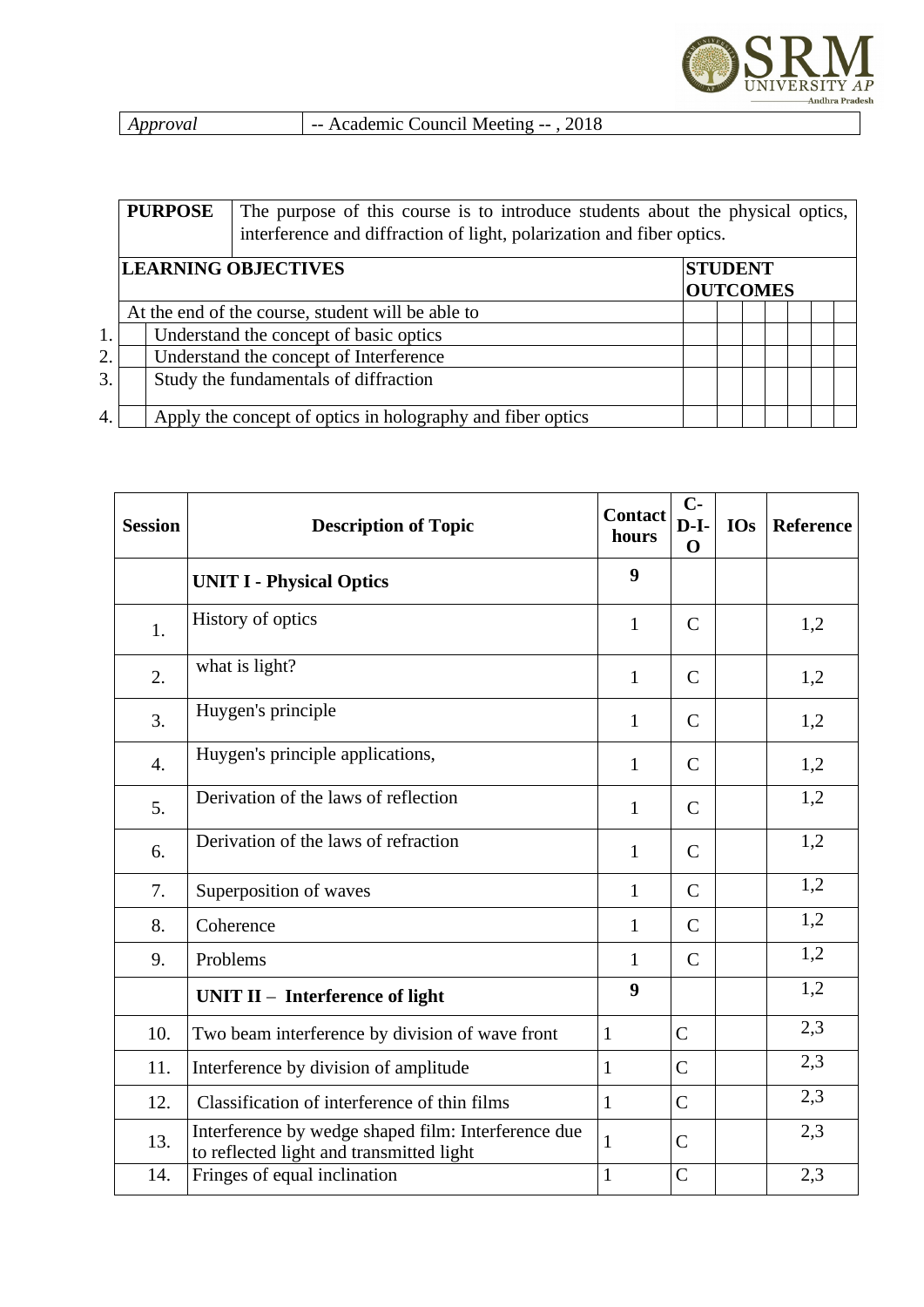

| 15. | Equal thickness and Equal chromatic order (FECO<br>fringes)         | $\mathbf{1}$     | $\mathsf{C}$   | 2,3 |
|-----|---------------------------------------------------------------------|------------------|----------------|-----|
| 16. | Colours of thin films                                               | $\mathbf{1}$     | $\mathsf{C}$   | 3,4 |
| 17. | Michelson's interferometer                                          | $\mathbf{1}$     | $\overline{C}$ | 3,4 |
| 18. | Fabry-Perot interferometer                                          | $\mathbf{1}$     | $\mathsf{C}$   | 3,4 |
|     | <b>UNIT III - Diffraction of Light</b>                              | 9                |                | 3,4 |
| 19. | Fraunhoffer diffraction due to a (i) single slit, and               | $\mathbf{1}$     | C, D           | 3,4 |
| 20. | (ii) double slit, N silts                                           | $\mathbf{1}$     | C, D           | 3,4 |
| 21. | (iii) plane transmission grating and their analytical<br>treatments | $\mathbf{1}$     | C, D           | 3,4 |
| 22. | Plane diffraction grating                                           | $\mathbf{1}$     | C, D           | 3,4 |
| 23. | Rayleigh's criteria for resolution                                  | $\mathbf{1}$     | C, D           | 3,4 |
| 24. | Resolving power of a grating                                        | $\mathbf{1}$     | C, D           | 3,4 |
| 25. | Fraunhoffer's diffraction                                           | $\mathbf{1}$     | C, D           | 3,4 |
| 26. | Fresenel's diffraction                                              | 1                | C, D           | 3,4 |
| 27. | Problems                                                            | $\mathbf{1}$     | C, D           | 3,4 |
|     | <b>UNIT IV: Polarization of light</b>                               | $\boldsymbol{9}$ |                | 3,4 |
| 28. | Introduction to polarization                                        | $\mathbf{1}$     | C, D           | 3,4 |
| 29. | Types of polarization- plane, circular, elliptical                  | $\mathbf{1}$     | C, D           | 3,4 |
| 30. | Polarization by reflection of light,                                | $\mathbf{1}$     | C, D           | 3,4 |
| 31. | Brewster's law,                                                     | $\mathbf{1}$     | C, D           | 3,4 |
| 32. | Law of Malus                                                        | $\mathbf{1}$     | C, D           | 3,4 |
| 33. | Polarisation by double refracting uniaxial crystals,                | $\mathbf{1}$     | C, D           | 3,4 |
| 34. | Ordinary and extraordinary light                                    | $\mathbf{1}$     | C, D           | 4,5 |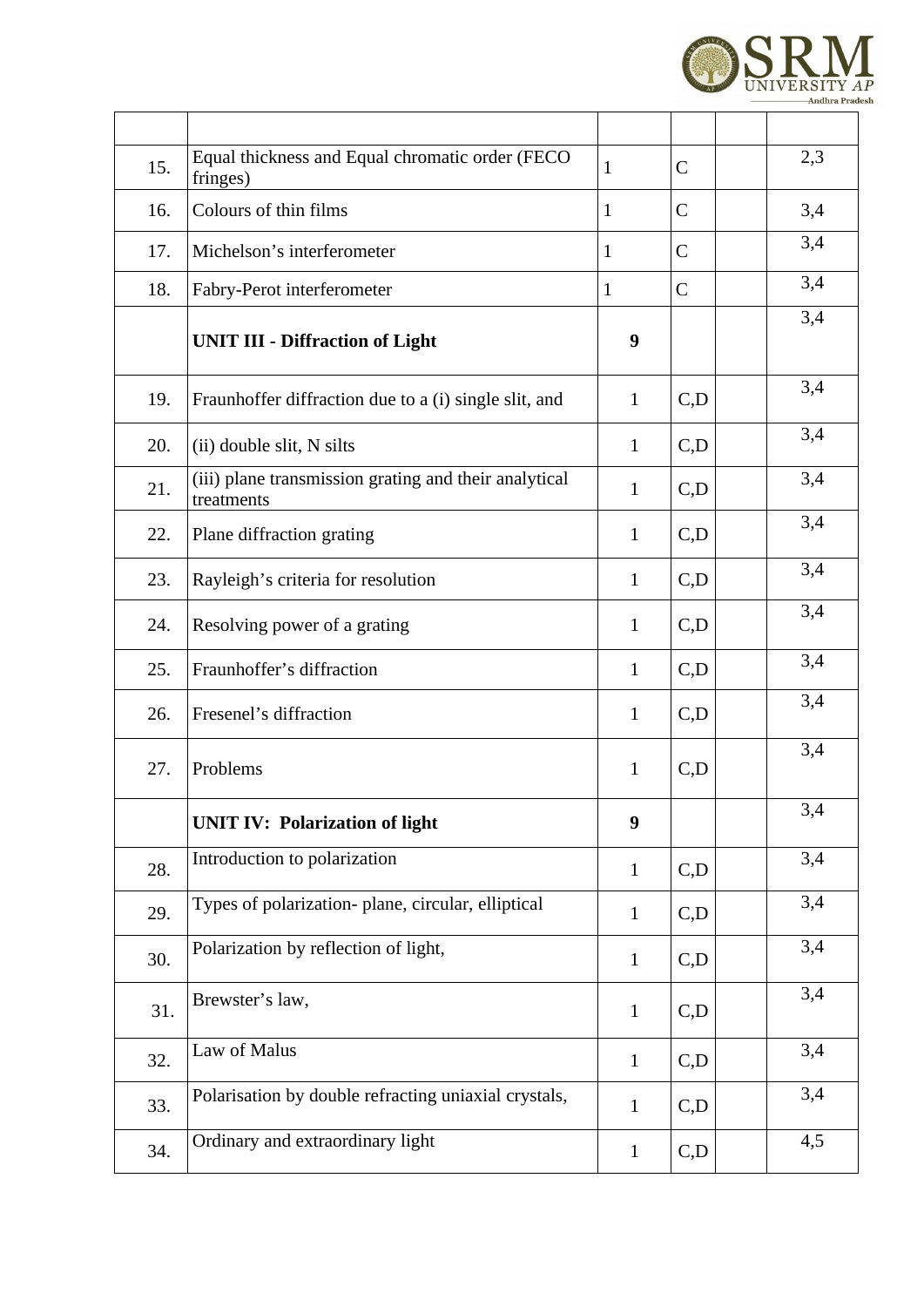

| 35. | Linear polarizer (Polaroid)                    | $\mathbf{1}$                | C, D | 4,5 |
|-----|------------------------------------------------|-----------------------------|------|-----|
| 36. | Fabrication of linear polarizer by Nicol prism | $\mathbf{1}$                | C,D  | 4,5 |
|     | <b>UNIT V: Fiber optics and Holography</b>     | 9                           |      | 4,5 |
| 37. | Optical fiber basics using ray optics          | $\mathbf{1}$                | C, D | 4,5 |
| 38. | Basic waveguide theory                         | $\mathbf{1}$                | C, D | 4,5 |
| 39. | Concept of modes                               | $\mathbf{1}$                | C, D | 4,5 |
| 40. | Single-mode                                    | $\mathbf{1}$                | C, D | 4,5 |
| 41. | Multimode fiber                                | $\mathbf{1}$                | C, D | 4,5 |
| 42. | Optical fiber communication (discussion only)  | $\mathbf{1}$                | C, D | 4,5 |
| 43. | Introduction to holography techniques          |                             | C, D | 4,5 |
| 44. | <b>Applications of Holography</b>              |                             | C, D | 4,5 |
| 45. | Problems                                       | 4,5<br>C, D<br>$\mathbf{1}$ |      |     |
|     | <b>Total contact hours</b>                     | 45                          |      |     |

|                | <b>LEARNING RESOURCES</b>                                                                            |  |  |  |  |  |  |  |  |
|----------------|------------------------------------------------------------------------------------------------------|--|--|--|--|--|--|--|--|
|                | <b>TEXT BOOKS/REFERENCE BOOKS/OTHER READING MATERIAL</b>                                             |  |  |  |  |  |  |  |  |
| 1              | Optics, Eugune Hecht, A. R. Ganesan, 4 Edition, 2008, Pearson Education                              |  |  |  |  |  |  |  |  |
| $\overline{2}$ | Introduction to Optics, Frank L Pedrotti, 1 Edition, 2014, Pearson Education                         |  |  |  |  |  |  |  |  |
| 3              | Optics, Ajoy Ghatak, 5 Edition, 2012, McGraw Hill Education                                          |  |  |  |  |  |  |  |  |
| $\overline{4}$ | Geometrical and Physical Optics, R.S. Longhurst, 3rd Revised edition, 19974, Longman                 |  |  |  |  |  |  |  |  |
| 5              | Optics, Miles V. Klein, Thomas Elton Furtak, Wiley series in pure and applied optics,<br>1986, Wiley |  |  |  |  |  |  |  |  |

#### **Laboratory: Advanced Optics**

| <b>PURPOSE</b> | The purpose of this course is to introduce the student into a realm world of optics |
|----------------|-------------------------------------------------------------------------------------|
|                | where each and every principle of optics end up in using various spectrometries     |
|                | and also in real time optoelectronic technologies. Train and promote students to    |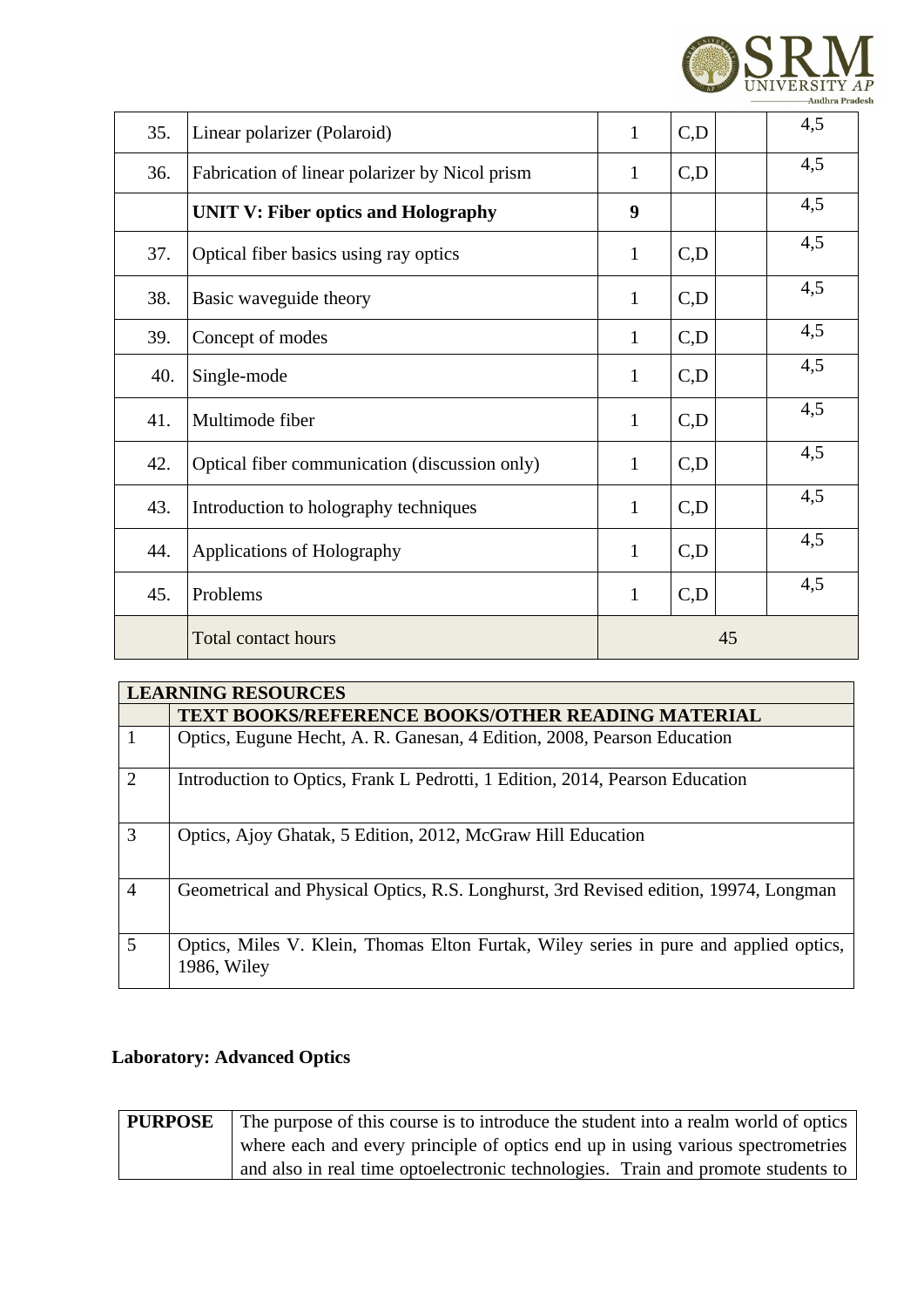

|    |                                                                                  | develop new optical techniques and applications for next generation scientific<br>and technological challenges. |  |  |  |  |  |  |  |
|----|----------------------------------------------------------------------------------|-----------------------------------------------------------------------------------------------------------------|--|--|--|--|--|--|--|
|    |                                                                                  | <b>STUDENT</b><br><b>OUTCOMES</b>                                                                               |  |  |  |  |  |  |  |
|    | At the end of the course, student will be able to                                |                                                                                                                 |  |  |  |  |  |  |  |
| 1. | Measure the wavelength, refractive index, TE and TM losses of<br>optical fibers. |                                                                                                                 |  |  |  |  |  |  |  |
| 2. | Develop new techniques to detect light, polarization of light.                   |                                                                                                                 |  |  |  |  |  |  |  |
| 3. |                                                                                  | Can handle optical fibers.                                                                                      |  |  |  |  |  |  |  |

| Sl. No.          | <b>Description of experiments</b>                                                                                                                                                                                                                          | <b>Contact</b><br>hours  | $C-$<br>$D-I-$<br>$\mathbf 0$ | <b>IOs</b> | Reference |
|------------------|------------------------------------------------------------------------------------------------------------------------------------------------------------------------------------------------------------------------------------------------------------|--------------------------|-------------------------------|------------|-----------|
| 1.               | a) Determination of phase<br>difference<br>and<br>wavelength<br>using Michelson's interferometer<br>b) Determination of Refractive index of glass<br>plate                                                                                                 | $\overline{4}$           | I, O                          |            | 1,2       |
|                  | using Michelson's interferometer                                                                                                                                                                                                                           |                          |                               |            |           |
| 2.               | To observe the diffraction patterns by holes/single slit<br>double slit with He-Ne laser source                                                                                                                                                            | $\overline{4}$           | I, O                          |            | 1,2       |
| 3.               | To observe the diffraction patterns by grating and<br>obtain resolving power of the grating                                                                                                                                                                | $\overline{4}$           | I, O                          |            | 1,2       |
| $\overline{4}$ . | To measure the light intensity of plane polarized light<br>as a function of the analyzer position and verify<br>Malus<br>law (inverse square law)                                                                                                          | $\overline{4}$           | I, O                          |            | 1,2       |
| 5.               | Experimental verification of Fresnel's equations for<br>reflection of electromagnetic waves                                                                                                                                                                | $\overline{4}$           | I, O                          |            | 1,2       |
| 6.               | To determine the specific rotation of cane sugar<br>solution using Polarimeter                                                                                                                                                                             | 4                        | I, O                          |            | 1,2       |
| 7.               | To measure the light intensity as a function of voltage<br>across the Kerr cell using photo detector                                                                                                                                                       | $\overline{4}$           | I, O                          |            | 1,2       |
| 8.               | Calculate the numerical aperture and study the<br>a)<br>losses that occur in optical fiber cable<br>b) To study losses at FIBER junctions<br>To measure losses in dB of two optical FIBER<br>$\mathsf{C}$<br>patchcords and the coefficient of attenuation | $\overline{\mathcal{A}}$ | I, O                          |            | 1,2       |
|                  | <b>Total contact hours (Experiments +Demo + Extra</b><br>class)                                                                                                                                                                                            |                          |                               | 32         |           |

| LEARNING RESOURCES                                                                   |  |  |  |  |  |  |
|--------------------------------------------------------------------------------------|--|--|--|--|--|--|
| <b>TEXT BOOKS/REFERENCE BOOKS/OTHER READING MATERIAL</b>                             |  |  |  |  |  |  |
| Grant R. Fowles, "Introduction to modern optics" Dover Publications, Inc., New York, |  |  |  |  |  |  |
| 1968 [ISBN: 978-0-4861-3492-5]                                                       |  |  |  |  |  |  |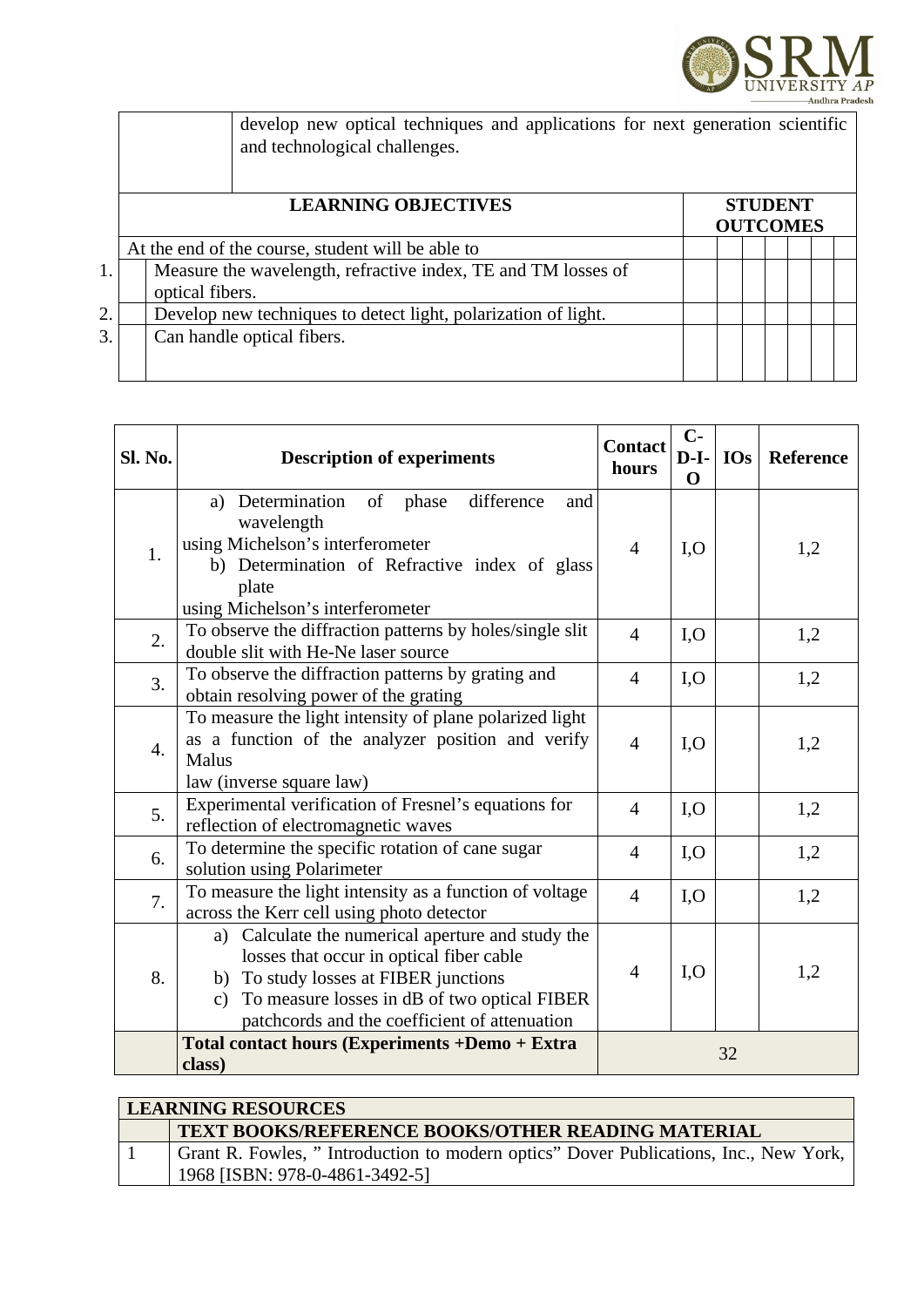

|  | Ajoy Ghatak, K. Thyagarajan, "An Introduction to Fiber Optics", Cambridge University |
|--|--------------------------------------------------------------------------------------|
|  | Press, 1998 [ISBN: 9781139174770]                                                    |

| Course nature                                               |                                                                                                   |              |                                                                |            | <b>Theory + Practical</b> |      |              |  |  |  |
|-------------------------------------------------------------|---------------------------------------------------------------------------------------------------|--------------|----------------------------------------------------------------|------------|---------------------------|------|--------------|--|--|--|
| <b>Assessment Method – Theory Component (Weightage 70%)</b> |                                                                                                   |              |                                                                |            |                           |      |              |  |  |  |
| In-semester                                                 | <b>Assessment</b><br>tool                                                                         | Cycle test I | Cycle test II                                                  | Assignment | <b>Class Test</b>         | Quiz | <b>Total</b> |  |  |  |
|                                                             | Weightage                                                                                         | 15%          | 15%                                                            | 10%        | 5%                        | 5%   | 50%          |  |  |  |
|                                                             | <b>End semester examination Weightage:</b>                                                        |              |                                                                |            |                           |      | 50%          |  |  |  |
|                                                             |                                                                                                   |              |                                                                |            |                           |      |              |  |  |  |
|                                                             |                                                                                                   |              | <b>Assessment Method – Practical Component (Weightage 30%)</b> |            |                           |      |              |  |  |  |
| In-semester                                                 | Observation<br>Lab<br>Practical model<br><b>Assessment</b><br>performance<br>tool<br>note<br>exam |              |                                                                |            | <b>Total</b>              |      |              |  |  |  |
|                                                             | Weightage                                                                                         | 20%          | 20%                                                            | 10%        | 50%                       |      |              |  |  |  |
| <b>End semester examination Weightage:</b>                  |                                                                                                   |              |                                                                |            |                           |      |              |  |  |  |
|                                                             |                                                                                                   |              |                                                                |            |                           |      |              |  |  |  |

| <b>PHY 706M</b>                                                |            |                                                        | L |  | P | C |
|----------------------------------------------------------------|------------|--------------------------------------------------------|---|--|---|---|
|                                                                |            | <b>Nanotechnology in Energy Conversion and Storage</b> | З |  |   |   |
| Co-requisite:                                                  | <b>NIL</b> |                                                        |   |  |   |   |
| Prerequisite:                                                  | <b>NIL</b> |                                                        |   |  |   |   |
| Data Book /                                                    |            |                                                        |   |  |   |   |
| Codes/Standards                                                | <b>NIL</b> |                                                        |   |  |   |   |
| Course Category                                                |            | CORE                                                   |   |  |   |   |
| Course designed by                                             |            | Department of Physics                                  |   |  |   |   |
| Academic Council Meeting, 2018 (Regulation - 2018)<br>Approval |            |                                                        |   |  |   |   |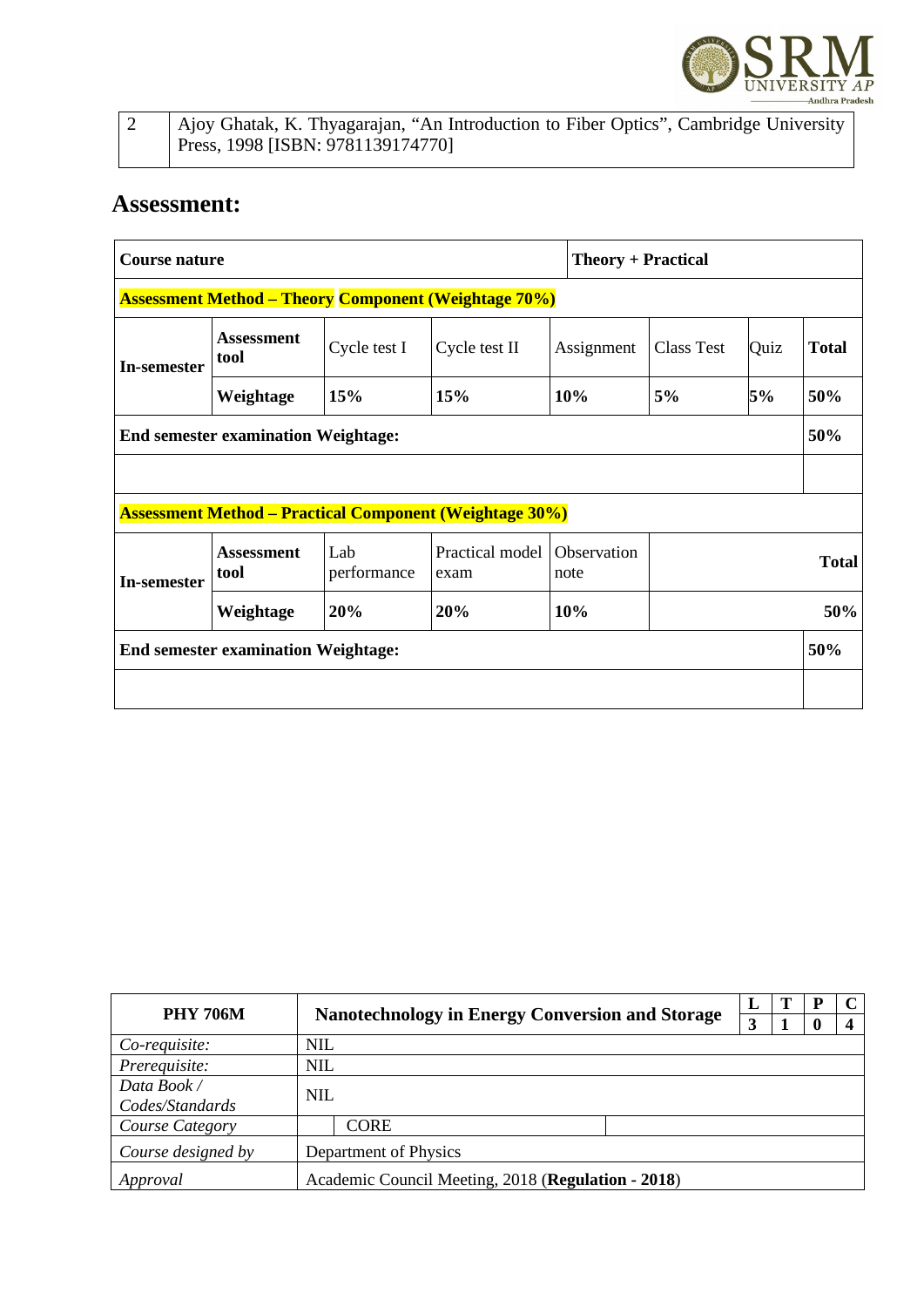

| <b>PURPOSE</b>                                                  | The course aims to cover the fundamental formalism and applications of Physics. It mainly<br>includes various aspects of renewable energy technologies. |  |  |  |  |  |  |  |  |
|-----------------------------------------------------------------|---------------------------------------------------------------------------------------------------------------------------------------------------------|--|--|--|--|--|--|--|--|
| <b>LEARNING OBJECTIVES</b><br><b>STUDENT</b><br><b>OUTCOMES</b> |                                                                                                                                                         |  |  |  |  |  |  |  |  |
|                                                                 | At the end of the course, student will be able to                                                                                                       |  |  |  |  |  |  |  |  |
|                                                                 | apply the fundamental concepts of physics and relate to various<br>energy technologies                                                                  |  |  |  |  |  |  |  |  |
|                                                                 | 2 Understand various device technologies                                                                                                                |  |  |  |  |  |  |  |  |

| <b>Sessio</b><br>$\mathbf n$ | <b>Description of Topic</b>                                                                                 | <b>Contact</b><br>hours | $C-D-I-O$    | <b>IOs</b> | <b>Reference</b> |
|------------------------------|-------------------------------------------------------------------------------------------------------------|-------------------------|--------------|------------|------------------|
|                              | <b>UNIT I - Energy Resources</b>                                                                            | 9                       |              |            |                  |
| 1.                           | Energy resources: Introduction, prospects and<br>challenges                                                 | $\mathbf{1}$            | $\mathsf{C}$ |            | 1,2,3            |
| 2.                           | Introduction to various conventional sources of<br>energy                                                   | $\mathbf{1}$            | $\mathsf{C}$ |            | 1,2,3            |
| 3.                           | Introduction to various non-conventional<br>sources of energy                                               | $\mathbf{1}$            | $\mathsf{C}$ |            | 1,2,3            |
| 4.                           | Renewable energy: Sources                                                                                   | $\mathbf{1}$            | $\mathsf{C}$ |            | 1,2,3            |
| 5.                           | Non-Renewable energy: Sources                                                                               | $\mathbf{1}$            | $\mathsf{C}$ |            | 1,2,3            |
| 6.                           | Energy storage devices                                                                                      | $\mathbf{1}$            | $\mathsf{C}$ |            | 1,2,3            |
| 7.                           | Solar thermal devices, PV devices                                                                           | $\mathbf{1}$            | $\mathsf{C}$ |            | 1,2,3            |
| 8.                           | Wind, biomass and new materials in energy<br>technologies                                                   | $\mathbf{1}$            | $\mathsf{C}$ |            | 1,2,3            |
|                              | <b>UNIT II - Solar Energy</b>                                                                               |                         |              |            |                  |
| 9.                           | Solar constant, solar radiation geometry, local<br>solar time, day length,                                  | $\mathbf{1}$            | $\mathsf{C}$ |            | 1,2,3            |
| 10.                          | Solar radiation measurement,<br>radiation<br>on<br>inclined surface, solar radiation data & solar<br>charts | $\mathbf{1}$            | $\mathsf{C}$ |            | 1,2,3            |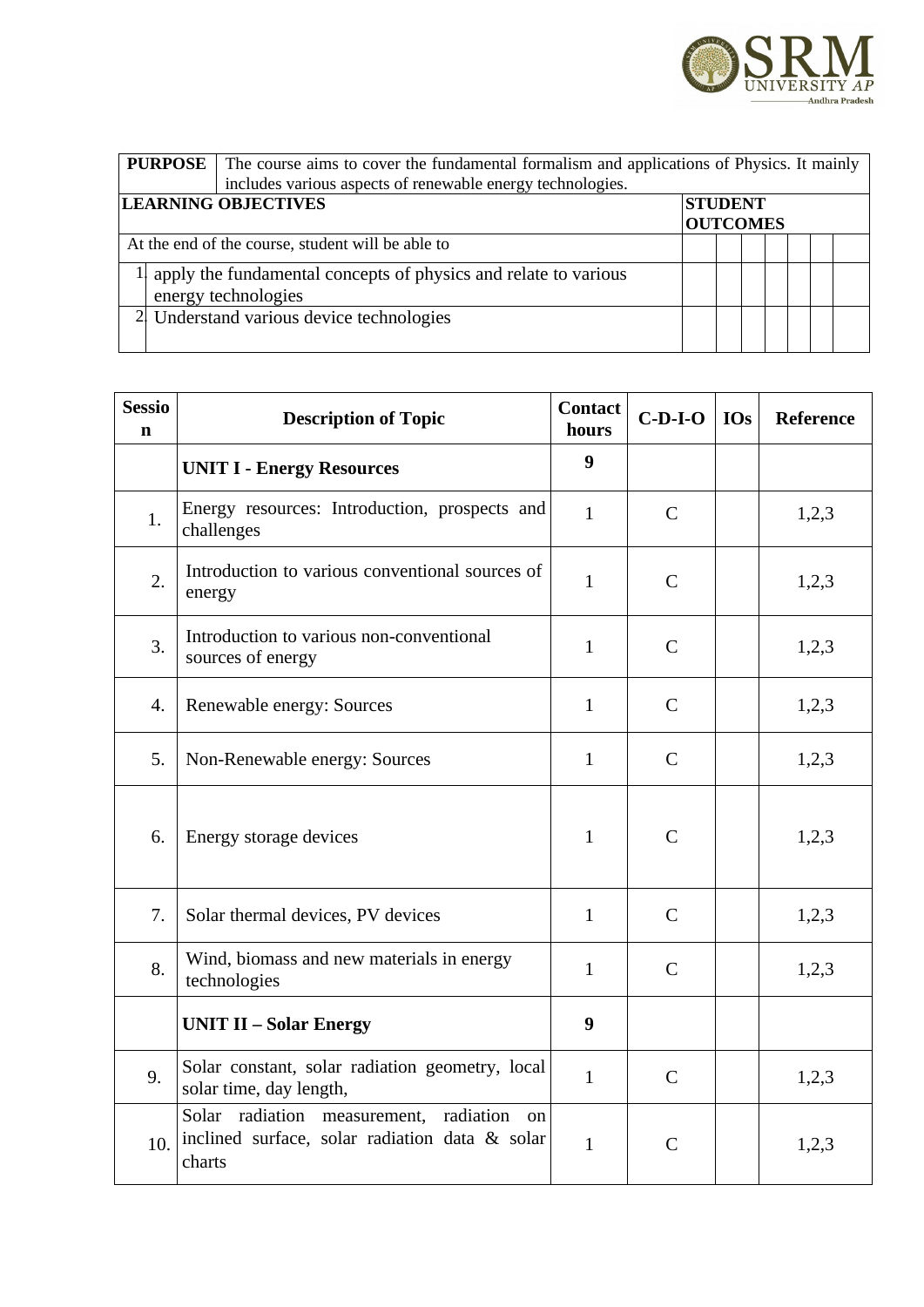

| 11. | Solar concentrators and solar collectors                                                           | $\mathbf{1}$ | $\mathsf{C}$ | 1,2,3 |
|-----|----------------------------------------------------------------------------------------------------|--------------|--------------|-------|
| 12. | Tracking systems for solar concentrators, Heat<br>transfer fluids for solar collectors             | $\mathbf{1}$ | $\mathsf{C}$ | 1,2,3 |
| 13. | Stand-alone and solar aided power generation                                                       | $\mathbf{1}$ | $\mathsf{C}$ | 1,2,3 |
| 14. | Solar cooker, solar building heating and cooling,<br>and solar refrigeration                       | $\mathbf{1}$ | $\mathsf{C}$ | 1,2,3 |
| 15. | Solar cooker, solar building heating and cooling,<br>and solar refrigeration                       | $\mathbf{1}$ | $\mathsf{C}$ | 1,2,3 |
| 16. | Thermal energy storage systems: Sensible,<br>Latent and Thermochemical energy<br>storage<br>system | $\mathbf{1}$ | $\mathsf{C}$ | 1,2,3 |
| 17. | Materials for energy storage, design<br>consideration                                              | $\mathbf{1}$ | $\mathsf{C}$ | 1,2,3 |
| 18. | Current challenges in solar thermal energy<br>technologies                                         | 1            | $\mathsf{C}$ | 1,2,3 |
|     | <b>UNIT III - Photovoltaic Devices</b>                                                             | 9            |              |       |
|     | 19. Introduction to photovoltaic conversion                                                        | 1            | C,D          | 1,2,3 |
|     | 20. Theory of operation of photovoltaic devices                                                    | $\mathbf{1}$ | C, D         | 1,2,3 |
|     | 21. PV device application                                                                          | $\mathbf{1}$ | C,D          | 1,2,3 |
|     | 22. PV Module and Circuit Design                                                                   | $\mathbf{1}$ | C, D         | 1,2,3 |
|     | 23. Module Structuring and assembly                                                                |              | C, D         | 1,2,3 |
|     | 24. Environmental concerns                                                                         | $\mathbf{1}$ | C, D         | 1,2,3 |
| 25. | Crystalline and thin film modules                                                                  | 1            | C,D          | 1,2,3 |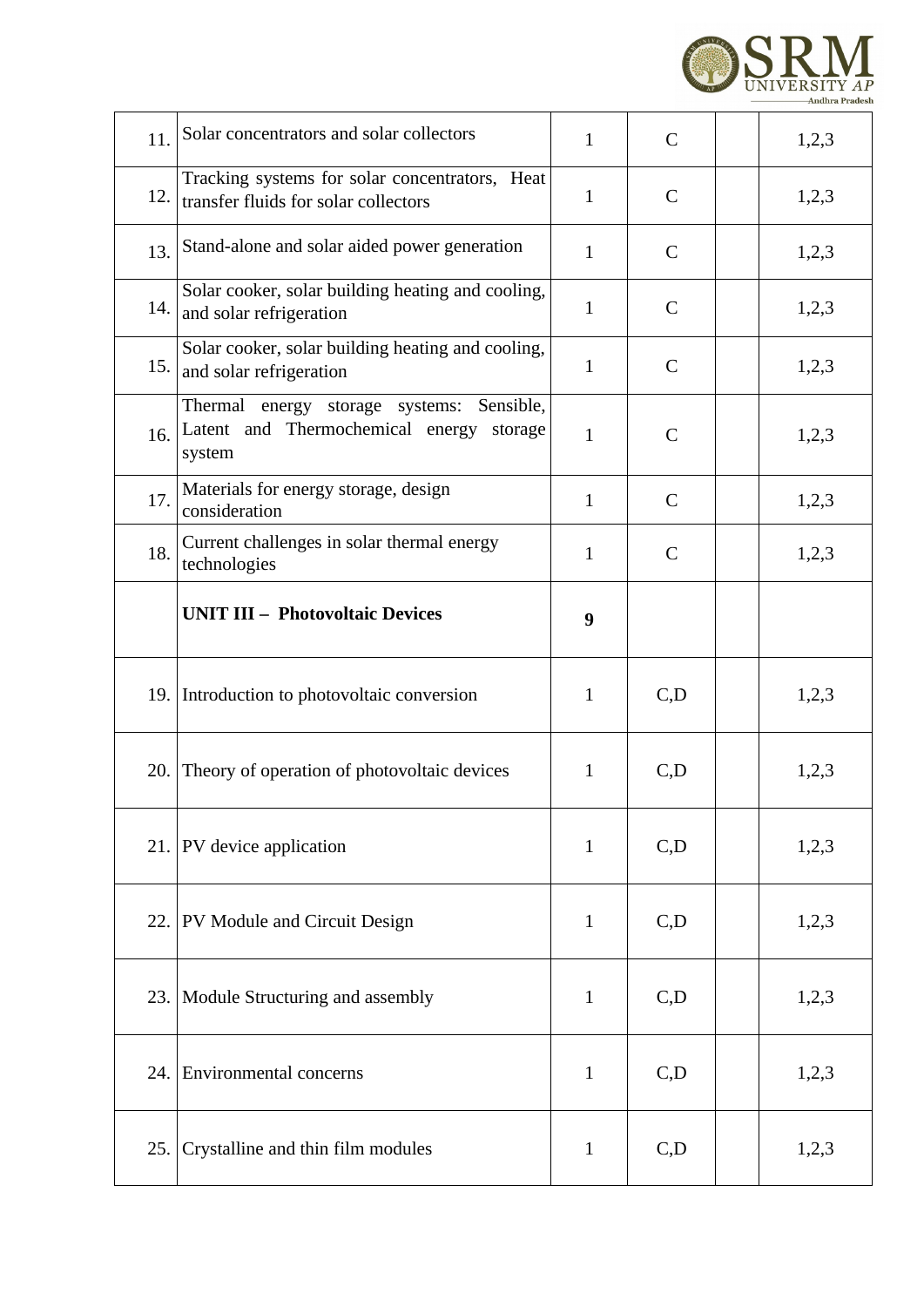

| 26. | Solar PV modules: testing and analysis                                                                                               | $\mathbf{1}$ | C,D  | 1,2,3 |
|-----|--------------------------------------------------------------------------------------------------------------------------------------|--------------|------|-------|
| 27. | Current challenges in solar PV modules                                                                                               | $\mathbf{1}$ | C,D  | 1,2,3 |
|     | <b>UNIT IV: Wind and Biomass Energy</b>                                                                                              | 9            |      |       |
| 28. | Wind as a Source of Energy,                                                                                                          | $\mathbf{1}$ | C,D  | 1,2,3 |
| 29. | Characteristics of wind and wind data                                                                                                | $\mathbf{1}$ | C,D  | 1,2,3 |
| 30. | Horizontal & Vertical axis wind Mills                                                                                                | $\mathbf{1}$ | C,D  | 1,2,3 |
| 31. | Introduction to biomass, biofuels & their heat<br>content                                                                            | $\mathbf{1}$ | C,D  | 1,2,3 |
| 32. | Bioconversion mechanism and biomass<br>conversion technologies                                                                       | $\mathbf{1}$ | C,D  | 1,2,3 |
| 33. | Aerobic & anaerobic systems (digester)                                                                                               | $\mathbf{1}$ | C,D  | 1,2,3 |
| 34. | biogas plants - types & description                                                                                                  | $\mathbf{1}$ | C, D | 1,2,3 |
| 35. | Advantages & problems in development of<br>Gasifiers, use in I.C. engines.                                                           | $\mathbf{1}$ | C, D | 1,2,3 |
| 36. | Utilisation of biogas - Gasifiers, direct thermal<br>application of Gasifiers. Biodiesel                                             | $\mathbf{1}$ | C,D  | 1,2,3 |
|     | <b>UNIT V: Other Energy Technologies</b>                                                                                             | 9            |      |       |
| 37. | Geothermal Energy: Introduction, current status<br>and estimates, geothermal sources, Geothermal<br>systems & their characteristics. | $\mathbf{1}$ | C,D  | 1,2,3 |
| 38. | Fuel Cells: Principles and various types,<br>Electrochemistry basis of fuel cells                                                    | $\mathbf{1}$ | C,D  | 1,2,3 |
| 39. | Alkaline fuel cells (AFC): Description, working<br>principle, components, general performance<br>characteristics                     |              | C, D | 1,2,3 |
| 40. | Solid oxide fuel cell (SOFC): History, materials,                                                                                    | $\mathbf{1}$ | C, D | 1,2,3 |
| 41. | SOFC: Cell components, Cathode and Anode<br>materials,                                                                               | $\mathbf{1}$ | C, D | 1,2,3 |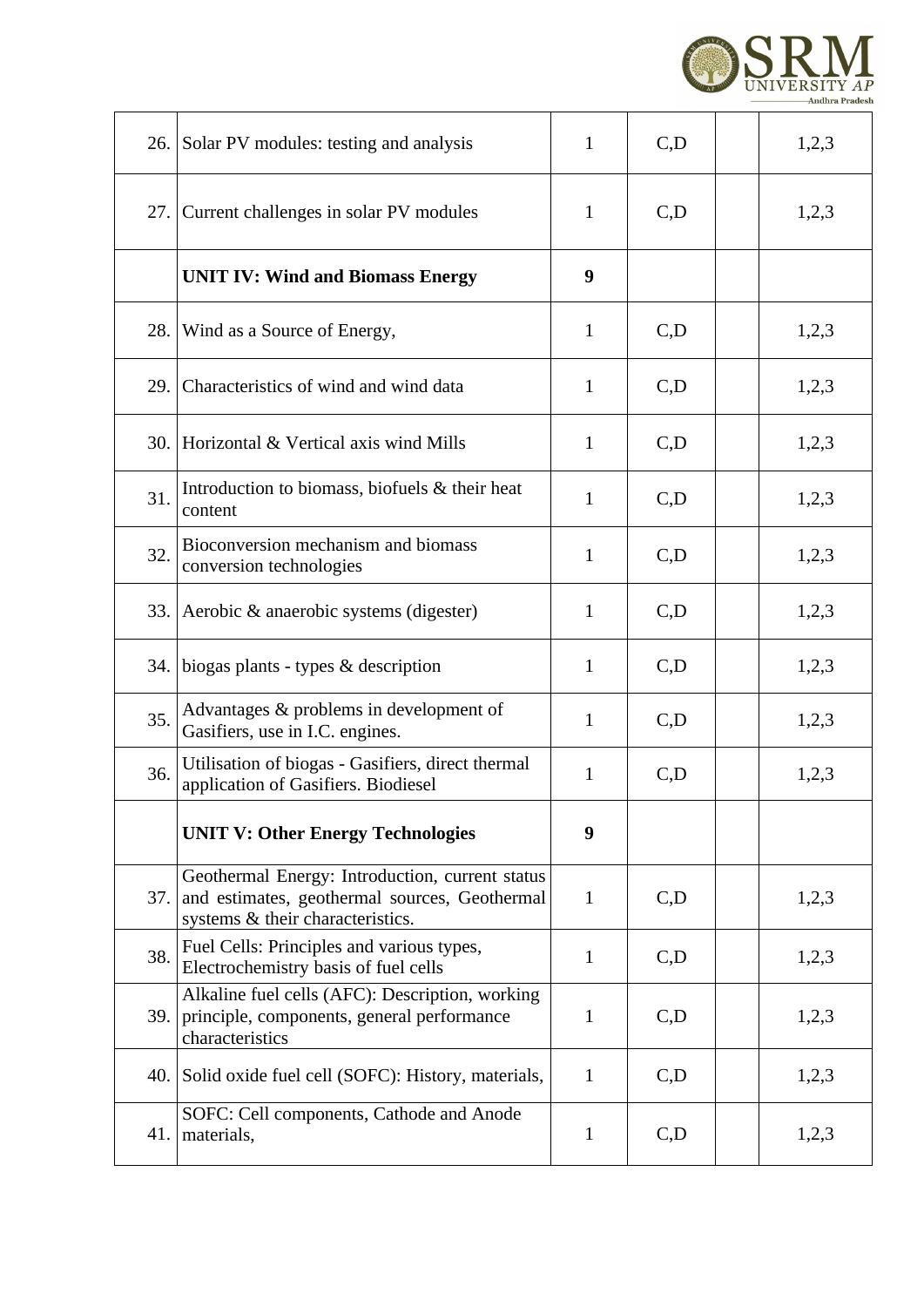

| 42. | benefits and limitations, Environmental impact<br>of SOFC. Application and future of SOFC.             |    | C,D  |  | 1,2,3 |
|-----|--------------------------------------------------------------------------------------------------------|----|------|--|-------|
| 43. | Thermoelectric materials: Introduction, current<br>status and challenges                               |    | C, D |  | 1,2,3 |
| 44. | Newer Energy Materials: CNT, graphene,<br>polymer composite and their uses in making<br>energy devices |    | C, D |  | 1,2,3 |
| 45. | Hydrogen energy: Principle of<br>operation,<br>Present status and future challenges                    |    | C, D |  | 1,2,3 |
|     | <b>Total contact hours</b>                                                                             | 45 |      |  |       |

|                | <b>LEARNING RESOURCES</b>                                                                             |  |  |  |  |  |  |  |
|----------------|-------------------------------------------------------------------------------------------------------|--|--|--|--|--|--|--|
|                | <b>TEXT BOOKS/REFERENCE BOOKS/OTHER READING MATERIAL</b>                                              |  |  |  |  |  |  |  |
| 1              | Brendel R. and Goetzberger A., Thin Film Crystalline Si Solar cells, Wiley VCH, 2003.                 |  |  |  |  |  |  |  |
| 2              | Roger A.M. and Ventre J., Photovoltaic Systems Engineering, CRC Press, 2000.                          |  |  |  |  |  |  |  |
| 3              | Bagotsky V. S., Fuel Cell Problems and Solutions, John Wiley & Sons, 2009.                            |  |  |  |  |  |  |  |
| $\overline{4}$ | D Y Goswami, Frank Kreith and J F Kreider, Principles of Solar Engineering, Taylor &<br>Francis, 1998 |  |  |  |  |  |  |  |

| Course nature                              |                           |              |            | Theory                          |     |              |  |  |  |
|--------------------------------------------|---------------------------|--------------|------------|---------------------------------|-----|--------------|--|--|--|
| <b>Assessment Method (Weightage 100%)</b>  |                           |              |            |                                 |     |              |  |  |  |
| $In-$                                      | <b>Assessment</b><br>tool | Cycle test I | Cycle test | <b>Class Test</b><br>Assignment |     | <b>Total</b> |  |  |  |
| semester                                   | Weightage                 | 15%          | 15%        | 10%                             | 10% | 50%          |  |  |  |
| <b>End semester examination Weightage:</b> |                           |              |            |                                 |     |              |  |  |  |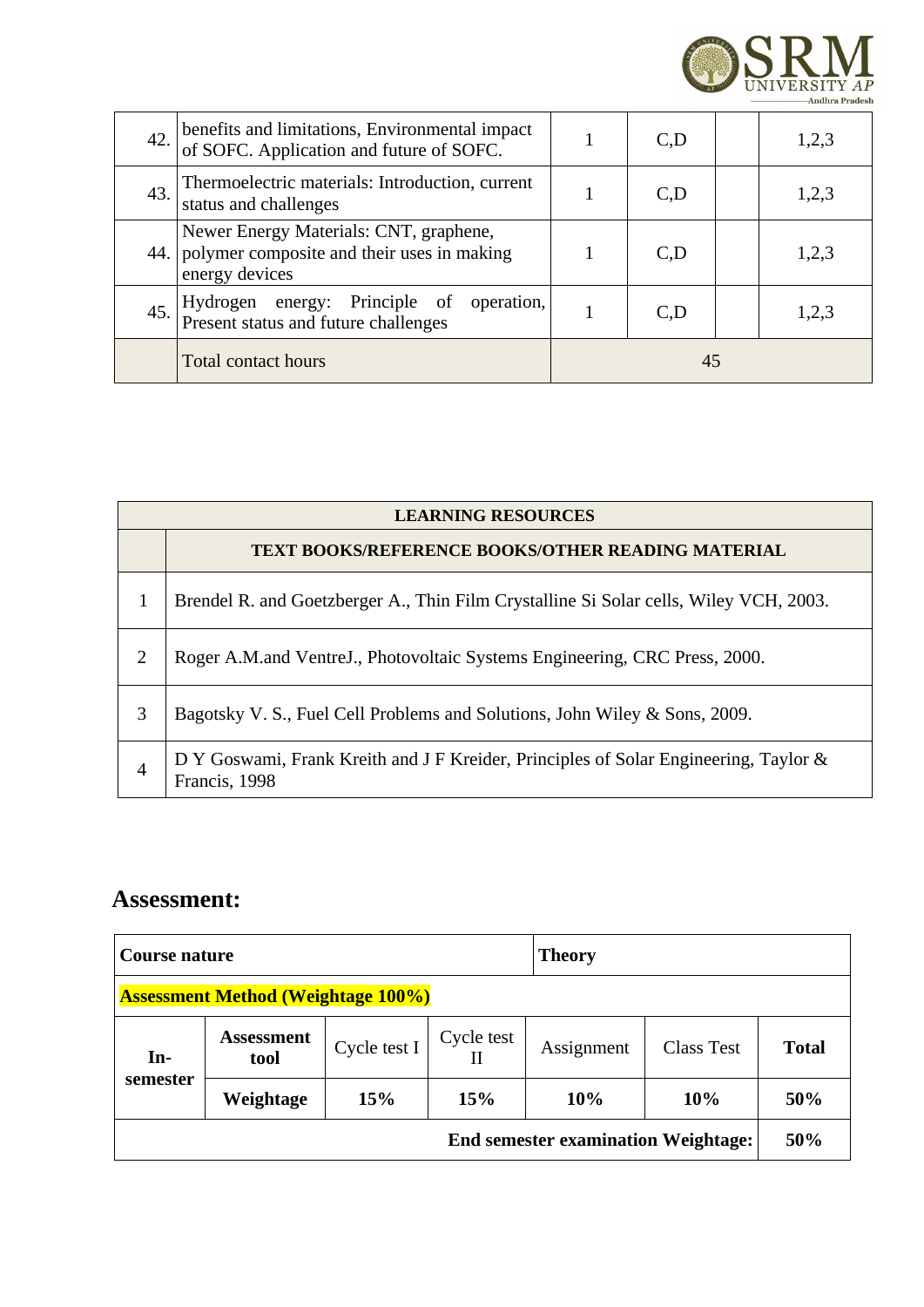

| <b>PHY 319M</b>    |            |                                                   | L | р |  |
|--------------------|------------|---------------------------------------------------|---|---|--|
|                    |            | <b>Nano DevicePhysics</b>                         | 3 |   |  |
| Co-requisite:      | NIL        |                                                   |   |   |  |
| Prerequisite:      | <b>NIL</b> |                                                   |   |   |  |
| Data Book /        |            |                                                   |   |   |  |
| Codes/Standards    | NIL        |                                                   |   |   |  |
| Course Category    |            | <b>CORE</b>                                       |   |   |  |
| Course designed by |            | Department of Physics                             |   |   |  |
| Approval           |            | Academic Council Meeting, 201 (Regulation - 2018) |   |   |  |

| <b>PURPOSE</b>                                    | The course aims to cover the fundamental formalism and applications of Device Physics. It<br>mainly includes basic properties of semiconductor nano-devices and their characterisations<br>as well as applications |                                   |  |  |  |  |  |
|---------------------------------------------------|--------------------------------------------------------------------------------------------------------------------------------------------------------------------------------------------------------------------|-----------------------------------|--|--|--|--|--|
|                                                   | <b>LEARNING OBJECTIVES</b>                                                                                                                                                                                         | <b>STUDENT</b><br><b>OUTCOMES</b> |  |  |  |  |  |
| At the end of the course, student will be able to |                                                                                                                                                                                                                    |                                   |  |  |  |  |  |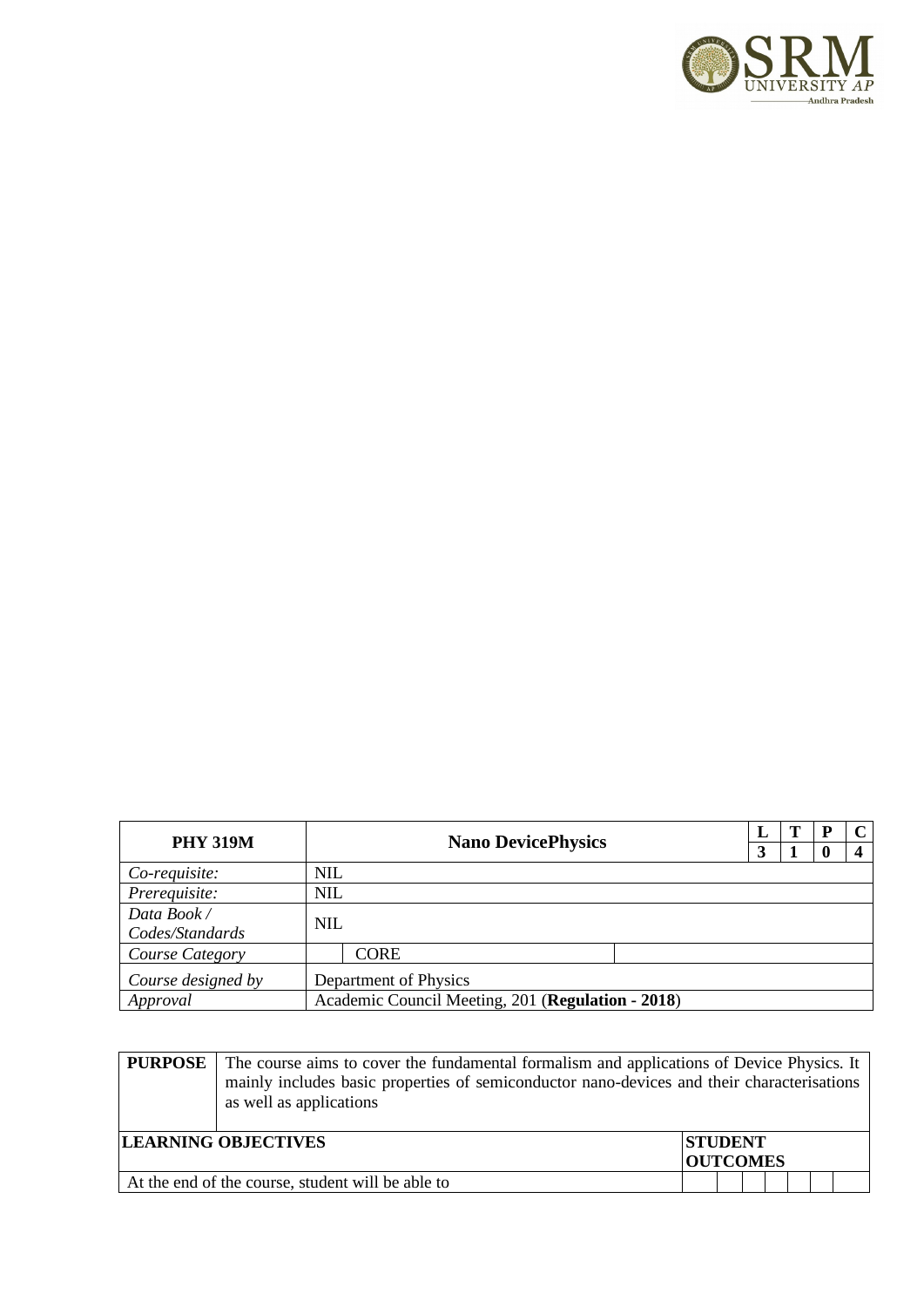

| 1. | apply the fundamental concepts of low dimensional (0D, 1D and 2D)<br>devices          |  |  |  |  |
|----|---------------------------------------------------------------------------------------|--|--|--|--|
| 2. | students' physical intuition and thinking process through understanding the<br>theory |  |  |  |  |
| 3. | Make simple 0D, 1D and 2D semiconductor devices for real-world<br>applications        |  |  |  |  |

| <b>Session</b>   | <b>Description of Topic</b>                                                                                        | <b>Contact</b><br>hours | $C-D-I-O$    | <b>IOs</b> | <b>Reference</b> |
|------------------|--------------------------------------------------------------------------------------------------------------------|-------------------------|--------------|------------|------------------|
|                  | <b>UNIT I - Fundamentals of Quantum Devices</b>                                                                    | 9                       | $\mathsf{C}$ |            |                  |
| 1.               | Introduction to low dimensional nanostructures<br>$(0D, 1D$ and $2D)$                                              | $\mathbf{1}$            | C            |            | 1,2,3,5          |
| 2.               | Review<br>of<br>density of<br>$I-V$<br>states<br>and<br>characteristics of Metal, semiconductors and<br>insulators | $\mathbf{1}$            | $\mathsf{C}$ |            | 1,2,3,5          |
| 3.               | Charge and spin in single quantum dots                                                                             | $\mathbf{1}$            | $\mathsf{C}$ |            | 1,2,3,5          |
| $\overline{4}$ . | Coulomb blockade, Electrons in mesoscopic<br>structures                                                            | $\mathbf{1}$            | C            |            | 1,2,3,5          |
| 5.               | Single electron transfer devices (SETs),                                                                           | $\mathbf{1}$            | $\mathsf{C}$ |            | 1,2,3,5          |
| 6.               | Electron spin transistor, resonant tunnel diodes                                                                   | $\mathbf{1}$            | $\mathsf{C}$ |            | 1,2,3,5          |
| 7.               | Tunnel Field Effect Transistors (FET)                                                                              | $\mathbf{1}$            | $\mathsf{C}$ |            | 1,2,3,5          |
| 8.               | Quantum interference transistors (QUITs)                                                                           | $\mathbf{1}$            | $\mathsf{C}$ |            | 1,2,3,5          |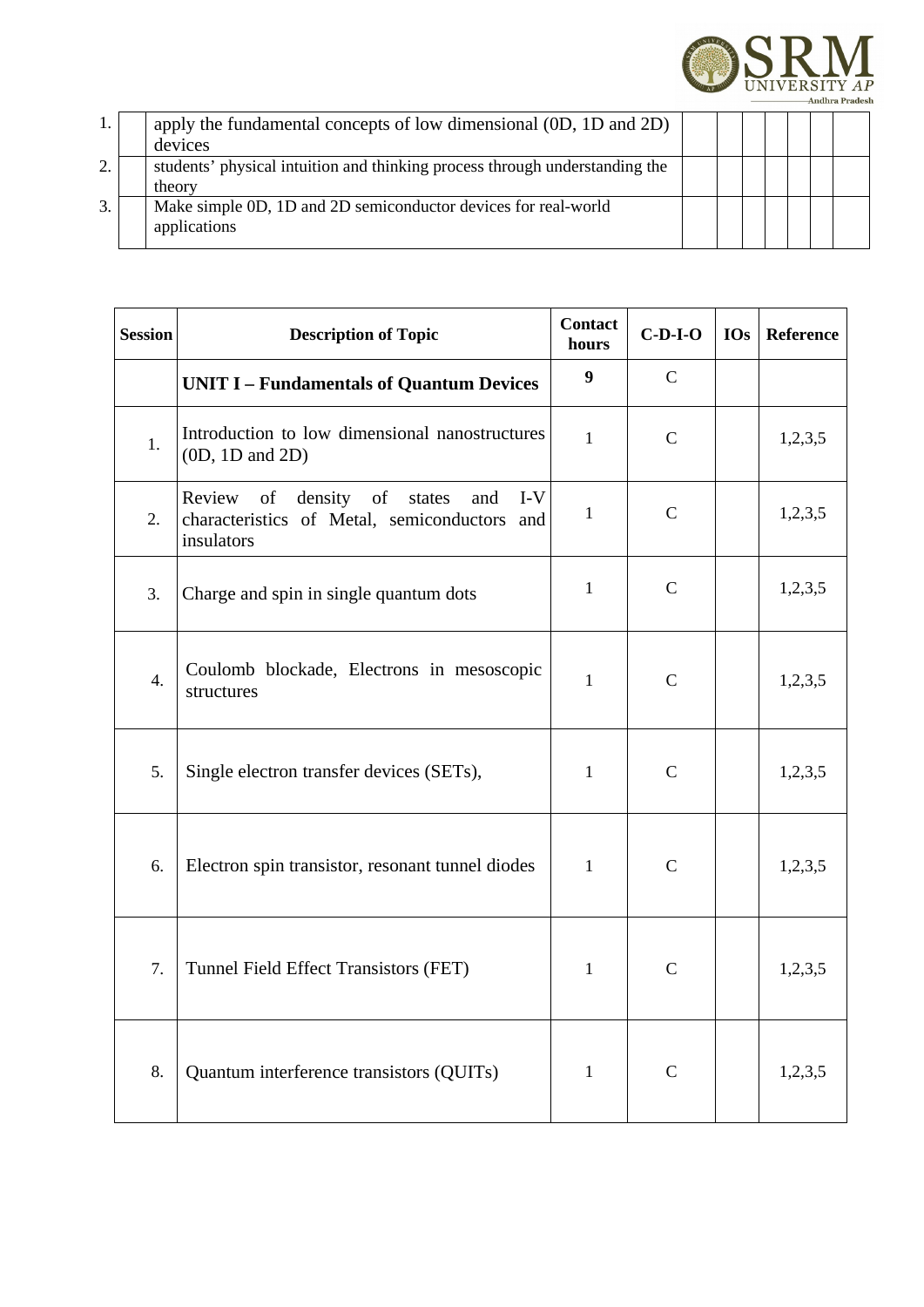

| 9.  | Quantum bits (qubits)                                                 | $\mathbf{1}$ | $\mathsf{C}$ | 1,2,3,5 |
|-----|-----------------------------------------------------------------------|--------------|--------------|---------|
|     | <b>UNIT II - NANOELECTRONIC DEVICES</b>                               |              |              |         |
| 10. | Electronic transport in 1, 2 and 3 dimensions                         | $\mathbf{1}$ | $\mathsf{C}$ | 1,2,3,5 |
| 11. | Quantum confinement, energy sub-bands                                 | $\mathbf{1}$ | $\mathsf{C}$ | 1,2,3,5 |
| 12. | Effective mass, Drude conduction, mean free<br>path in 3D             | $\mathbf{1}$ | $\mathsf{C}$ | 1,2,3,5 |
| 13. | Ballistic conduction, phase coherence length                          | $\mathbf{1}$ | $\mathsf{C}$ | 1,2,3,5 |
| 14. | Quantized<br>conductance,<br>Buttiker-Landauer<br>formula             | $\mathbf{1}$ | $\mathsf{C}$ | 1,2,3,5 |
| 15. | Electron transport in p-n junctions, short<br>channel Nano Transistor | $\mathbf{1}$ | $\mathsf{C}$ | 1,2,3,5 |
| 16. | Metal Oxide Semiconductor (MOS)FETs                                   | $\mathbf{1}$ | $\mathsf C$  | 1,2,3,5 |
| 17. | Advanced MOSFETs and properties                                       | $\mathbf{1}$ | $\mathsf{C}$ | 1,2,3,5 |
| 18. | Trigate FETs, Fin-FETs, CMOS                                          | $\mathbf{1}$ | $\mathsf{C}$ | 1,2,3,5 |
|     | <b>UNIT III - MOLECULAR</b><br><b>NANOELECTRONICS</b>                 | 9            |              |         |
| 19. | Electronic and optoelectronic properties of<br>molecular materials    | $\mathbf{1}$ | $\mathsf{C}$ | 1,2,3,5 |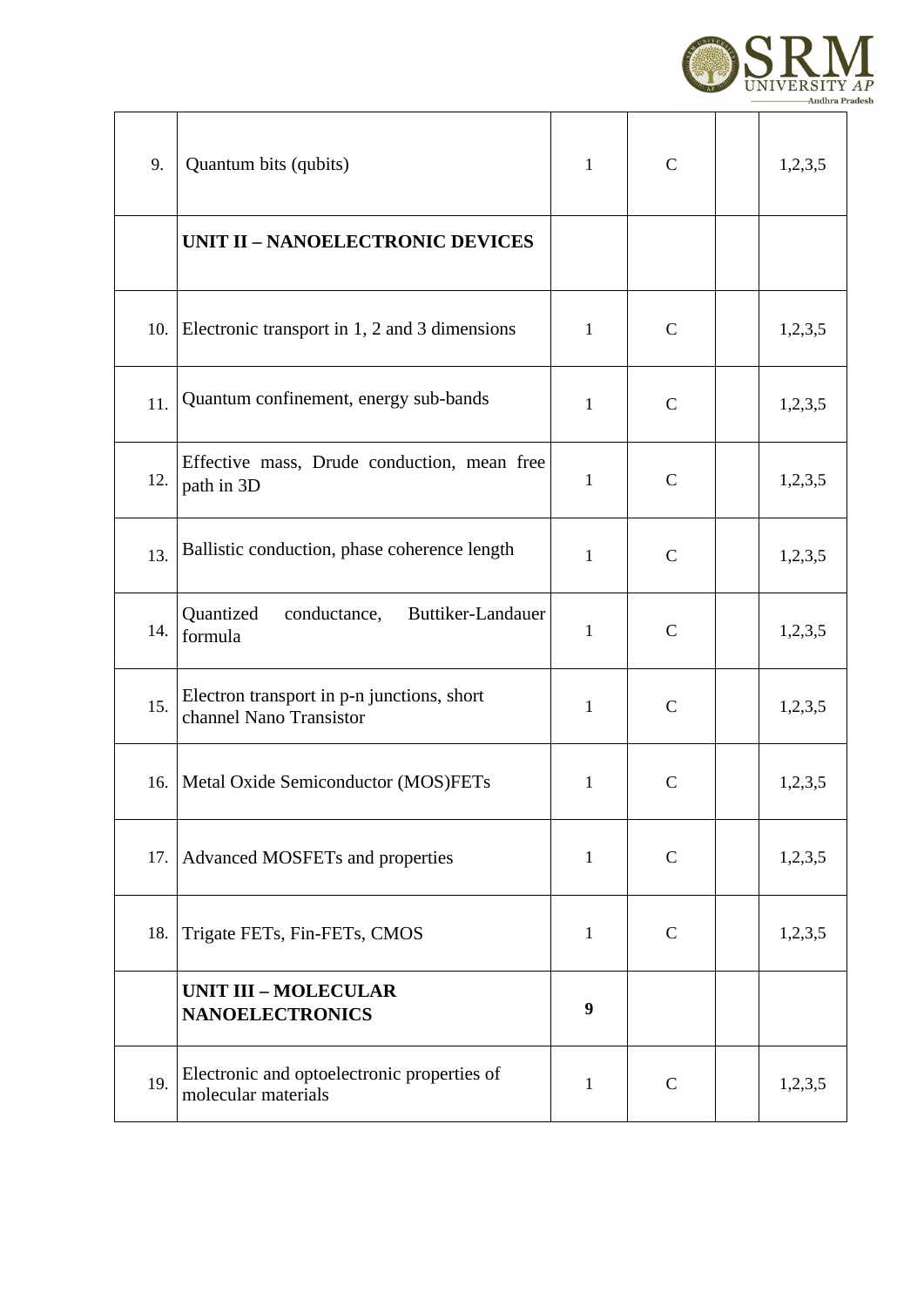

|     | 20. Electrodes & contacts, functions                          | $\mathbf{1}$ | $\mathsf{C}$ | 1,2,3,5 |
|-----|---------------------------------------------------------------|--------------|--------------|---------|
| 21. | Fundamentals of molecular electronic devices                  | $\mathbf{1}$ | $\mathsf{C}$ | 1,2,3,5 |
| 22. | Elementary circuits using organic molecules                   | $\mathbf{1}$ | $\mathsf{C}$ | 1,2,3,5 |
| 23. | Organic<br>materials based rectifying<br>diode<br>switches    | $\mathbf{1}$ | $\mathsf{C}$ | 1,2,3,5 |
| 24. | TFTs, OLEDs, OTFTs, logic switches                            | $\mathbf{1}$ | $\mathsf{C}$ | 1,2,3,5 |
| 25. | Fabrication of molecular devices                              | $\mathbf{1}$ | $\mathsf C$  | 1,2,3,5 |
| 26. | Transport properties at molecular junctions                   | $\mathbf{1}$ | C            | 1,2,3,5 |
|     | 27.   I-V Characteristics and Analysis                        | $\mathbf{1}$ | $\mathsf{C}$ | 1,2,3,5 |
|     | <b>UNIT IV: Spintronics</b>                                   | 9            |              |         |
| 28. | Fundamentals of Spin tunnelling devices                       | $\mathbf{1}$ | $\mathsf{C}$ | 4,5,6   |
| 29. | Magnetic tunnel junctions, Tunnelling spin<br>polarization    | $\mathbf{1}$ | $\mathsf C$  | 4,5,6   |
| 30. |                                                               |              |              |         |
|     | Giant tunnelling using MgO tunnel barriers                    | $\mathbf{1}$ | $\mathsf C$  | 4,5,6   |
| 31. | Tunnel-based spin injectors,                                  | $\mathbf{1}$ | $\mathsf C$  | 4,5,6   |
| 32. | Spin injection and spin transport in hybrid<br>nanostructures | $\mathbf{1}$ | $\mathsf C$  | 1,2,3   |
| 33. | spin filters, spin-diodes, Magnetic tunnel<br>transistor      | $\mathbf{1}$ | $\mathsf C$  | 4,5,6   |
| 34. | Memory devices and sensors                                    | $\mathbf{1}$ | $\mathsf C$  | 4,5,6   |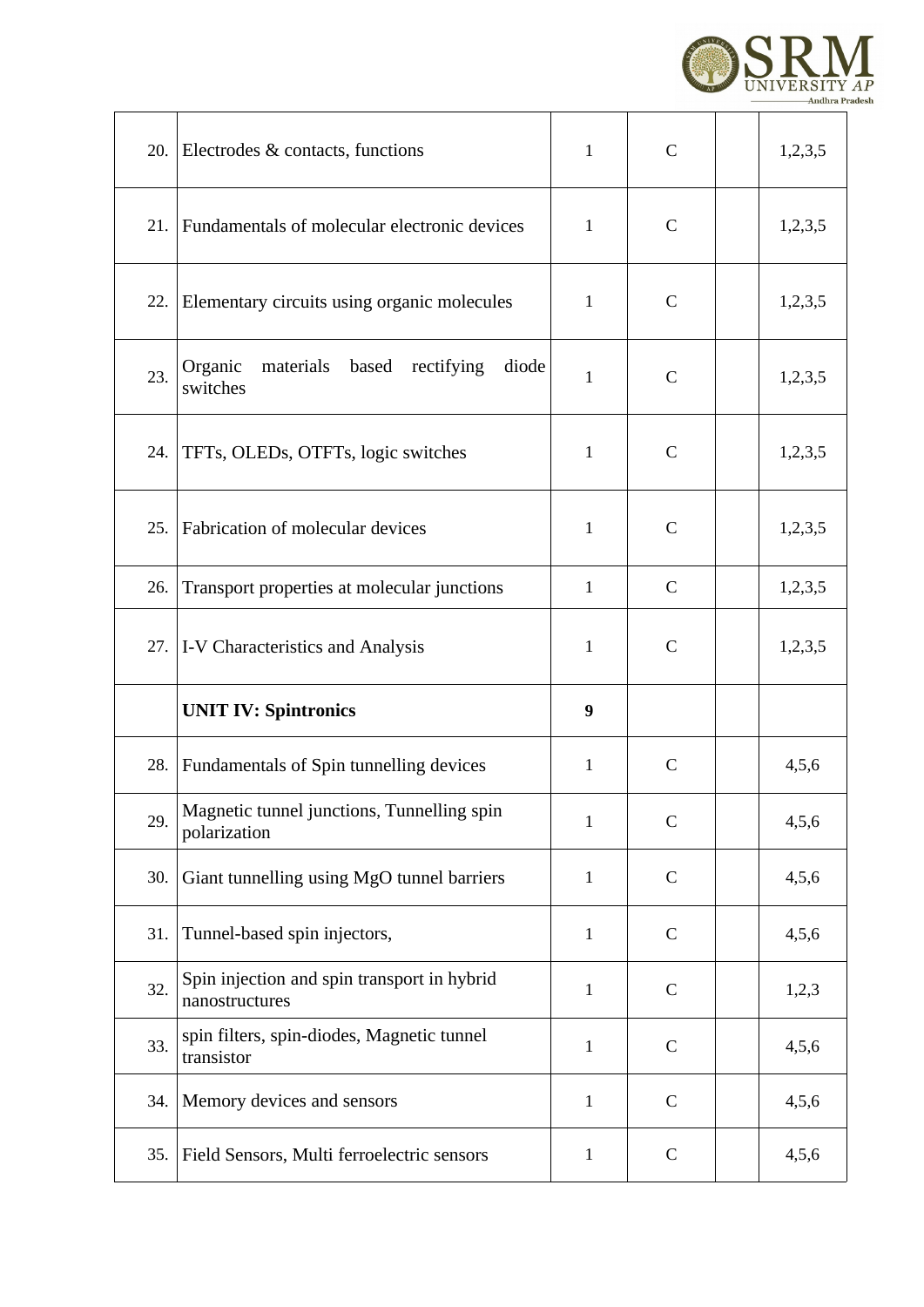

| 36. | <b>Spintronic Biosensors</b>                                                                   | 1            | C            | 4,5,6 |
|-----|------------------------------------------------------------------------------------------------|--------------|--------------|-------|
|     | <b>UNIT V: Fabrication Techniques</b>                                                          | 9            |              |       |
| 37. | Substrate surface, Adsorption, Surface energy                                                  | $\mathbf{1}$ | C            | 6,7   |
| 38. | Film growth modes, nucleation model,<br>manifestations of epitaxy                              | $\mathbf{1}$ | C            | 6,7   |
| 39. | Lattice misfit and defect formation                                                            | $\mathbf{1}$ | $\mathsf{C}$ | 6,7   |
| 40. | Morphology, grain growth, texture,<br>microstructure control                                   | $\mathbf{1}$ | $\mathsf{C}$ | 6,7   |
| 41. | Different 1D and 2D materials and their<br>fabrication techniques                              | 1            | $\mathsf{C}$ | 6,7   |
| 42. | Physical vapour deposition techniques, Physics<br>and Chemistry of Evaporation                 | $\mathbf{1}$ | C            | 6,7   |
| 43. | Thermal evaporation, Pulsed laser deposition,<br>Molecular beam epitaxy, Sputtering deposition | $\mathbf{1}$ | $\mathsf{C}$ | 6,7   |
| 44. | Direct Current, Radio Frequency, Magnetron,<br>Ion beam and reactive sputtering,               | $\mathbf{1}$ | $\mathsf{C}$ | 6,7   |
| 45. | Chemical methods, Chemical Vapour<br>Deposition.                                               | $\mathbf{1}$ | $\mathsf{C}$ | 6,7   |
|     | <b>Total contact hours</b>                                                                     |              | 45           |       |

|               | <b>LEARNING RESOURCES</b>                                                                                                        |  |  |  |  |  |  |
|---------------|----------------------------------------------------------------------------------------------------------------------------------|--|--|--|--|--|--|
|               | <b>TEXT BOOKS/ REFERENCE BOOKS/OTHER READING MATERIAL</b>                                                                        |  |  |  |  |  |  |
|               | V. Mitin, V. Kochelap, M. Stroscio, Introduction to Nanoelectronics, Cambridge<br>University Press (2008).                       |  |  |  |  |  |  |
| $\mathcal{L}$ | Rainer Waser, —Nanoelectronics and Information Technology: Advanced Electronic<br>Materials and Novel Devices, Wiley-VCH (2003). |  |  |  |  |  |  |
| З             | Karl Goser, Peter Glosekotter, Jan Dienstuhl, —Nanoelectronics and Nanosystems,<br>Springer (2004).                              |  |  |  |  |  |  |
| 4             | Sadamichi Maekawa, — Concepts in Spin Electronics, Oxford University Press (2006).                                               |  |  |  |  |  |  |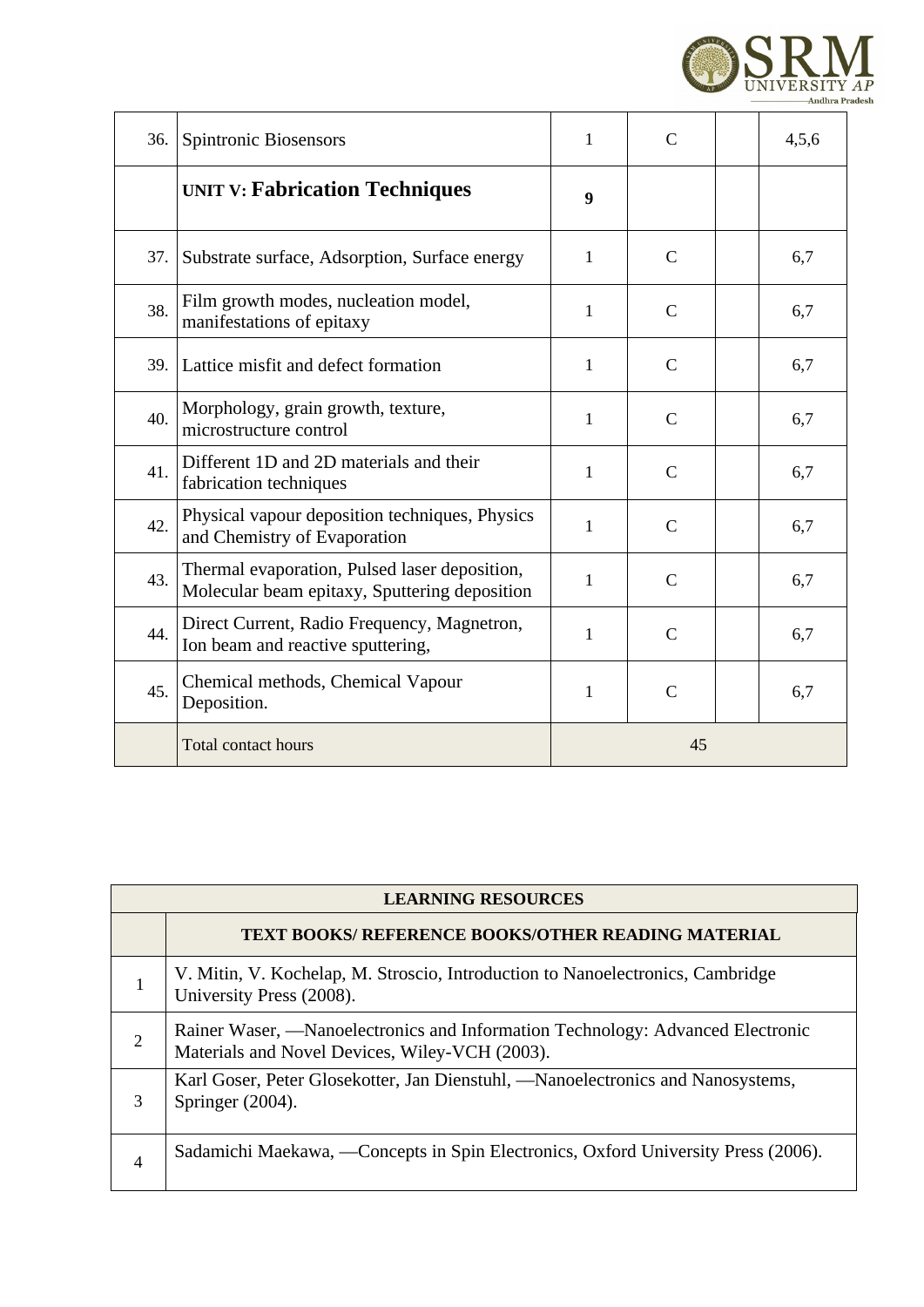

| 5 | L. Banyai and S.W.Koch, -Semiconductor Quantum Dots, World Scientific (1993).                                                                |
|---|----------------------------------------------------------------------------------------------------------------------------------------------|
| 6 | Edward L. Wolf, —Nanophysics and Nanotechnology: An Introduction to Modern<br>Concepts in Nanoscience, Wiley-VCH (2006)                      |
|   | K. Oura, V.G. Lifshits, A.A. Saranin, A.V. Zotov, M. Katayama, Surface Science: an<br>Introduction, Springer Science & Business Media (2003) |

| Course nature                             |                           |              |            | <b>Theory</b>                              |            |              |
|-------------------------------------------|---------------------------|--------------|------------|--------------------------------------------|------------|--------------|
| <b>Assessment Method (Weightage 100%)</b> |                           |              |            |                                            |            |              |
| $In-$                                     | <b>Assessment</b><br>tool | Cycle test I | Cycle test | Assignment                                 | Class Test | <b>Total</b> |
| semester                                  | Weightage                 | 15%          | 15%        | 10%                                        | 10%        | 50%          |
|                                           |                           |              |            | <b>End semester examination Weightage:</b> |            | 50%          |

| <b>PHY 702M</b>    |            | <b>Introduction to Photonics</b>     |             |   | т | P  | $\mathbf C$    |
|--------------------|------------|--------------------------------------|-------------|---|---|----|----------------|
|                    |            |                                      |             | 3 |   | -0 | $\overline{4}$ |
| Co-requisite:      | NIL        |                                      |             |   |   |    |                |
| Prerequisite:      | <b>NIL</b> |                                      |             |   |   |    |                |
| Data Book /        | <b>NIL</b> |                                      |             |   |   |    |                |
| Codes/Standards    |            |                                      |             |   |   |    |                |
| Course Category    |            | <b>BASIC SCIENCES</b>                | <b>SEAS</b> |   |   |    |                |
| Course designed by |            | Department of Physics                |             |   |   |    |                |
| Approval           |            | -- Academic Council Meeting --, 2018 |             |   |   |    |                |

| <b>PURPOSE</b> | The purpose of this course is to introduce students about the basics of optical principles<br>and the ways to develop the photonic devices such as lasers and detectors. |                                   |  |  |  |  |  |
|----------------|--------------------------------------------------------------------------------------------------------------------------------------------------------------------------|-----------------------------------|--|--|--|--|--|
|                | <b>LEARNING OBJECTIVES</b>                                                                                                                                               | <b>STUDENT</b><br><b>OUTCOMES</b> |  |  |  |  |  |
|                | At the end of the course, student will be able to                                                                                                                        |                                   |  |  |  |  |  |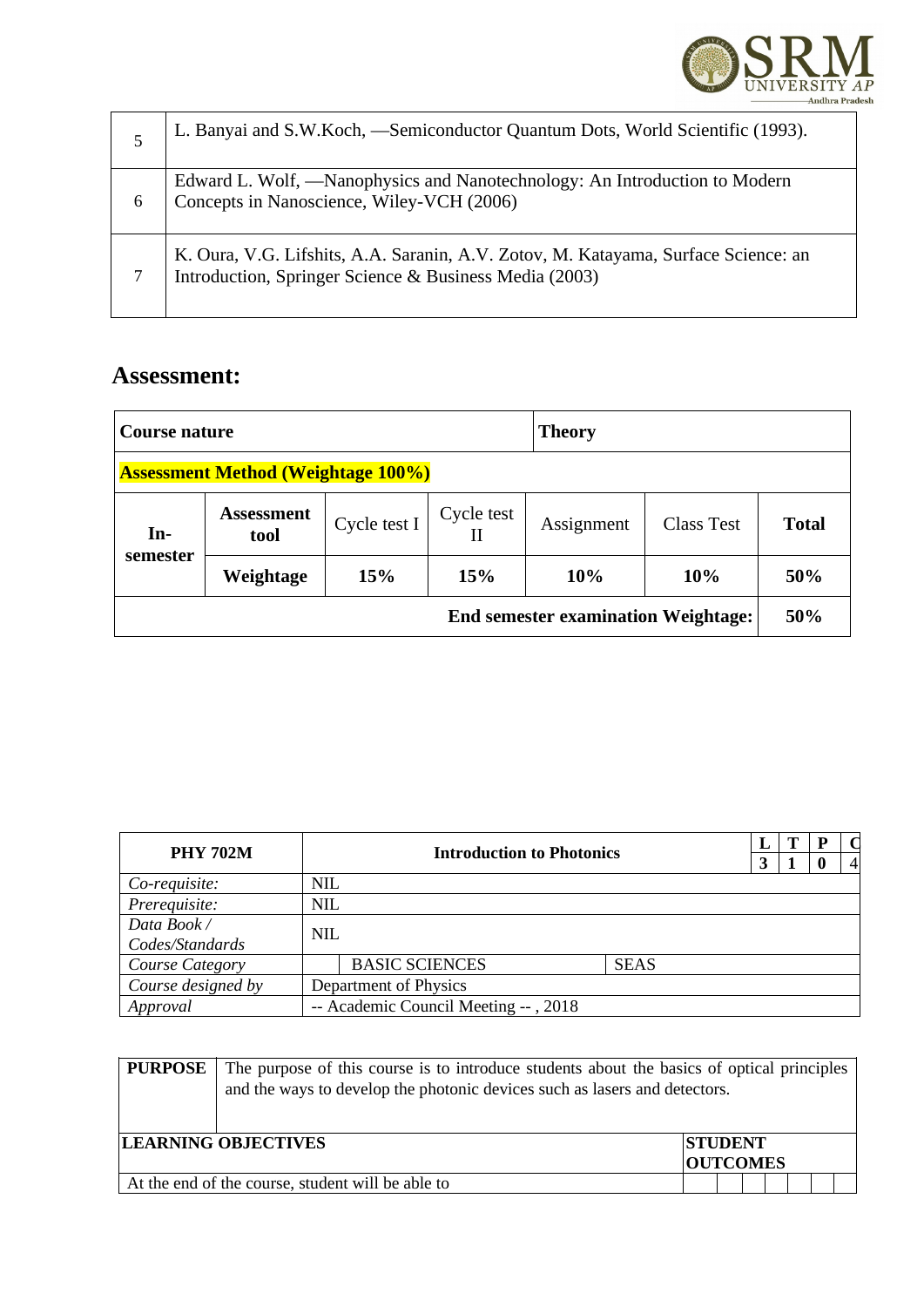

| 3 To provide a comprehensive background of optical principles                         |  |  |  |  |
|---------------------------------------------------------------------------------------|--|--|--|--|
| 4 To provide a comprehensive background of quantum mechanical<br>description of light |  |  |  |  |
| 5. To discuss the various analytical techniques for analyzing the optical<br>signals  |  |  |  |  |

| <b>Session</b> | <b>Description of Topic</b>                                 | <b>Contact</b><br>hours | $C -$<br>$D-I-$<br>$\mathbf 0$ | <b>IOs</b> | <b>Reference</b> |
|----------------|-------------------------------------------------------------|-------------------------|--------------------------------|------------|------------------|
|                | <b>UNIT I-Introduction to photonics</b>                     | 9                       |                                |            |                  |
| 1.             | Introduction to light $\sim$ wave vs particle I             | $\mathbf{1}$            | C                              |            | 3                |
| 2.             | Introduction to light $\sim$ wave vs particle II            | $\mathbf{1}$            | $\mathsf{C}$                   |            | 3                |
| 3.             | Polarization of electromagnetic waves                       | 1                       | C                              |            | 1,3              |
| 4.             | Polarization ellipse                                        | 1                       | $\mathsf{C}$                   |            | 1,3              |
| 5.             | Mueller and Jones matrices                                  | $\mathbf{1}$            | C, O                           |            | 1,3              |
| 6.             | Fresnel and Fraun-hoffer diffraction of light               | $\mathbf{1}$            | $\mathsf{C}$                   |            | 3                |
| 7.             | Coherence of light I                                        | $\mathbf{1}$            | $\mathsf{C}$                   |            | 3                |
| 8.             | Coherence of light II                                       | $\mathbf{1}$            | $\mathsf{C}$                   |            | 3                |
| 9.             | Van-Cittert Zernike theorem                                 | 1                       | C, O                           |            | 3                |
|                | UNIT II - Interaction of light with matter                  | 9                       |                                |            |                  |
| 10.            | Interaction of radiation with matter - threshold conditions | $\mathbf{1}$            | $\mathsf C$                    |            | 5                |
| 11.            | 2-level and 3-level laser systems                           | $\mathbf{1}$            | $\mathsf C$                    |            | 5                |
| 12.            | Einstein's theory for lasers                                | $\mathbf{1}$            | C.D                            |            | 5                |
| 13.            | CW and Pulsed operations in lasers                          | $\mathbf{1}$            | $\mathsf C$                    |            | 5                |
| 14.            | Characteristics of laser beam                               | $\mathbf{1}$            | $\overline{C}$                 |            | 5                |
| 15.            | Non-linear materials - higher harmonic generations          | $\mathbf{1}$            | $\mathsf{C}$                   |            | 5                |
| 16.            | Optical resonators I                                        | $\mathbf{1}$            | $\mathsf{C}$                   |            | 5                |
| 17.            | <b>Optical Resonators II</b>                                | $\mathbf{1}$            | $\mathsf{C}$                   |            | 5                |
| 18.            | Q-switching and Mode locking of lasers                      | 1                       | $\mathsf C$                    |            | 5                |
|                | <b>UNIT III - Introduction to Fibre Optics</b>              | $\boldsymbol{9}$        |                                |            |                  |
| 19.            | Introduction to fibres                                      | $\mathbf{1}$            | C                              |            | 6                |
| 20.            | Description of fibres - Numerical aperture                  | $\mathbf{1}$            | C                              |            | 6                |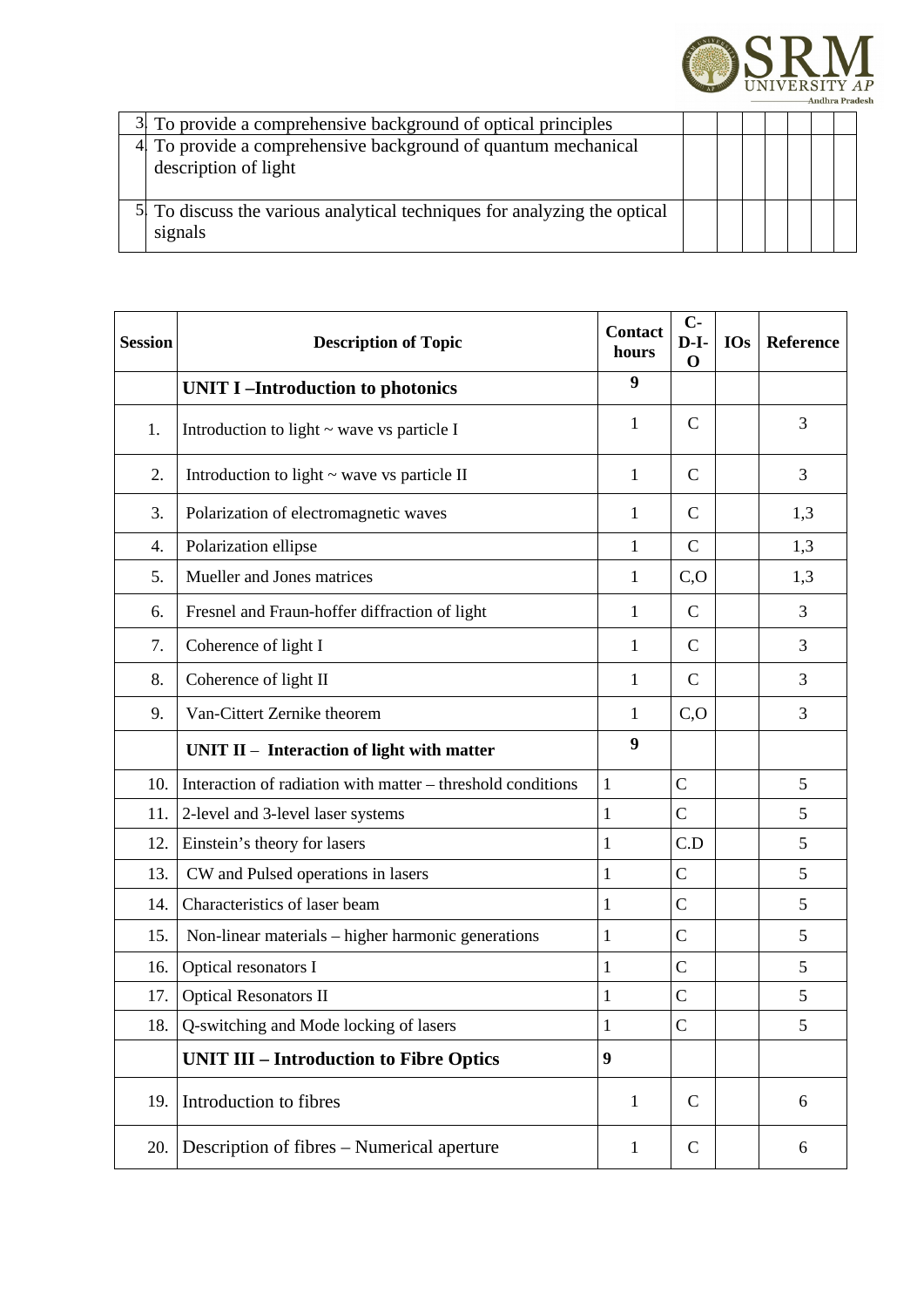

| 21. | Propagation of light through fibre                 | $\mathbf{1}$     | $\mathsf{C}$ | 6              |
|-----|----------------------------------------------------|------------------|--------------|----------------|
| 22. | Preparation of fibres                              | $\mathbf{1}$     | C, D         | 6              |
| 23. | Fibre couplers and connectors                      | $\mathbf{1}$     | C, D         | 6              |
| 24. | <b>Optical detectors</b>                           | $\mathbf{1}$     | $\mathsf{C}$ | 6              |
| 25. | <b>Fibre Amplifiers</b>                            | $\mathbf{1}$     | $\mathsf{C}$ | 6              |
| 26. | Fibres for different spatial modes of light        | $\mathbf{1}$     | C            | 6              |
| 27. | Integrated fibre optics                            | $\mathbf{1}$     | $\mathsf{C}$ | 6              |
|     | <b>UNIT IV: Photon Statistics</b>                  | $\boldsymbol{9}$ |              |                |
| 28. | Introduction                                       | $\mathbf{1}$     | $\mathsf{C}$ | $\overline{4}$ |
| 29. | Photon statistics of laser light                   | $\mathbf{1}$     | C, D         | $\overline{4}$ |
| 30. | Derivation of Poissonian statistics                | $\mathbf{1}$     | $\mathsf{C}$ | 4              |
| 31. | Description of thermal light - Bunching of photons | $\mathbf{1}$     | $\mathsf{C}$ | $\overline{4}$ |
| 32. | Anti-bunching of light                             | $\mathbf{1}$     | $\mathsf{C}$ | $\overline{4}$ |
| 33. | Sub and super Poissonian statistics                | $\mathbf{1}$     | $\mathsf{C}$ | $\overline{4}$ |
| 34. | Description of Quantum light                       | 1                | C            | 4              |
| 35. | Ideal single photon sources                        | $\mathbf{1}$     | $\mathsf C$  | $\overline{4}$ |
| 36. | Heralded single photon sources                     | $\mathbf{1}$     | $\mathsf{C}$ | $\overline{4}$ |
|     | <b>UNIT V: Holography and Optical Imaging</b>      | 9                |              |                |
| 37. | Introduction to Holography                         | $\mathbf{1}$     | $\mathsf{C}$ | 3              |
| 38. | Computer generated holography                      | $\mathbf{1}$     | $\mathsf C$  | 3              |
| 39. | Generation of structured light using holography    | $\mathbf{1}$     | $\mathsf{C}$ | 3              |
| 40. | Review of Imaging                                  | $\mathbf{1}$     | $\mathsf{C}$ | 3              |
| 41. | Fourier transforms for imaging                     | $\mathbf{1}$     | $\mathsf{C}$ | 3              |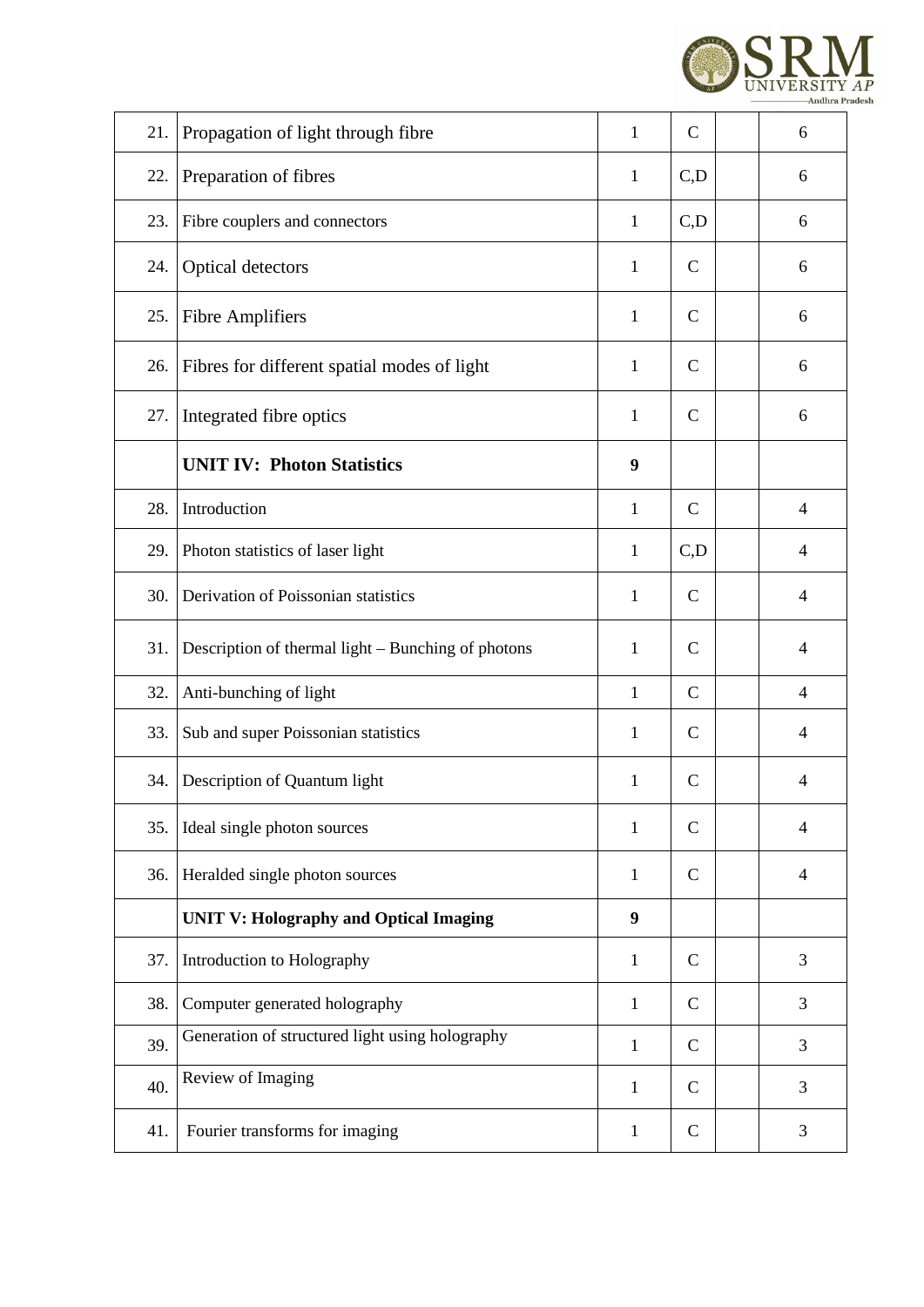

| 42. | Reconstruction of phase using holography |    | $\sqrt{ }$ |  |  |
|-----|------------------------------------------|----|------------|--|--|
| 43. | Bio-imaging                              |    |            |  |  |
| 44. | Optical Trapping and tweezers            |    |            |  |  |
| 45. | Optical Coherence tomography             |    |            |  |  |
|     | <b>Total contact hours</b>               | 45 |            |  |  |

|   | <b>LEARNING RESOURCES</b>                                |
|---|----------------------------------------------------------|
|   | <b>TEXT BOOKS/REFERENCE BOOKS/OTHER READING MATERIAL</b> |
|   | Polarized light by Goldstein                             |
|   | Nonlinear Optics, 3rd Ed. by Robert Boyd                 |
| 3 | Introduction to Optics by Hecht                          |
|   | Quantum optics by Mark Fox                               |
|   | Lasers by Silfvast                                       |
| 6 | Fibre Optics by Ajoy Ghatak                              |

| Course nature                             |                                            |     |                              | <b>Theory</b> |                   |              |  |  |  |
|-------------------------------------------|--------------------------------------------|-----|------------------------------|---------------|-------------------|--------------|--|--|--|
| <b>Assessment Method (Weightage 100%)</b> |                                            |     |                              |               |                   |              |  |  |  |
| In-                                       | <b>Assessment</b><br>tool                  |     | Cycle test I   Cycle test II | Assignment    | <b>Class Test</b> | <b>Total</b> |  |  |  |
| semester                                  | Weightage                                  | 15% | <b>15%</b>                   | 10%           | 10%               | 50%          |  |  |  |
|                                           | <b>End semester examination Weightage:</b> |     |                              |               |                   |              |  |  |  |

| <b>PHY 201M</b>    |            | <b>WAVES, OSCILLATIONS, AND OPTICS</b> |  | $\bf{0}$ | Р<br>ר |  |
|--------------------|------------|----------------------------------------|--|----------|--------|--|
| Co-requisite:      | <b>NIL</b> |                                        |  |          |        |  |
| Prerequisite:      | <b>NIL</b> |                                        |  |          |        |  |
| Data Book /        | <b>NIL</b> |                                        |  |          |        |  |
| Codes/Standards    |            |                                        |  |          |        |  |
| Course Category    |            | <b>CORE</b>                            |  |          |        |  |
| Course designed by |            | Department of Physics                  |  |          |        |  |
| Approval           |            | -- Academic Council Meeting --, 2018   |  |          |        |  |

| <b>PURPOSE</b> | The purpose of this course is to understand the physics behind various<br>phenomena associated with oscillations, waves and optical instruments. |                                   |  |  |  |
|----------------|--------------------------------------------------------------------------------------------------------------------------------------------------|-----------------------------------|--|--|--|
|                | <b>LEARNING OBJECTIVES</b>                                                                                                                       | <b>STUDENT</b><br><b>OUTCOMES</b> |  |  |  |
|                | At the end of the course, student will be able to                                                                                                |                                   |  |  |  |
|                | Address different types of oscillations and its various applications                                                                             |                                   |  |  |  |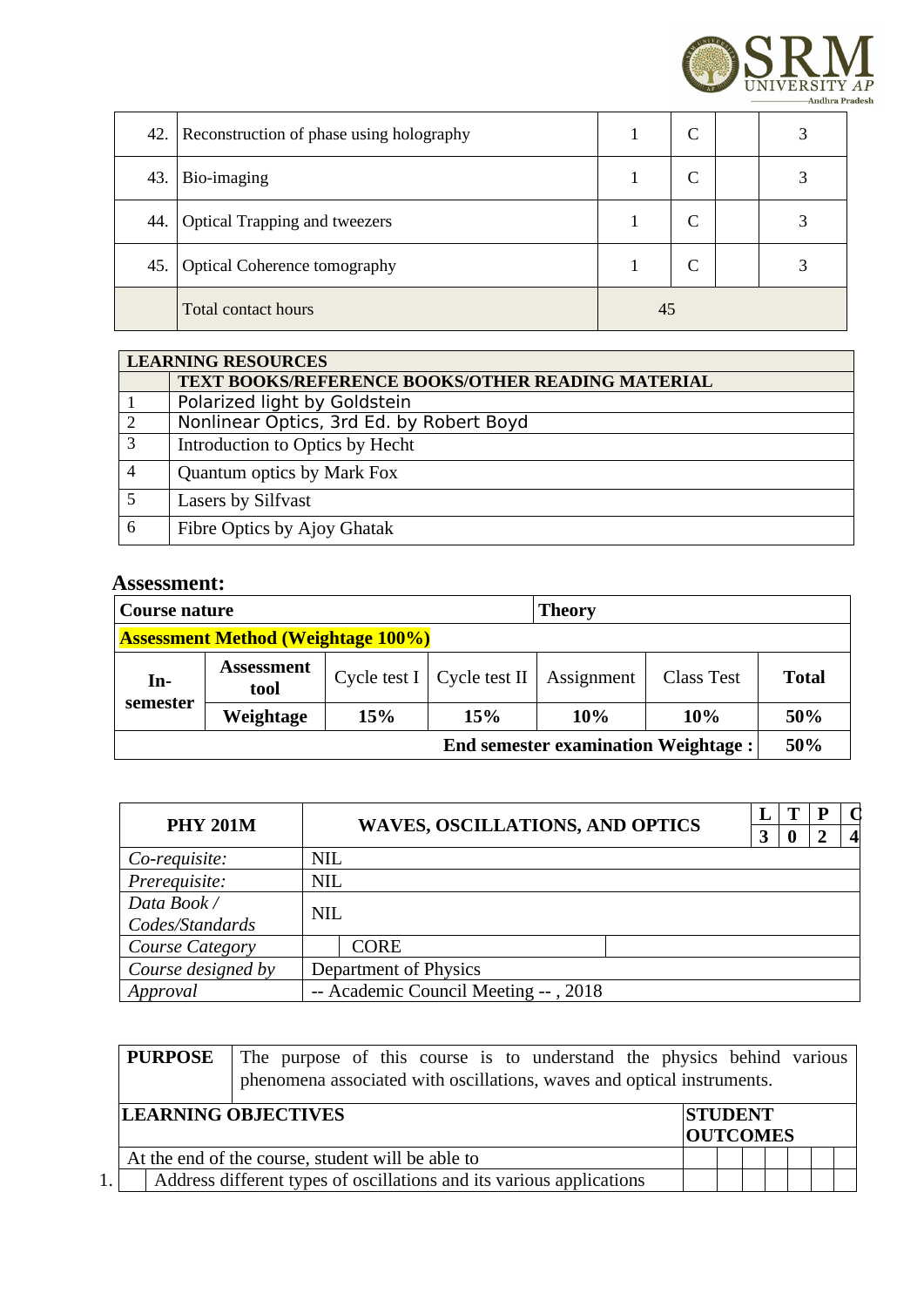

| $\sim$ | Understand transverse and longitudinal waves and their propagation |  |  |  |  |
|--------|--------------------------------------------------------------------|--|--|--|--|
| 3.     | Learn Doppler'e effect and its applications                        |  |  |  |  |
| 4.     | Gain the basic principles of several optical instruments           |  |  |  |  |

| <b>Session</b> | <b>Description of Topic</b>                                                                                  | <b>Contact</b><br>hours | $C -$<br>$D-I-$<br>$\mathbf 0$ | <b>IOs</b> | Referenc<br>e |
|----------------|--------------------------------------------------------------------------------------------------------------|-------------------------|--------------------------------|------------|---------------|
|                | <b>Unit -1: Undamped and Damped Oscillations</b>                                                             | 9                       |                                |            |               |
| 1.             | Different types of equilibria (stable, unstable,<br>neutral equilibrium, Saddle points)                      | $\mathbf{1}$            | $\mathsf{C}$                   |            | $1 - 7$       |
| 2.             | Definition of linear and angular S.H.M                                                                       | $\mathbf{1}$            | $\mathsf{C}$                   |            | $1 - 7$       |
| 3.             | Differential equation of S.H.M. and its solution<br>(exponential form)                                       | $\mathbf{1}$            | $\mathsf{C}$                   |            | $1 - 7$       |
| 4.             | Composition of two perpendicular linear S.H.Ms.<br>for frequencies 1:1 and 1:2 (analytical method)           | $\mathbf{1}$            | $\mathsf{C}$                   |            | $1 - 7$       |
| 5.             | Lissajous's figures and its uses                                                                             | $\mathbf{1}$            | $\mathsf{C}$                   |            | $1 - 7$       |
| 6.             | Lissajous's figures<br>and<br>Applications<br>its<br>(mechanical, electrical and optical)                    | $\mathbf{1}$            | $\mathsf{C}$                   |            | $1 - 7$       |
| 7.             | equation of damped harmonic<br>Differential<br>oscillator and its solution, discussion of different<br>cases | $\mathbf{1}$            | $\mathsf{C}$                   |            | $1 - 7$       |
| 8.             | Logarithmic decrement, Energy equation of<br>damped oscillations                                             | $\mathbf{1}$            | $\mathsf{C}$                   |            | $1 - 7$       |
| 9.             | Power dissipation, Quality factor                                                                            | $\mathbf{1}$            | $\mathsf{C}$                   |            | $1 - 7$       |
|                | <b>Unit - II: Forced Oscillations</b>                                                                        | 9                       |                                |            |               |
| 10.            | Forced oscillation with one degree of freedom                                                                | $\mathbf{1}$            | $\mathsf{C}$                   |            | $1 - 7$       |
| 11.            | Differential equation of forced oscillation and its<br>solution (transient and steady state)                 | $\mathbf{1}$            | $\mathsf{C}$                   |            | $1 - 7$       |
| 12.            | Amplitude of forced oscillation                                                                              | $\mathbf{1}$            | $\mathsf C$                    |            | $1 - 7$       |
| 13.            | Resonance and its examples: mechanical (Barton's<br>pendulum)                                                | $\mathbf{1}$            | $\mathsf{C}$                   |            | $1 - 7$       |
| 14.            | Resonance and its examples: optical (sodium vapor<br>lamp), electrical (LCR Circuit) (description only)      | $\mathbf{1}$            | C                              |            | $1 - 7$       |
| 15.            | Velocity and Amplitude resonance, Sharpness of<br>resonance                                                  | $\mathbf{1}$            | C                              |            | $1 - 7$       |
| 16.            | Energy of forced oscillations, Power dissipation                                                             | $\mathbf{1}$            | C                              |            | $1 - 7$       |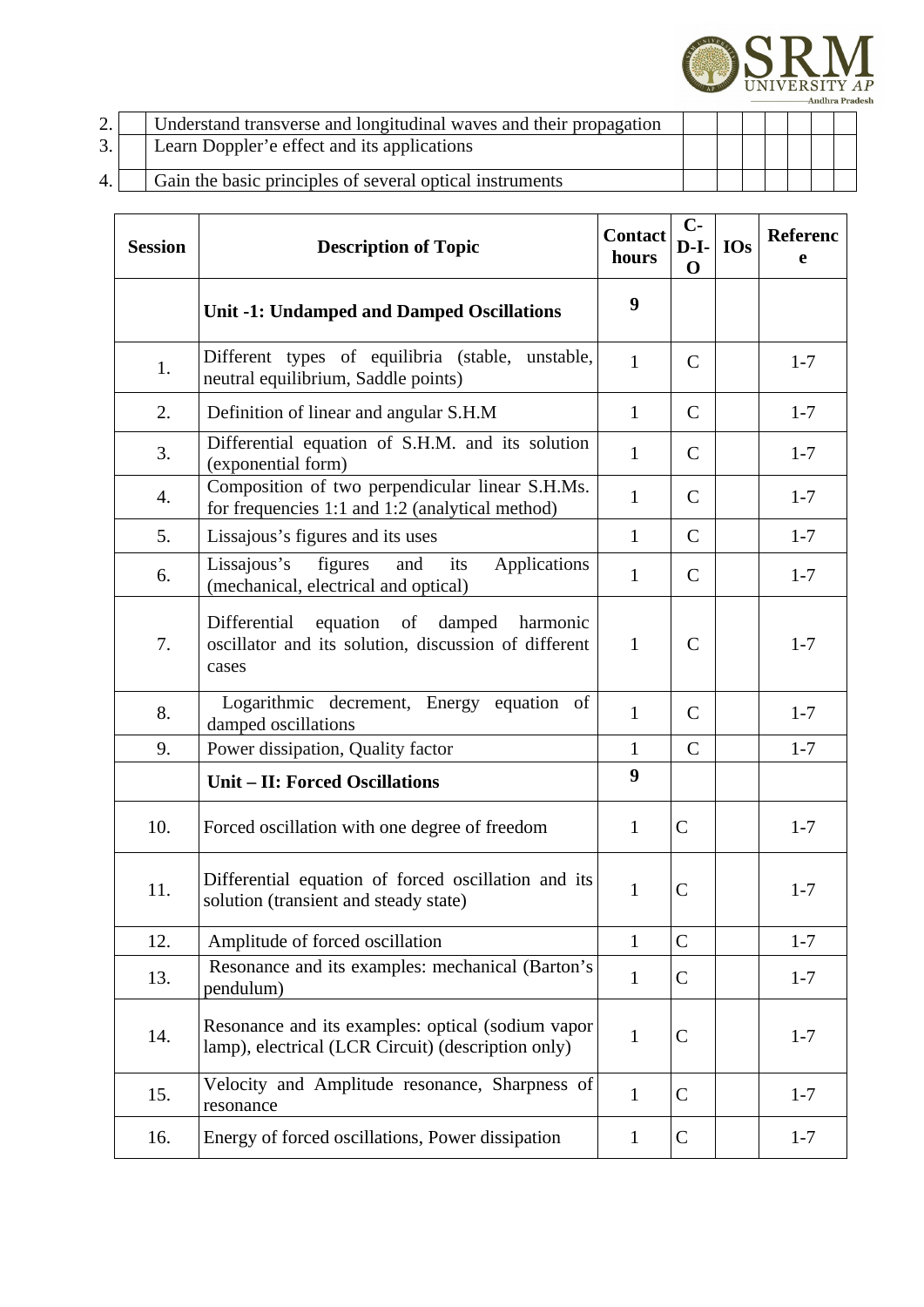

| 17. | Quality factor and Bandwidth                                           | $\mathbf{1}$ | $\mathsf{C}$ | $1 - 7$ |
|-----|------------------------------------------------------------------------|--------------|--------------|---------|
| 18. | Equation of coupled oscillations, electrically<br>coupled oscillations | $\mathbf{1}$ | $\mathsf C$  | $1 - 7$ |
|     | <b>UNIT III - Wave Motion</b>                                          | 9            |              |         |
| 19. | Differential equations of wave motion in continuous                    | $\mathbf{1}$ | $\mathsf{C}$ | $1 - 7$ |
| 20. | Equations for longitudinal waves                                       | $\mathbf{1}$ | $\mathsf{C}$ | $1 - 7$ |
| 21. | Equations for<br>longitudinal<br>and<br>waves<br>one                   | $\mathbf{1}$ | $\mathsf{C}$ | $1 - 7$ |
| 22. | Equation for transverse waves                                          | $\mathbf{1}$ | $\mathsf{C}$ | $1 - 7$ |
| 23. | Equation for transverse waves and its solution (one                    | $\mathbf{1}$ | $\mathsf{C}$ | $1 - 7$ |
| 24. | Wave propagation in solid, liquid, gases                               | $\mathbf{1}$ | $\mathsf{C}$ | $1 - 7$ |
| 25. | Wave propagation in solid, liquid, gases, and its<br>solution          | $\mathbf{1}$ | $\mathsf{C}$ | $1 - 7$ |
| 26. | Energy density and intensity of a wave                                 | $\mathbf{1}$ | $\mathsf{C}$ | $1 - 7$ |
| 27. | Discussion of seismic waves                                            | $\mathbf{1}$ | $\mathsf{C}$ | $1 - 7$ |
|     | <b>UNIT IV: Sound and Doppler Effect</b>                               | 9            |              |         |
| 28. | Definition of sound intensity, loudness, pitch,<br>quality and timber  | $\mathbf{1}$ | C, D         | $1 - 7$ |
| 29. | Interference of sound waves, beats, combination                        | $\mathbf{1}$ | C,D          | $1 - 7$ |
| 30. | Application of Fourier's series to the vibration of                    | $\mathbf{1}$ | C,D          | $1 - 7$ |
| 31. | Acoustic intensity level measurement, Acoustic                         | $\mathbf{1}$ | C,D          | $1 - 7$ |
| 32. | Sabine's formula (without derivation), Stroboscope                     | $\mathbf{1}$ | C, D         | $1 - 7$ |
| 33. | Waves generated by high-speed projectiles, Shock                       | $\mathbf{1}$ | C, D         | $1 - 7$ |
| 34. | Explanation of Doppler Effect in sound, Expression                     | $\mathbf{1}$ | C,D          | $1 - 7$ |
| 35. | Doppler Effect in light, symmetric nature of                           | $\mathbf{1}$ | C, D         | $1 - 7$ |
| 36. | Applications: Red shift, Violet shift, Radar, Speed                    | $\mathbf{1}$ | C, D         | $1 - 7$ |
|     | <b>UNIT V: Geometrical Optics</b>                                      | 9            |              |         |
| 37. | Fermat's principle and its application to reflection                   | $\mathbf{1}$ | C,D          | $1 - 7$ |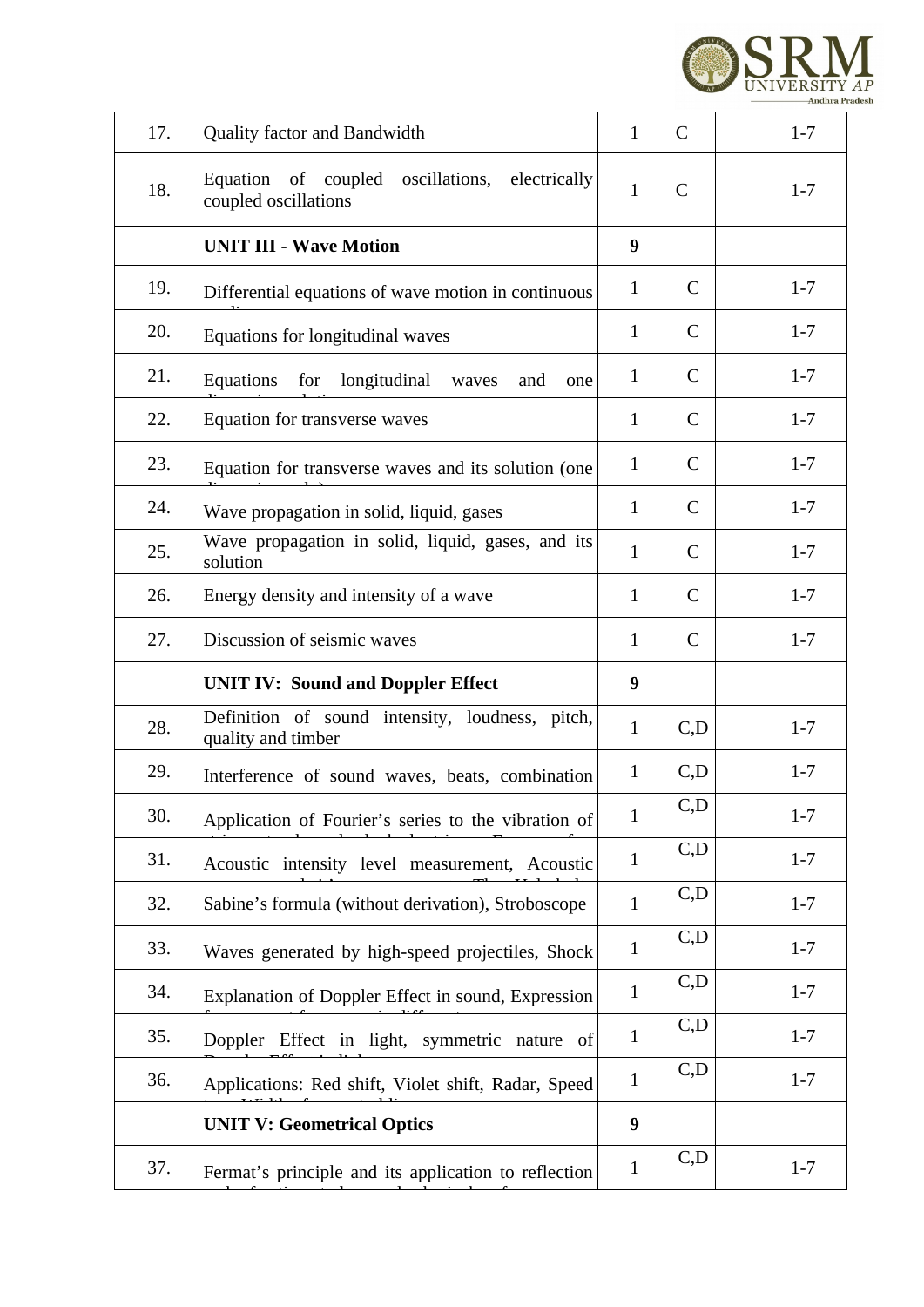

|     | <b>Total contact hours</b>                          | 45 |     |         |
|-----|-----------------------------------------------------|----|-----|---------|
| 45. | Ramsden's<br>Huygen's<br>Eyepieces:<br>eyepiece,    | 1  | C,D | $1 - 7$ |
| 44. | Telescopes, Reflection and transmission type of     | 1  | C,D | $1 - 7$ |
| 43. | Optical Instruments - Simple microscope and         | 1  | C,D | $1 - 7$ |
| 42. | Qualitative discussions of aberrations, Chromatic   | 1  | C,D | $1 - 7$ |
| 41. | The matrix method in paraxial optics                | 1  | C,D | $1 - 7$ |
| 40. | Helmholtz-Lagrange Law; Combination of lenses       | 1  | C,D | $1 - 7$ |
| 39. | Cardinal points of optical systems, Paraxial optics | 1  | C,D | $1 - 7$ |
| 38. | Dispersive power of prisms, angular magnification   |    | C,D | $1 - 7$ |

|                | <b>LEARNING RESOURCES</b>                                                                      |  |  |  |  |  |  |
|----------------|------------------------------------------------------------------------------------------------|--|--|--|--|--|--|
|                | <b>TEXT BOOKS/REFERENCE BOOKS/OTHER READING MATERIAL</b>                                       |  |  |  |  |  |  |
| $\mathbf{1}$   | Advanced Acoustics D. P. Roy Chowdhury, Reprint Edition, 2015, Chayan Publisher                |  |  |  |  |  |  |
| $\overline{2}$ | Vibrations and Waves, Anthony Philip French, reprint Edition, 1971, Nelson                     |  |  |  |  |  |  |
| 3              | Introduction to Geometrical and Physical Optics, B. K. Mathur, 7 Edition, 1967, Gopal Printing |  |  |  |  |  |  |
| $\overline{4}$ | Fundamentals of Optics, Francis Jenkins, Harvey White, 4 edition, 2017 McGraw Hill             |  |  |  |  |  |  |
| 5              | Waves Oscillations and Acoustics, Kakani S.L., 2 Edison, 2018, CBS Publishers & Distributors   |  |  |  |  |  |  |
| 6              | Textbook of sound A. B. Wood, 2 Edison, 1941, London, G. Bell and sons, ltd.                   |  |  |  |  |  |  |
| 7              | A Textbook on Light, K G Mazumdar and B Ghosh, $3rd$ revised Edition, 2010,<br>Sreedhar        |  |  |  |  |  |  |

# **Laboratory: Oscillations, Waves and Optics**

|    | <b>PURPOSE</b><br>The purpose of this course is to introduce students about how principles of waves<br>& oscillations are manifested in real world environment through properly<br>designed experiments. |                                                                                                                                        |  |  |  |  |  |  |  |
|----|----------------------------------------------------------------------------------------------------------------------------------------------------------------------------------------------------------|----------------------------------------------------------------------------------------------------------------------------------------|--|--|--|--|--|--|--|
|    | <b>LEARNING OBJECTIVES</b><br><b>STUDENT</b><br><b>OUTCOMES</b>                                                                                                                                          |                                                                                                                                        |  |  |  |  |  |  |  |
|    |                                                                                                                                                                                                          | At the end of the course, student will be able to                                                                                      |  |  |  |  |  |  |  |
| 1. | experiments.                                                                                                                                                                                             | Understand crucial concepts of waves & oscillations like damped<br>oscillation, forced oscillations and resonance through examples and |  |  |  |  |  |  |  |
| 2. |                                                                                                                                                                                                          | handle and utilize a telescope                                                                                                         |  |  |  |  |  |  |  |
| 3. |                                                                                                                                                                                                          | handle and utilize a prism and find its various optical properties like                                                                |  |  |  |  |  |  |  |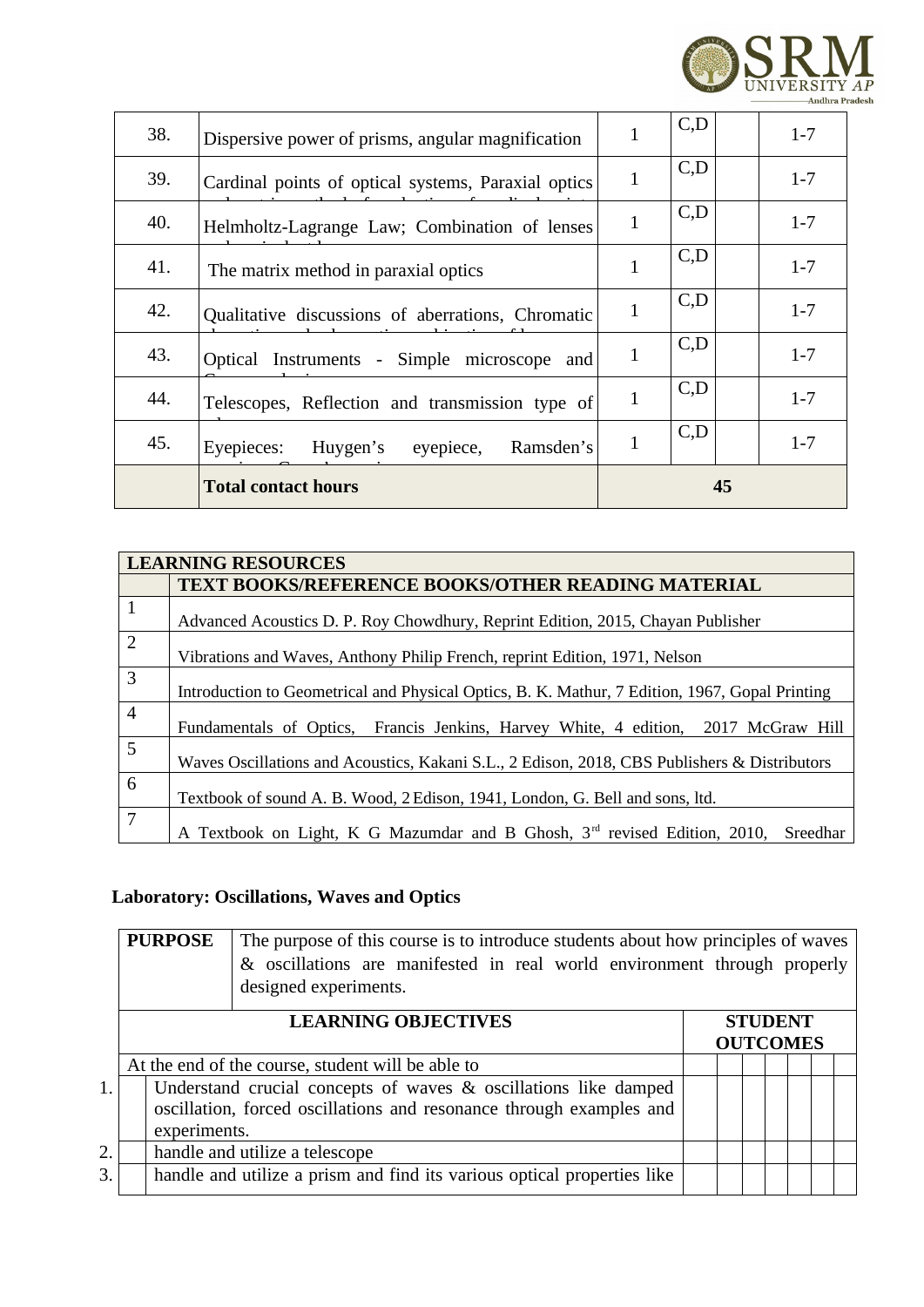

angle of deviation  $(i)$  – deviation  $(D)$ , Refractive Index, dispersion power etc.

| Sl. No. | <b>Description of experiments</b>                                                                             | <b>Contact</b><br>hours | $C-$<br>$D-I-$<br>O | <b>IOs</b> | Referenc<br>e |
|---------|---------------------------------------------------------------------------------------------------------------|-------------------------|---------------------|------------|---------------|
| 1.      | To investigate the damping effect of an oscillating<br>spring in high viscosity liquid like oil or glycerine. | $\overline{A}$          | I, O                |            | 1,2           |
| 2.      | To investigate resonance in forced oscillations                                                               | $\overline{4}$          | I, O                |            | 1,2           |
| 3.      | To determine particle size of a given powder using<br>wave optics method                                      | $\overline{4}$          | I, O                |            | 1,2           |
| 4.      | To determine the resolving power of a telescope                                                               | $\overline{4}$          | I, O                |            | 1,2           |
| 5.      | Determine angle of deviation $(i)$ – deviation $(D)$ of a<br>given prism.                                     | $\overline{4}$          | I, O                |            | 1,2           |
| 6.      | To determine the Refractive Index of the Material of<br>a given Prism using Sodium Light.                     | $\overline{4}$          | I, O                |            | 1,2           |
| 7.      | To determine the dispersion power of a prism<br>material                                                      | 4                       | I, O                |            | 1,2           |
| 8.      | To Determine Cauchy's A and B constant with $\mu$<br>$vs.1\lambda2$ graph.                                    | $\overline{4}$          | I, O                |            | 1,2           |
|         | <b>Total contact hours (Experiments +Demo + Extra</b><br>class)                                               |                         |                     | 32         |               |

|   | <b>LEARNING RESOURCES</b>                                                                                                                         |  |  |  |  |  |  |
|---|---------------------------------------------------------------------------------------------------------------------------------------------------|--|--|--|--|--|--|
|   | <b>TEXT BOOKS/REFERENCE BOOKS/OTHER READING MATERIAL</b>                                                                                          |  |  |  |  |  |  |
|   | K.G. Mazumdar and B. Ghosh, "Advanced Practical Physics" Sreedhar Publishers,<br>Revised edition Jan 2004                                         |  |  |  |  |  |  |
| 2 | R.K. Shukla and Anchal Srivastava, "Practical Physics" New Age international (P)<br>limited Publishers, 2006 [ISBN(13) - 978-81-224-2482-9]       |  |  |  |  |  |  |
| 3 | Hugh D.Young, Roger A. Freedman and Lewis Ford "University Physics with Modern<br>Physics" (12th Edition, 2015) - (Publisher - Pearson Education) |  |  |  |  |  |  |

| Course nature                                               |                    |              |               | <b>Theory + Practical</b> |                   |      |       |
|-------------------------------------------------------------|--------------------|--------------|---------------|---------------------------|-------------------|------|-------|
| <b>Assessment Method – Theory Component (Weightage 70%)</b> |                    |              |               |                           |                   |      |       |
| In-semester                                                 | Assessment<br>tool | Cycle test I | Cycle test II | Assignment                | <b>Class Test</b> | Quiz | Total |
|                                                             | Weightage          | 15%          | <b>15%</b>    | 10%                       | 5%                | 5%   | 50%   |
| <b>End semester examination Weightage:</b>                  |                    |              |               |                           |                   | 50%  |       |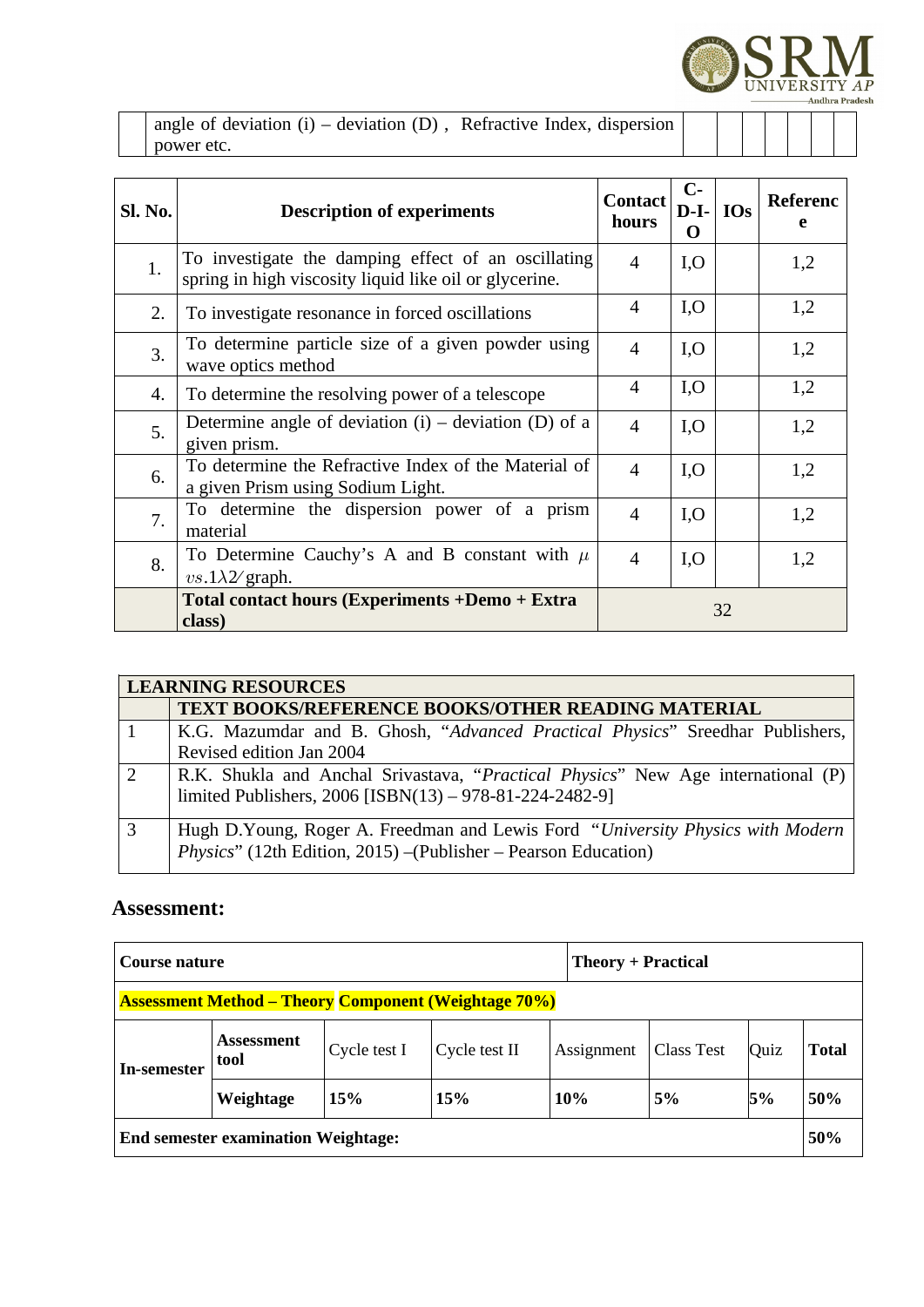

|                                            |                           |                    | <b>Assessment Method – Practical Component (Weightage 30%)</b> |      |  |              |
|--------------------------------------------|---------------------------|--------------------|----------------------------------------------------------------|------|--|--------------|
| In-semester                                | <b>Assessment</b><br>tool | Lab<br>performance | Practical model   Observation<br>exam                          | note |  | <b>Total</b> |
|                                            | Weightage                 | 20%                | 20%                                                            | 10%  |  | 50%          |
| <b>End semester examination Weightage:</b> |                           |                    |                                                                |      |  | 50%          |
|                                            |                           |                    |                                                                |      |  |              |

| <b>PHY 301M</b>                | <b>Atomic and Molecular Physics</b> |                                      | 3                                   | т | P | $\mathbf{A}$ |  |
|--------------------------------|-------------------------------------|--------------------------------------|-------------------------------------|---|---|--------------|--|
| Co-requisite:                  | <b>NIL</b>                          |                                      |                                     |   |   |              |  |
| Prerequisite:                  | <b>NIL</b>                          |                                      |                                     |   |   |              |  |
| Data Book /                    | <b>NIL</b>                          |                                      |                                     |   |   |              |  |
| Codes/Standards                |                                     |                                      |                                     |   |   |              |  |
| <b>CORE</b><br>Course Category |                                     |                                      | <b>Atomic and Molecular Physics</b> |   |   |              |  |
| Course designed by             |                                     | Department of Physics                |                                     |   |   |              |  |
| Approval                       |                                     | -- Academic Council Meeting --, 2018 |                                     |   |   |              |  |

| <b>PURPOSE</b> | The purpose of this course is to introduce students about the atomic structure,                                                                        |                 |  |  |  |  |  |
|----------------|--------------------------------------------------------------------------------------------------------------------------------------------------------|-----------------|--|--|--|--|--|
|                | Vector atom model, valence electron systems, different spectroscopy and laser to<br>understand about atomic and molecular physics and its application. |                 |  |  |  |  |  |
|                | <b>LEARNING OBJECTIVES</b>                                                                                                                             | <b>STUDENT</b>  |  |  |  |  |  |
|                |                                                                                                                                                        | <b>OUTCOMES</b> |  |  |  |  |  |
|                | At the end of the course, student will be able to                                                                                                      |                 |  |  |  |  |  |
|                |                                                                                                                                                        |                 |  |  |  |  |  |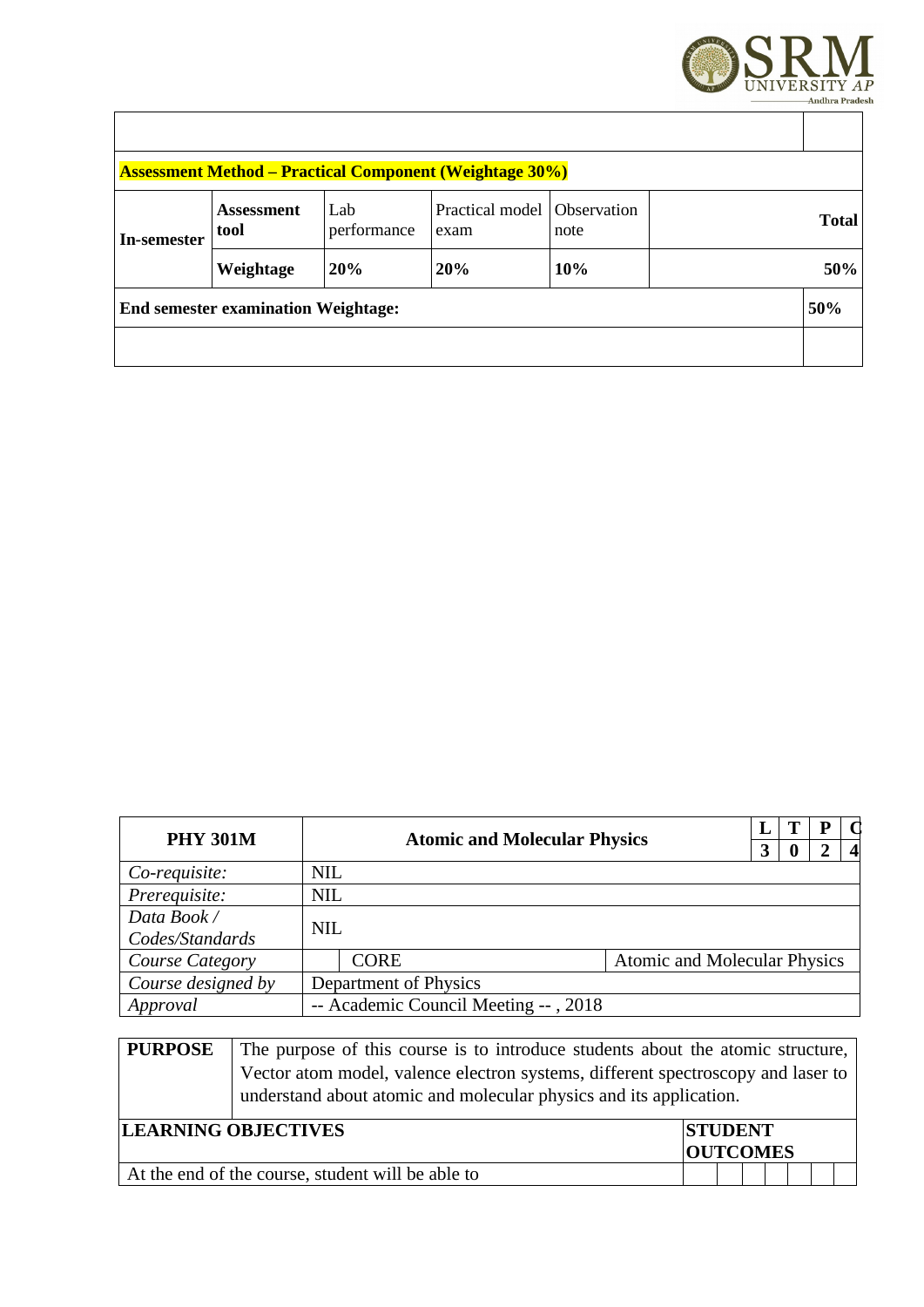

| 1. | Understand about the atomic structure, Rutherford model, Bohr atom,  |  |  |  |  |
|----|----------------------------------------------------------------------|--|--|--|--|
|    | Energy levels and spectra, and magnetic moments of atoms,            |  |  |  |  |
| 2. | Learn the electron configuration, quantum states, spectral notations |  |  |  |  |
|    | of quantum, States, spin orbit interaction, and Zeeman effect        |  |  |  |  |
| 3. | Familiarize with various atomic models and atomic spectra            |  |  |  |  |
|    |                                                                      |  |  |  |  |
| 4. | To prepare students with knowledge in LASER and its techniques       |  |  |  |  |

| <b>Session</b> | <b>Description of Topic</b>                                           | <b>Contact</b><br>hours | $C-$<br>$D-I-$<br>$\mathbf 0$ | <b>IOs</b> | Referenc<br>e |
|----------------|-----------------------------------------------------------------------|-------------------------|-------------------------------|------------|---------------|
|                | <b>UNIT I - Atomic structure</b>                                      | 9                       |                               |            |               |
| 1.             | Rutherford model of atom                                              | $\mathbf{1}$            | $\mathsf{C}$                  |            | 1,2           |
| 2.             | Rutherford Model numerical                                            | 1                       | $\mathsf{C}$                  |            | 1,2           |
| 3.             | Electron orbits                                                       | $\mathbf{1}$            | $\mathsf{C}$                  |            | 1,2           |
| 4.             | Bohr atom                                                             | $\mathbf{1}$            | $\mathsf{C}$                  |            | 1,2           |
| 5.             | Energy levels and spectra                                             | $\mathbf{1}$            | $\mathsf C$                   |            | 1,2           |
| 6.             | Numerical on energy level and spectra                                 | $\mathbf 1$             | $\mathsf{C}$                  |            | 1,2           |
| 7.             | Sommerfield's elliptic orbits                                         | $\mathbf{1}$            | $\mathsf{C}$                  |            | 1,2           |
| 8.             | Numericals on Somerfield's theory                                     | $\mathbf{1}$            | $\mathsf{C}$                  |            | 1,2           |
| 9.             | Relativistic Corrections of Sommerfield's Theory                      | $\mathbf{1}$            | $\overline{C}$                |            | 1,2           |
|                | <b>UNIT II - Vector atom model</b>                                    | 9                       |                               |            |               |
| 10.            | Vector atom model                                                     | $\mathbf 1$             | $\mathsf C$                   |            | 1,2           |
| 11.            | Concept of space                                                      | $\mathbf 1$             | $\mathsf C$                   |            | 1,2           |
| 12.            | Concept of quantization                                               | $\mathbf{1}$            | $\overline{C}$                |            | 1,2           |
| 13.            | Electron spin                                                         | $\mathbf 1$             | $\overline{C}$                |            | 1,2           |
| 14.            | Magnetic moments of atoms                                             | $\mathbf{1}$            | $\overline{C}$                |            | 1,2           |
| 15.            | Numerical on quantization                                             | $\mathbf{1}$            | $\overline{C}$                |            | 1,2           |
| 16.            | Stern-Gerlach experiment                                              | $\mathbf{1}$            | $\mathsf C$                   |            | 1,2           |
| 17.            | Atomic excitation and atomic spectra                                  | 1                       | $\mathsf C$                   |            | 1,2           |
| 18.            | Numericals on atomic excitation and atomic spectra                    | $\mathbf{1}$            | $\overline{C}$                |            | 1,2           |
|                | <b>UNIT III - One and two valence electron systems</b>                | 9                       |                               |            |               |
| 19.            | Pauli Exclusion Principle                                             | $\mathbf{1}$            | $\mathsf{C}$                  |            | 2,3           |
| 20.            | Electron configuration                                                | $\mathbf{1}$            | $\mathsf C$                   |            | 2,3           |
| 21.            | Quantum states, Electron spin                                         | $\mathbf{1}$            | $\mathsf{C}$                  |            | 2,3           |
| 22.            | Spin-Orbit Interaction, Energy levels of Na atom                      | $\mathbf{1}$            | C                             |            | 2,3           |
| 23.            | Sodium Doublet, Spectral terms of two electron<br>atoms               | $\mathbf{1}$            | $\mathsf{C}$                  |            | 2,3           |
| 24.            | Terms for equivalent electrons, L-S and J-J coupling<br>schemes       | $\mathbf{1}$            | C                             |            | 2,3           |
| 25.            | Singlet-Triplet separation for interaction energy of L-<br>S coupling | $\mathbf{1}$            | $\mathsf{C}$                  |            | 2,3           |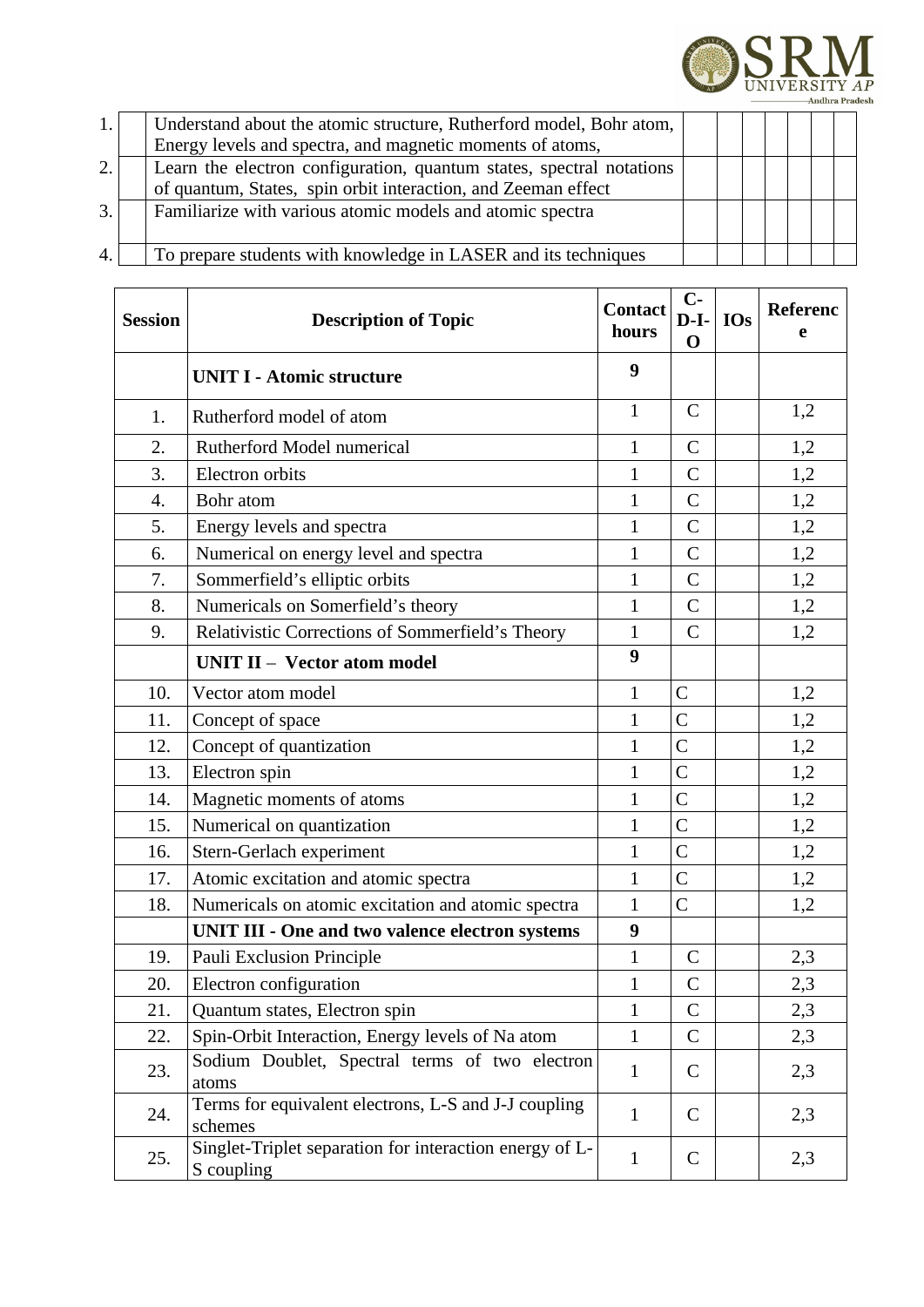

| 26. | Landé g-factor Landé Interval rule                | $\mathbf{1}$ | $\mathsf{C}$              | 2,3   |
|-----|---------------------------------------------------|--------------|---------------------------|-------|
| 27. | Spectra of Helium atom, Zeeman Effect             | $\mathbf{1}$ | $\overline{C}$            | 2,3   |
|     | <b>UNIT IV: Atomic and Molecular spectroscopy</b> | 9            |                           |       |
| 28. | EM spectrum, X-ray                                | $\mathbf{1}$ | C, D                      | 3,4,5 |
| 29. | Daune and Hunt's Rule                             | $\mathbf{1}$ | C, D                      | 3,4,5 |
| 30. | X-ray emission spectra                            | $\mathbf{1}$ | C, D                      | 3,4,5 |
| 31. | Bremsstrahlung effect                             | $\mathbf{1}$ | C, D                      | 3,4,5 |
| 32. | Mosley's law and its applications                 | $\mathbf{1}$ | C, D                      | 3,4,5 |
| 33. | Auger effect, Electronic spectra of molecules     | $\mathbf{1}$ | C, D                      | 3,4,5 |
| 34. | Rotational spectra of diatomic molecules          | $\mathbf{1}$ | $\mathsf{C},\!\mathsf{D}$ | 3,4,5 |
| 35. | <b>Raman Effect</b>                               | $\mathbf{1}$ | C,D                       | 3,4,5 |
| 36. | <b>Molecular Polarizability</b>                   | $\mathbf{1}$ | C, D                      | 3,4,5 |
|     | <b>UNIT V: Lasers</b>                             | 9            |                           |       |
| 37. | Optical absorption and emission                   | $\mathbf{1}$ | C, D                      | 3,4,5 |
| 38. | Einstein coefficients                             | $\mathbf{1}$ | C, D                      | 3,4,5 |
| 39. | Optical pumping                                   | $\mathbf{1}$ | C, D                      | 3,4,5 |
| 40. | Masers principles                                 | $\mathbf{1}$ | C, D                      | 3,4,5 |
| 41. | Lasers principles                                 | $\mathbf{1}$ | C,D                       | 3,4,5 |
| 42. | <b>Numerical of Lasers</b>                        | $\mathbf{1}$ | C, D                      | 3,4,5 |
| 43. | <b>Ruby Laser principles</b>                      | $\mathbf{1}$ | C, D                      | 3,4,5 |
| 44. | He-Ne Laser Principles                            | $\mathbf{1}$ | C, D                      | 3,4,5 |
| 45. | Solid state and semiconductor lasers              | $\mathbf{1}$ | C,D                       | 3,4,5 |
|     | <b>Total contact hours</b>                        |              | 45                        |       |

|                | <b>LEARNING RESOURCES</b>                                                            |
|----------------|--------------------------------------------------------------------------------------|
|                | <b>TEXT BOOKS</b>                                                                    |
|                | Quantum Physics of Atoms, Molecules, Solids, Nuclei and Particles, R. Eisberg and R. |
|                | Resnik 2nd Edison, 2006, Wiley                                                       |
| $\overline{2}$ | Concepts of Modern physics, Arthur Besier, S. Rai Choudhury, Shobhit Mahajan, 7th    |
|                | Edition, 2015, Mcgraw Higher Ed                                                      |
| 3              | Atomic Physics, J. M. Rajam, Revised Edition, 2010, S Chand Publication              |
|                | <b>REFERENCE BOOKS/OTHER READING MATERIAL</b>                                        |
| $\overline{4}$ | The Fundamentals of Atomic and Molecular Physics, Brooks, Robert L. 1 Edition, 2013, |
|                | Springer-Verlag New York                                                             |
| .5             | Physics of Atoms and Molecules, B. H. Bransden, C. J. Joachain, 2 Edition, Pearson   |
|                | <b>Education India</b>                                                               |

# **Laboratory: Atomic and Molecular Physics**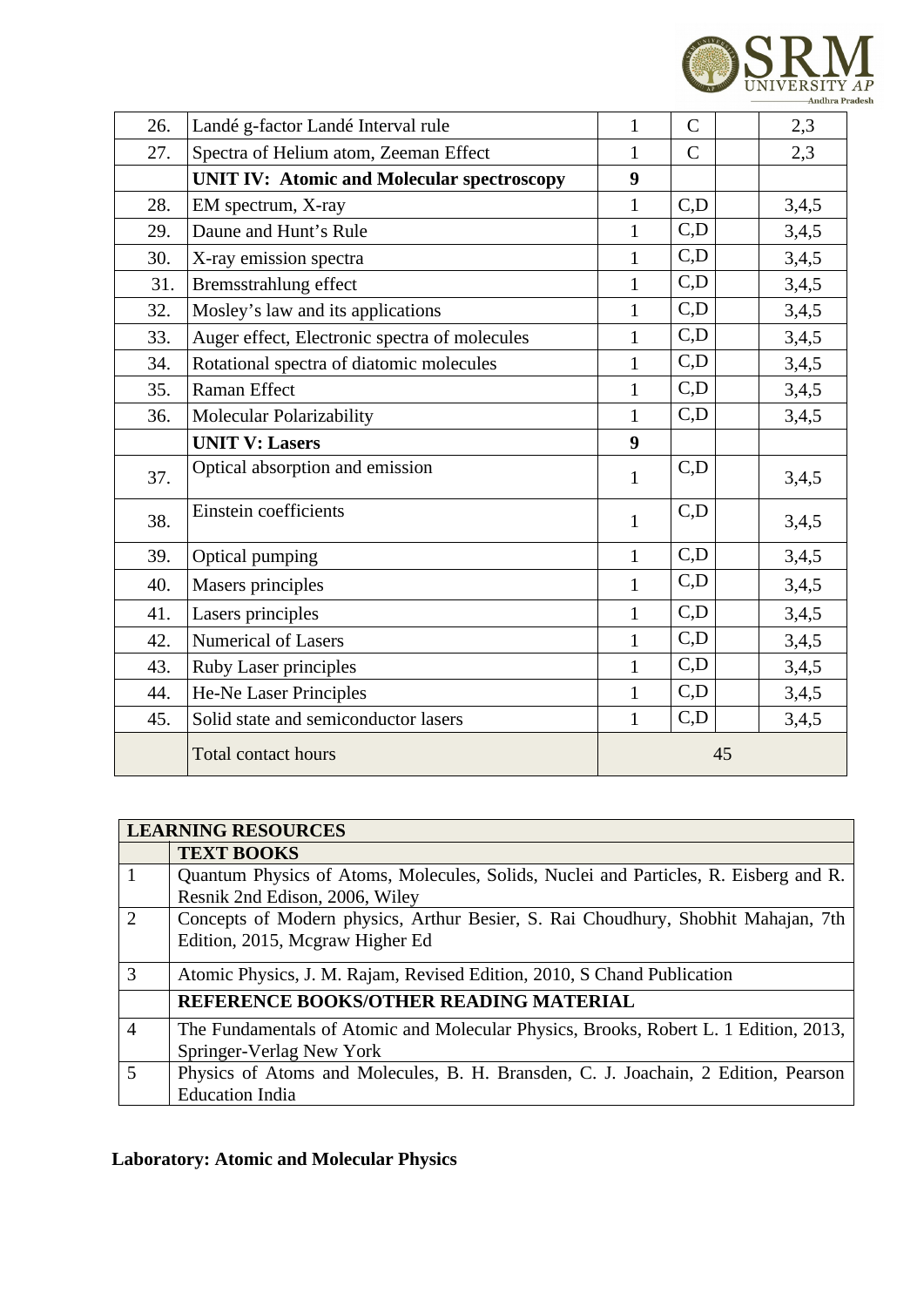

|    | <b>PURPOSE</b><br>The purpose of this course is to introduce students about how the fundamental |                                                                                                                                    |  |                 |  |  |                |  |  |
|----|-------------------------------------------------------------------------------------------------|------------------------------------------------------------------------------------------------------------------------------------|--|-----------------|--|--|----------------|--|--|
|    |                                                                                                 | atomic, molecular physics and basic Laser characteristics aid in the advanced<br>technology through properly designed experiments. |  |                 |  |  |                |  |  |
|    |                                                                                                 | <b>LEARNING OBJECTIVES</b>                                                                                                         |  | <b>OUTCOMES</b> |  |  | <b>STUDENT</b> |  |  |
|    |                                                                                                 | At the end of the course, student will be able to                                                                                  |  |                 |  |  |                |  |  |
| 1. |                                                                                                 | Correlate Atomic and Molecular physics theories with real life                                                                     |  |                 |  |  |                |  |  |
|    | examples                                                                                        |                                                                                                                                    |  |                 |  |  |                |  |  |
| 2. |                                                                                                 | Realize the profound importance of atomic and molecular                                                                            |  |                 |  |  |                |  |  |
|    |                                                                                                 | spectroscopy in the basic and inter disciplinary science.                                                                          |  |                 |  |  |                |  |  |

 $3.$  | Handle up to class 3 Lasers and realize the importance of safety, scientific and industrial applications of various Lasers.

| Sl. No. | <b>Description of experiments</b>                                                                                                                        | <b>Contact</b><br>hours  | $C-$<br>$D-I-$<br>O | <b>IOs</b> | Referenc<br>e |
|---------|----------------------------------------------------------------------------------------------------------------------------------------------------------|--------------------------|---------------------|------------|---------------|
| 1.      | To record the Franck-Hertz characteristic curve for<br>neon emission                                                                                     | $\overline{\mathcal{A}}$ | I, O                |            | 1,2           |
| 2.      | a) To determine the wavelengths of Balmer series in<br>the visible region from atomic emission<br>b) To determine the Rydberg constant                   | 4                        | I, O                |            | 1,2           |
| 3.      | To determine Planck's Constant by Cs Photocell                                                                                                           | 4                        | I, O                |            | 1,2           |
| 4.      | To observe the Zeeman splitting of the green<br>(546.1nm) mercury line using Fabry-Perot etalon for<br>normal transverse and longitudinal configuration. | $\overline{4}$           | I, O                |            | 1,2           |
| 5.      | Measuring the speed of sound, by measuring the<br>Bragg angle using an acousto-optics modulator and<br>laser diffraction.                                | 6                        | I, O                |            | 1,2           |
| 6.      | To determine beam divergence and M-parameter of a<br>He-Ne laser beam and compare it with commercial<br>laser pointer beam.                              | 6                        | I, O                |            | 1,2           |
| 7.      | To determine beam divergence and M-parameter of a<br>commercial laser pointer beam                                                                       | $\overline{4}$           | I, O                |            | 1,2           |
|         | Total contact hours (Experiments +Demo + Extra<br>class)                                                                                                 | 32                       |                     |            |               |

| <b>LEARNING RESOURCES</b>                                                                                                                   |  |  |  |  |  |  |  |
|---------------------------------------------------------------------------------------------------------------------------------------------|--|--|--|--|--|--|--|
| <b>TEXT BOOKS/REFERENCE BOOKS/OTHER READING MATERIAL</b>                                                                                    |  |  |  |  |  |  |  |
| K.G. Mazumdar and B. Ghosh, "Advanced Practical Physics" Sreedhar Publishers,<br>Revised edition Jan 2004                                   |  |  |  |  |  |  |  |
| R.K. Shukla and Anchal Srivastava, "Practical Physics" New Age international (P)<br>limited Publishers, 2006 [ISBN(13) - 978-81-224-2482-9] |  |  |  |  |  |  |  |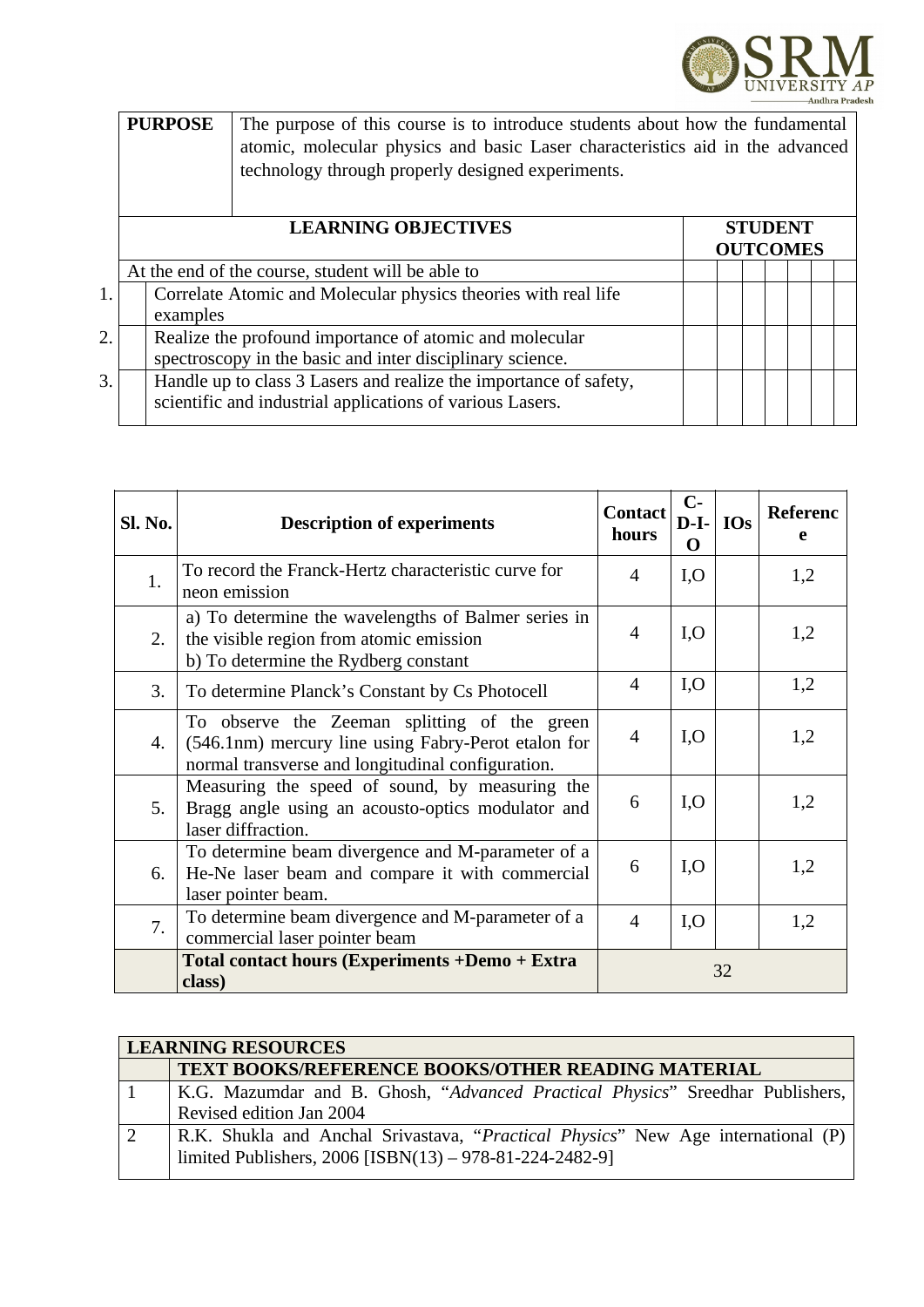

| http://www.atomic.physics.lu.se/education/mandatory-courses/fystc11-atomic-and- |
|---------------------------------------------------------------------------------|
| molecular-physics-for-science-faculty/laboratory-exercises/                     |

| Course nature                                               |                                            |                    |                                                                |                     | <b>Theory + Practical</b> |             |              |  |
|-------------------------------------------------------------|--------------------------------------------|--------------------|----------------------------------------------------------------|---------------------|---------------------------|-------------|--------------|--|
| <b>Assessment Method – Theory Component (Weightage 70%)</b> |                                            |                    |                                                                |                     |                           |             |              |  |
| <b>In-semester</b>                                          | <b>Assessment</b><br>tool                  | Cycle test I       | Cycle test II                                                  | Assignment          | <b>Class Test</b>         | <b>Quiz</b> | <b>Total</b> |  |
|                                                             | Weightage                                  | 15%                | 15%                                                            | 10%                 | 5%                        | 5%          | 50%          |  |
|                                                             | <b>End semester examination Weightage:</b> |                    |                                                                |                     |                           |             | 50%          |  |
|                                                             |                                            |                    |                                                                |                     |                           |             |              |  |
|                                                             |                                            |                    | <b>Assessment Method – Practical Component (Weightage 30%)</b> |                     |                           |             |              |  |
| <b>In-semester</b>                                          | <b>Assessment</b><br>tool                  | Lab<br>performance | Practical model<br>exam                                        | Observation<br>note |                           |             | <b>Total</b> |  |
|                                                             | Weightage                                  | 20%                | 20%                                                            | 10%                 |                           |             | 50%          |  |
| <b>End semester examination Weightage:</b>                  |                                            |                    |                                                                |                     |                           |             | 50%          |  |
|                                                             |                                            |                    |                                                                |                     |                           |             |              |  |

| <b>PHY 709M</b>                                                |            | <b>Quantum Computation</b> | L        |              | Р | C |
|----------------------------------------------------------------|------------|----------------------------|----------|--------------|---|---|
|                                                                |            |                            | $\bf{0}$ | $\mathbf{0}$ |   |   |
| Co-requisite:                                                  | <b>NIL</b> |                            |          |              |   |   |
| Prerequisite:<br>PHY213 Quantum Mechnics                       |            |                            |          |              |   |   |
| Data Book /                                                    | <b>NIL</b> |                            |          |              |   |   |
| Codes/Standards                                                |            |                            |          |              |   |   |
| Course Category                                                |            | Elective                   |          |              |   |   |
| Course designed by                                             |            | Department of Physics      |          |              |   |   |
| Academic Council Meeting, 2019 (Regulation - 2019)<br>Approval |            |                            |          |              |   |   |

| <b>PURPOSE</b>                                                  | The course represents a comprehensive survey on the concept of quantum computing<br>with an exposition of qubits, quantum logic gates, quantum algorithms and<br>Implementation. Starting with the main definitions of the theory of computation, the<br>course mostly deals with the application of the laws of quantum mechanics to quantum<br>computing and quantum algorithms. |  |  |  |  |  |  |
|-----------------------------------------------------------------|------------------------------------------------------------------------------------------------------------------------------------------------------------------------------------------------------------------------------------------------------------------------------------------------------------------------------------------------------------------------------------|--|--|--|--|--|--|
| <b>LEARNING OBJECTIVES</b><br><b>STUDENT</b><br><b>OUTCOMES</b> |                                                                                                                                                                                                                                                                                                                                                                                    |  |  |  |  |  |  |
|                                                                 | At the end of the course, student will be able to                                                                                                                                                                                                                                                                                                                                  |  |  |  |  |  |  |
|                                                                 | $6\frac{1}{2}$ know the definition of qubit, quantum logic gates, quantum circuits<br>and quantum algorithms                                                                                                                                                                                                                                                                       |  |  |  |  |  |  |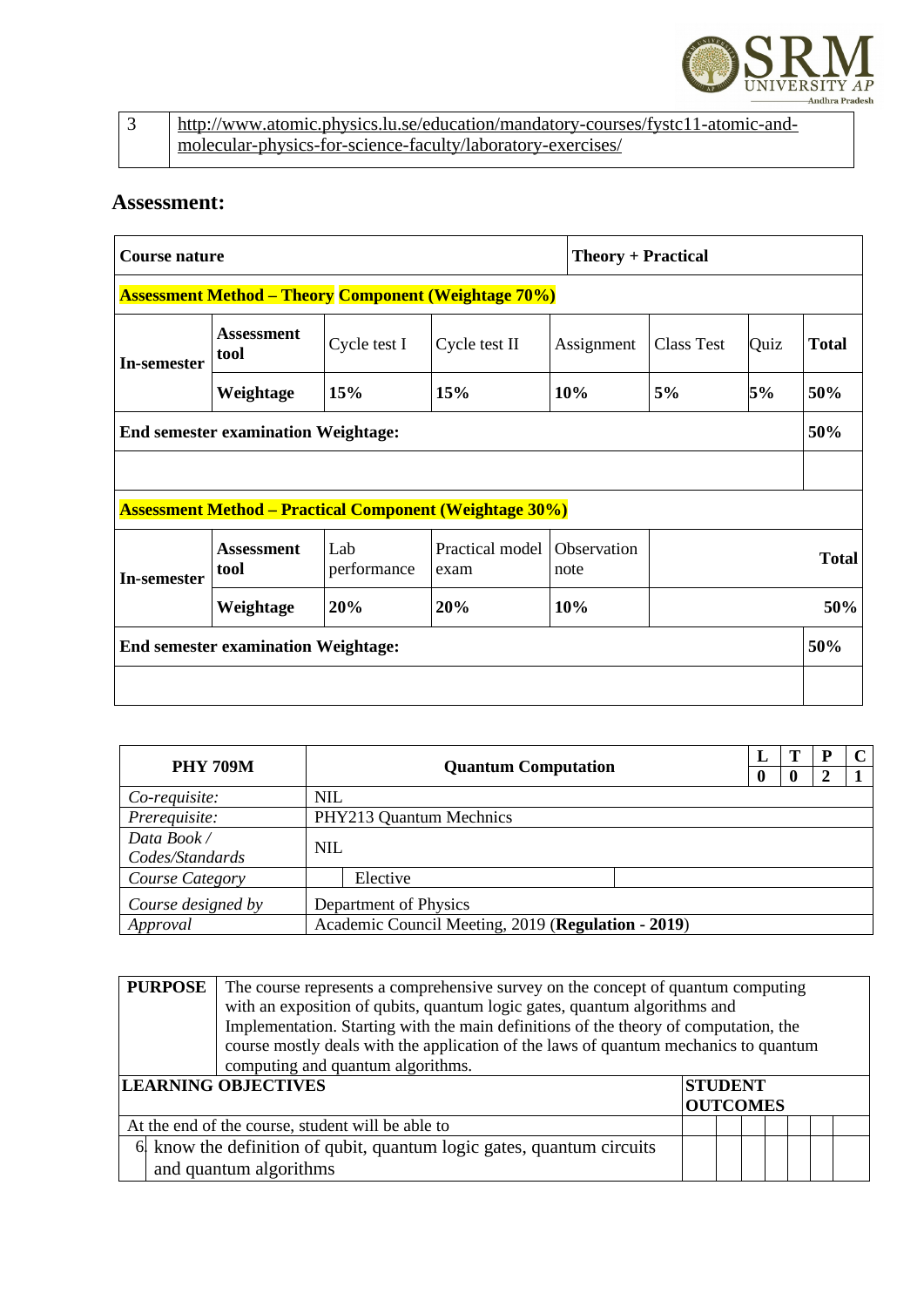

| understand how quantum parallelism is used in the simplest quantum       |  |  |  |  |
|--------------------------------------------------------------------------|--|--|--|--|
| algorithms such as Deutsch, period finding and quantum Fourier transform |  |  |  |  |
| 8 know the basic requirements for implementation of quantum              |  |  |  |  |
| computers and classify the schemes for implementation of quantum         |  |  |  |  |
| computers                                                                |  |  |  |  |

| <b>Session</b> | <b>Description of Topic</b>                                       | <b>Contact</b><br>hours | $C-D-I-O$    | <b>IOs</b> | Reference |
|----------------|-------------------------------------------------------------------|-------------------------|--------------|------------|-----------|
| Unit 1         | <b>Introduction and Overview</b>                                  | 9                       |              |            | 1,2       |
| 1.             | Qubits and pieces                                                 | $\mathbf{1}$            | $\mathsf{C}$ |            | 1,2       |
| 2.             | <b>Bloch sphere</b>                                               | $\mathbf{1}$            | $\mathsf{C}$ |            | 1,2       |
| 3.             | Qquantum mechanical probabilities                                 | 1                       | $C-D$        |            | 1,2       |
| 4.             | Quantum behaviors                                                 | $\mathbf{1}$            | $\mathsf{C}$ |            | 1,2       |
| 5.             | History of quanta                                                 | $\mathbf{1}$            | $\mathsf{C}$ |            | 1,2       |
| 6.             | Base states and superposition                                     | $\mathbf{1}$            | $C-D$        |            | 1,2       |
| 7.             | Structural randomness                                             | $\mathbf{1}$            | $C-D$        |            | 1,2       |
| 8.             | Measurement: how long is a qubit?                                 | $\mathbf{1}$            | $\mathsf{C}$ |            | 1,2       |
| 9.             | Heisenberg's Uncertainty Principle                                | $\mathbf{1}$            | $\mathsf{C}$ |            | 1,2       |
| Unit 2         | <b>Matrix and Tensor</b>                                          |                         |              |            |           |
| 10.            | Basis vectors and orthogonality                                   | $\mathbf{1}$            | $C-D$        |            | 1,2       |
| 11.            | Matrices Hilbert spaces                                           | $\mathbf{1}$            | $C-D$        |            | 1,2       |
| 12.            | Tensors in index notation                                         | $\mathbf{1}$            | $C-D$        |            | 1,2       |
| 13.            | Inner and outer products                                          | $\mathbf{1}$            | $C-D$        |            | 1,2       |
| 14.            | Kronecker and Levi Civita tensors                                 | $\mathbf{1}$            | $C-D$        |            | 1,2       |
| 15.            | Contraction, symmetric and antisymmetric<br>tensors, quotient law | $\mathbf{1}$            | $C-D$        |            | 1,2       |
| 16.            | Metric tensors, covariant and contravariant<br>tensors            | $\mathbf{1}$            | $C-D$        |            | 1,2       |
| 17.            | Unitary operators and projectors                                  | $\mathbf{1}$            | $C-D$        |            | 1,2       |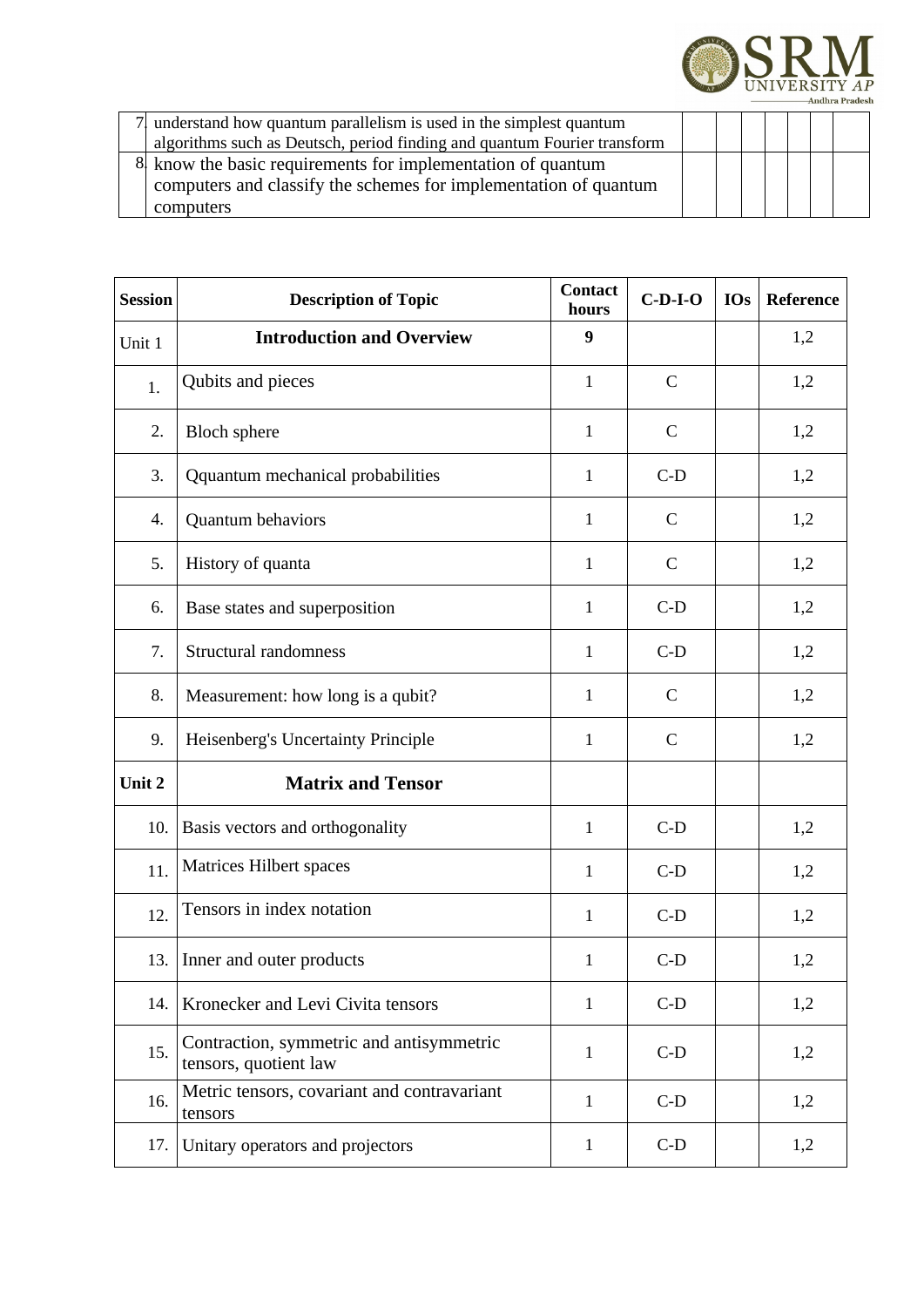

| 18.    | Dirac notation                                                            | $\mathbf{1}$ | $C-D$ | 1,2 |
|--------|---------------------------------------------------------------------------|--------------|-------|-----|
| Unit 3 | <b>Fundamentals of Quantumness and Quantum</b><br><b>Circuit</b>          | 9            |       |     |
| 19.    | Abramsky-Coecke semantics                                                 | $\mathbf{1}$ | $C-D$ | 1,2 |
| 20.    | no-cloning theorem                                                        | $\mathbf{1}$ | $D-I$ | 1,2 |
| 21.    | quantum entanglement                                                      | $\mathbf{1}$ | $D-I$ | 1,2 |
| 22.    | <b>Bell</b> states                                                        | $\mathbf{1}$ | $D-I$ | 1,2 |
| 23.    | <b>Bell</b> inequalities                                                  | $\mathbf{1}$ | $D-I$ | 1,2 |
| 24.    | Pauli, Hadamard gates                                                     | $\mathbf{1}$ | $D-I$ | 1,2 |
| 25.    | phase, CNOT, Toffoli gates                                                | $\mathbf{1}$ | $D-I$ | 1,2 |
| 26.    | quantum teleportation                                                     | $\mathbf{1}$ | $D-I$ | 1,2 |
| 27.    | universality of two-qubit gates                                           | $\mathbf{1}$ | $D-I$ | 1,2 |
| Unit 4 | <b>Quantum Algorithms</b>                                                 | 9            |       |     |
| 28.    | Deutsch-Josza algorithm                                                   | $\mathbf{1}$ | $D-I$ | 1,2 |
| 29.    | Deutsch-Josza algorithm application                                       | $\mathbf{1}$ | $D-I$ | 1,2 |
| 30.    | Simon's problem                                                           | $\mathbf{1}$ | $D-I$ | 1,2 |
| 31.    | quantum Fourier transform                                                 | $\mathbf 1$  | $D-I$ | 1,2 |
| 32.    | Shor's Algorithm - Periodicity                                            | $\mathbf{1}$ | $D-I$ | 1,2 |
| 33.    | Shor's period-finding algorithm                                           | $\mathbf{1}$ | $D-I$ | 1,2 |
| 34.    | Shor's Algorithm - Preparing and Data Modular<br>Arithmetic               | $\mathbf{1}$ | $D-I$ | 1,2 |
| 35.    | Shor's Algorithm - Superposition Collapse,<br><b>Entangelment and QFT</b> | $\mathbf{1}$ | $D-I$ | 1,2 |
| 36.    | Grover's searching algorithms                                             | $\mathbf{1}$ | $D-I$ | 1,2 |
| Unit 5 | <b>Quantum Computer</b>                                                   | 9            |       |     |
| 37.    | Quantum key distribution                                                  | $\mathbf{1}$ | $I-O$ | 1,2 |
| 38.    | Physical realization of quantum computation:<br>ion trap                  | $\mathbf{1}$ | $I-O$ | 1,2 |